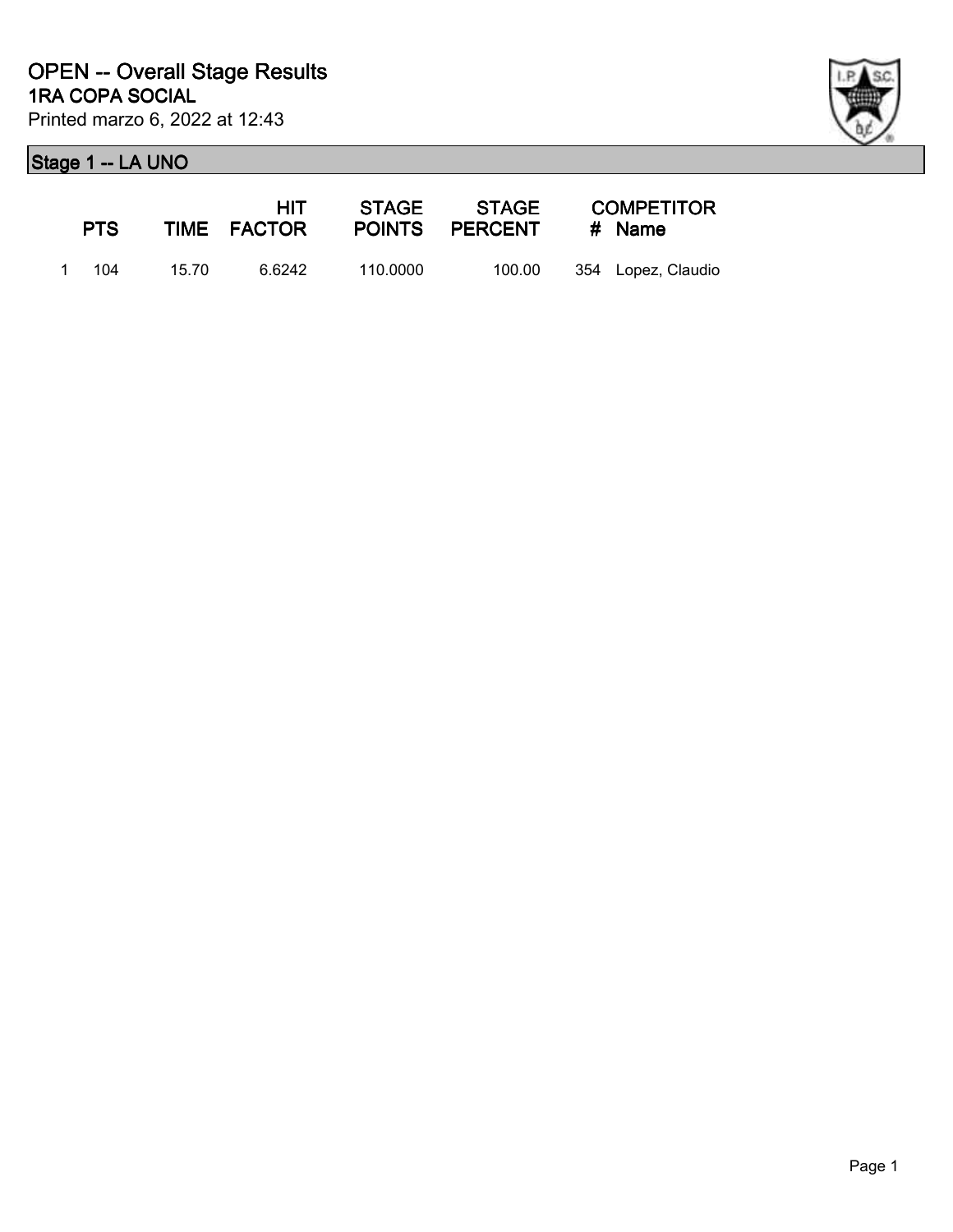

|   | <b>PTS</b> | <b>TIME</b> | <b>HIT</b><br><b>FACTOR</b> | <b>STAGE</b><br><b>POINTS</b> | <b>STAGE</b><br><b>PERCENT</b> | #   | <b>COMPETITOR</b><br><b>Name</b> |
|---|------------|-------------|-----------------------------|-------------------------------|--------------------------------|-----|----------------------------------|
|   | 106        | 17.81       | 5.9517                      | 110.0000                      | 100.00                         | 199 | Cots, Gustavo Javier             |
| 2 | 87         | 15.45       | 5.6311                      | 104.0738                      | 94.61                          |     | 533 Saraullo, Pablo Hernán       |
| 3 | 86         | 19.57       | 4.3945                      | 81.2191                       | 73.84                          | 731 | Vargas, Mario Elias              |
|   | 89         | 27.37       | 3.2517                      | 60.0988                       | 54.64                          |     | 155 Carballo, Roberto Alcides    |
|   |            |             |                             |                               |                                |     |                                  |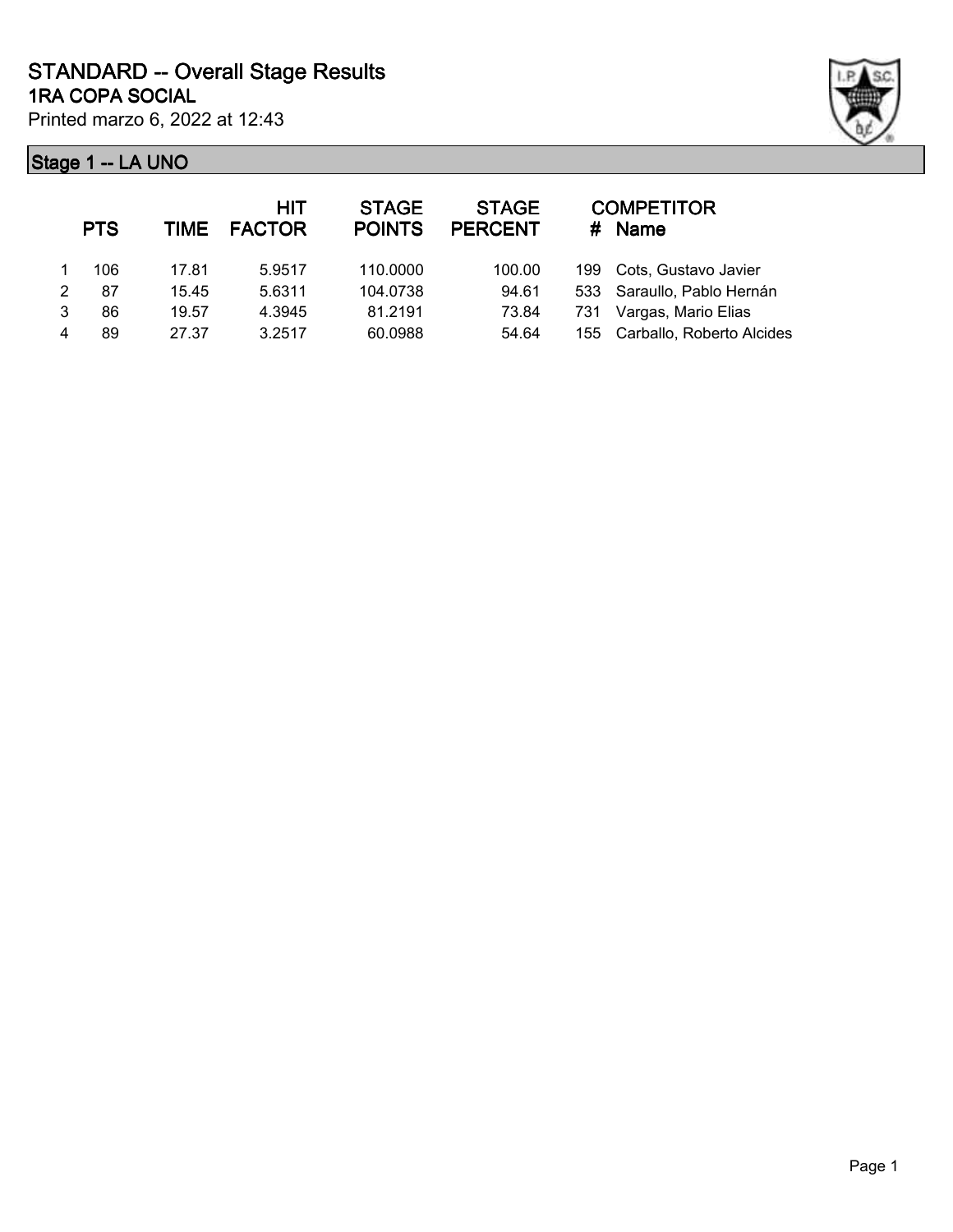#### **1RA COPA SOCIAL PRODUCTION -- Overall Stage Results**

Printed marzo 6, 2022 at 12:43



|                         | <b>PTS</b> | <b>TIME</b> | <b>HIT</b><br><b>FACTOR</b> | <b>STAGE</b><br><b>POINTS</b> | <b>STAGE</b><br><b>PERCENT</b> | #    | <b>COMPETITOR</b><br><b>Name</b>  |
|-------------------------|------------|-------------|-----------------------------|-------------------------------|--------------------------------|------|-----------------------------------|
| 1                       | 102        | 14.44       | 7.0637                      | 110.0000                      | 100.00                         | 979  | Serrano, Fernando                 |
| $\overline{2}$          | 98         | 14.95       | 6.5552                      | 102.0809                      | 92.80                          | 134  | Borges, Walter Santiago           |
| 3                       | 98         | 15.28       | 6.4136                      | 99.8763                       | 90.80                          | 910  | Santucho Sawicki, Facundo Nazaren |
| $\overline{\mathbf{4}}$ | 102        | 15.96       | 6.3910                      | 99.5238                       | 90.48                          | 419  | Obertello, Daniel Héctor          |
| 5                       | 104        | 17.11       | 6.0783                      | 94.6549                       | 86.05                          | 107  | Baigorria, Omar Horacio           |
| $\,6\,$                 | 102        | 17.26       | 5.9096                      | 92.0278                       | 83.66                          | 1054 | Cavia, Miguel                     |
| $\overline{7}$          | 100        | 17.02       | 5.8754                      | 91.4956                       | 83.18                          | 460  | Pires Apolonia, Germán Antonio    |
| $\bf 8$                 | 102        | 17.82       | 5.7239                      | 89.1358                       | 81.03                          | 241  | Fava, Leopoldo Luis               |
| $\boldsymbol{9}$        | 94         | 16.79       | 5.5986                      | 87.1840                       | 79.26                          | 172  | Ces, Christian Danie              |
| 10                      | 90         | 16.19       | 5.5590                      | 86.5676                       | 78.70                          | 598  | Zancaner, Federico                |
| 11                      | 102        | 18.43       | 5.5345                      | 86.1856                       | 78.35                          | 1174 | Jordan, Hugo                      |
| 12                      | 104        | 18.95       | 5.4881                      | 85.4641                       | 77.69                          | 231  | Espiñeira, Miguel Ángel           |
| 13                      | 102        | 19.49       | 5.2335                      | 81.4982                       | 74.09                          | 1225 | Speranza, Sebastian Alejo         |
| 14                      | 108        | 20.70       | 5.2174                      | 81.2481                       | 73.86                          | 626  | Castia, Paola Alejandra           |
| 15                      | 87         | 17.48       | 4.9771                      | 77.5064                       | 70.46                          | 355  | López, Jorge Alberto              |
| 16                      | 106        | 21.53       | 4.9234                      | 76.6693                       | 69.70                          | 1196 | Ramirez, Fernando Gabrie          |
| 17                      | 98         | 20.08       | 4.8805                      | 76.0015                       | 69.09                          | 1303 | Tejerina, Eduardo Martin          |
| 18                      | 100        | 21.00       | 4.7619                      | 74.1550                       | 67.41                          | 1585 | Hay Chaia, Matias                 |
| 19                      | 98         | 20.84       | 4.7025                      | 73.2298                       | 66.57                          | 114  | Bareiro, Andrea Celeste           |
| 20                      | 96         | 20.48       | 4.6875                      | 72.9963                       | 66.36                          | 147  | Cabello, Luis Fernando            |
| 21                      | 94         | 20.32       | 4.6260                      | 72.0384                       | 65.49                          | 499  | Rodolfi, Walter                   |
| 22                      | 100        | 22.16       | 4.5126                      | 70.2732                       | 63.88                          | 616  | Perez, Miguel Angel               |
| 23                      | 98         | 23.03       | 4.2553                      | 66.2662                       | 60.24                          | 498  | Rodolfi, Luciano                  |
| 24                      | 104        | 24.62       | 4.2242                      | 65.7817                       | 59.80                          | 1639 | Martini Zanetti, Carlos           |
| 25                      | 94         | 23.69       | 3.9679                      | 61.7906                       | 56.17                          | 1552 | Tarducci, Rodrigo Ezequie         |
| 26                      | 92         | 23.55       | 3.9066                      | 60.8354                       | 55.30                          | 1148 | He, Chongfang                     |
| 27                      | 100        | 26.59       | 3.7608                      | 58.5654                       | 53.24                          | 611  | Troncoso, Camilo Horacio          |
| 28                      | 83         | 22.50       | 3.6889                      | 57.4454                       | 52.22                          | 1710 | Malvasso Neiff, Tomas             |
| 29                      | 98         | 27.72       | 3.5354                      | 55.0545                       | 50.05                          | 1246 | Soriano, Fernando Cesar           |
| 30                      | 98         | 29.00       | 3.3793                      | 52.6245                       | 47.84                          | 1222 | Obljubek, Santiago                |
| 31                      | 79         | 24.01       | 3.2903                      | 51.2383                       | 46.58                          | 1550 | Curto, Martin Ezequiel            |
| 32                      | 85         | 26.69       | 3.1847                      | 49.5941                       | 45.09                          | 619  | Fiorese, Daniel Pedro             |
| 33                      | 79         | 25.89       | 3.0514                      | 47.5176                       | 43.20                          | 1161 | Demon, Nahuel Matias              |
| 34                      | 86         | 28.69       | 2.9976                      | 46.6796                       | 42.44                          | 971  | Moyano, Pablo Gaston              |
| 35                      | 100        | 33.50       | 2.9851                      | 46.4852                       | 42.26                          | 1553 | Ghiglione, Martin                 |
| 36                      | 92         | 32.59       | 2.8230                      | 43.9606                       | 39.96                          | 1551 | Grillo, Sergio                    |
| 37                      | 58         | 20.94       | 2.7698                      | 43.1331                       | 39.21                          | 33   | Fink, Claudia                     |
| 38                      | 82         | 29.75       | 2.7563                      | 42.9227                       | 39.02                          | 1538 | Naya, Christian                   |
| 39                      | 69         | 25.35       | 2.7219                      | 42.3868                       | 38.53                          | 1105 | Gradalski, Victor Martin          |
| 40                      | 75         | 28.83       | 2.6015                      | 40.5113                       | 36.83                          | 1713 | Carabajal, Mariano                |
| 41                      | 77         | 31.66       | 2.4321                      | 37.8739                       | 34.43                          | 1708 | Garcia, Adrian Mario              |
| 42                      | 96         | 40.45       | 2.3733                      | 36.9583                       | 33.60                          | 1227 | Raffo, Martin Alberto             |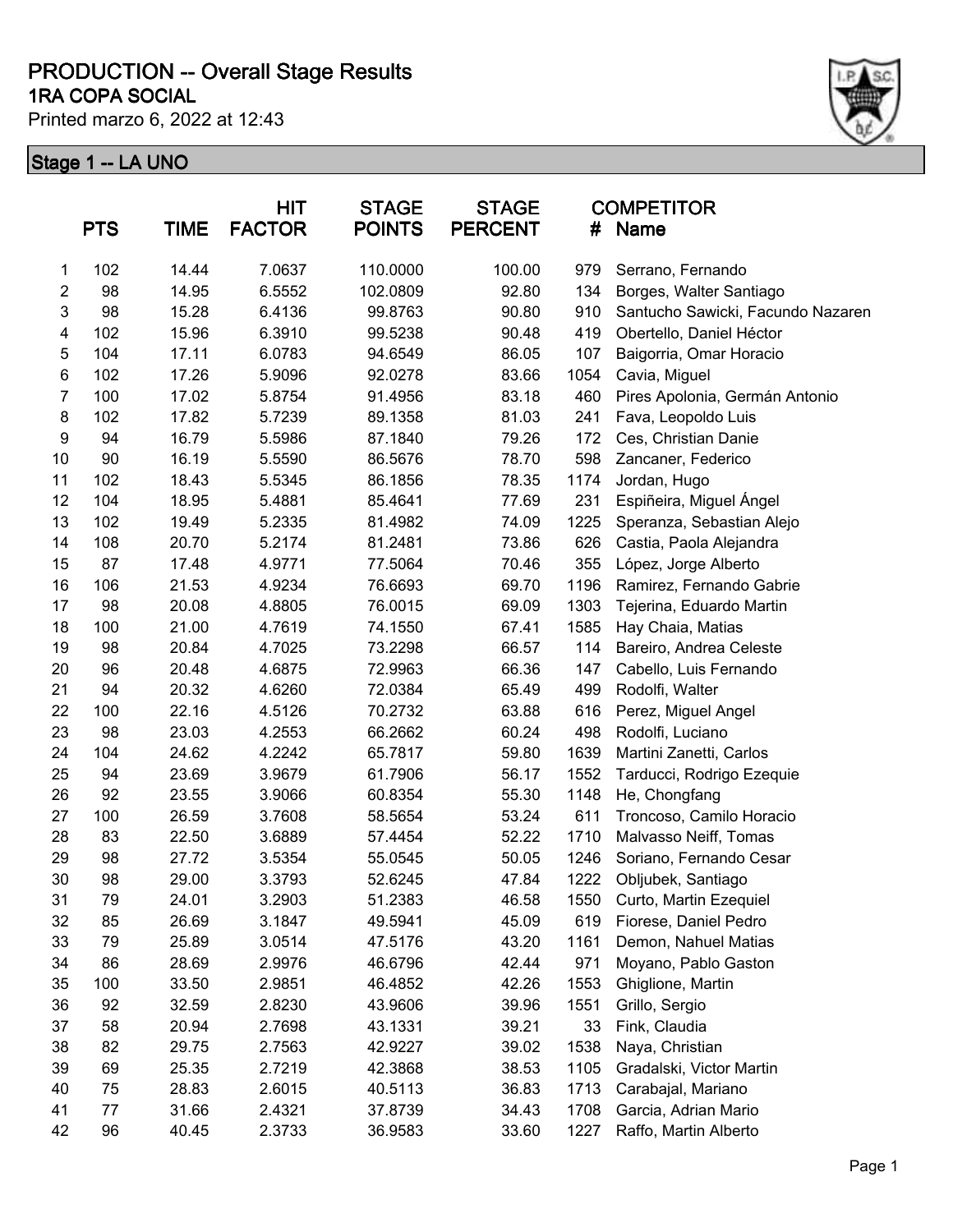## **Stage 1 -- LA UNO**

Printed marzo 6, 2022 at 12:43



|    | <b>PTS</b> | <b>TIME</b> | <b>HIT</b><br><b>FACTOR</b> | <b>STAGE</b><br><b>POINTS</b> | <b>STAGE</b><br><b>PERCENT</b> | #    | <b>COMPETITOR</b><br>Name |
|----|------------|-------------|-----------------------------|-------------------------------|--------------------------------|------|---------------------------|
| 43 | 81         | 36.37       | 2.2271                      | 34.6818                       | 31.53                          | 1197 | Carucci, Vicente          |
| 44 | 85         | 40.50       | 2.0988                      | 32.6831                       | 29.71                          | 687  | Saracco, Enrique Walter   |
| 45 | 96         | 60.19       | 1.5949                      | 24.8374                       | 22.58                          | 982  | Moyano, Edecio Miguel     |
| 46 | 47         | 36.10       | 1.3019                      | 20.2745                       | 18.43                          | 1640 | Guerreiro, Jose Marcelo   |
| 47 | 0          | 23.31       | 0.0000                      | 0.0000                        | 0.00                           | 1712 | D'Agostino, Ignacio       |
|    |            |             |                             |                               |                                |      |                           |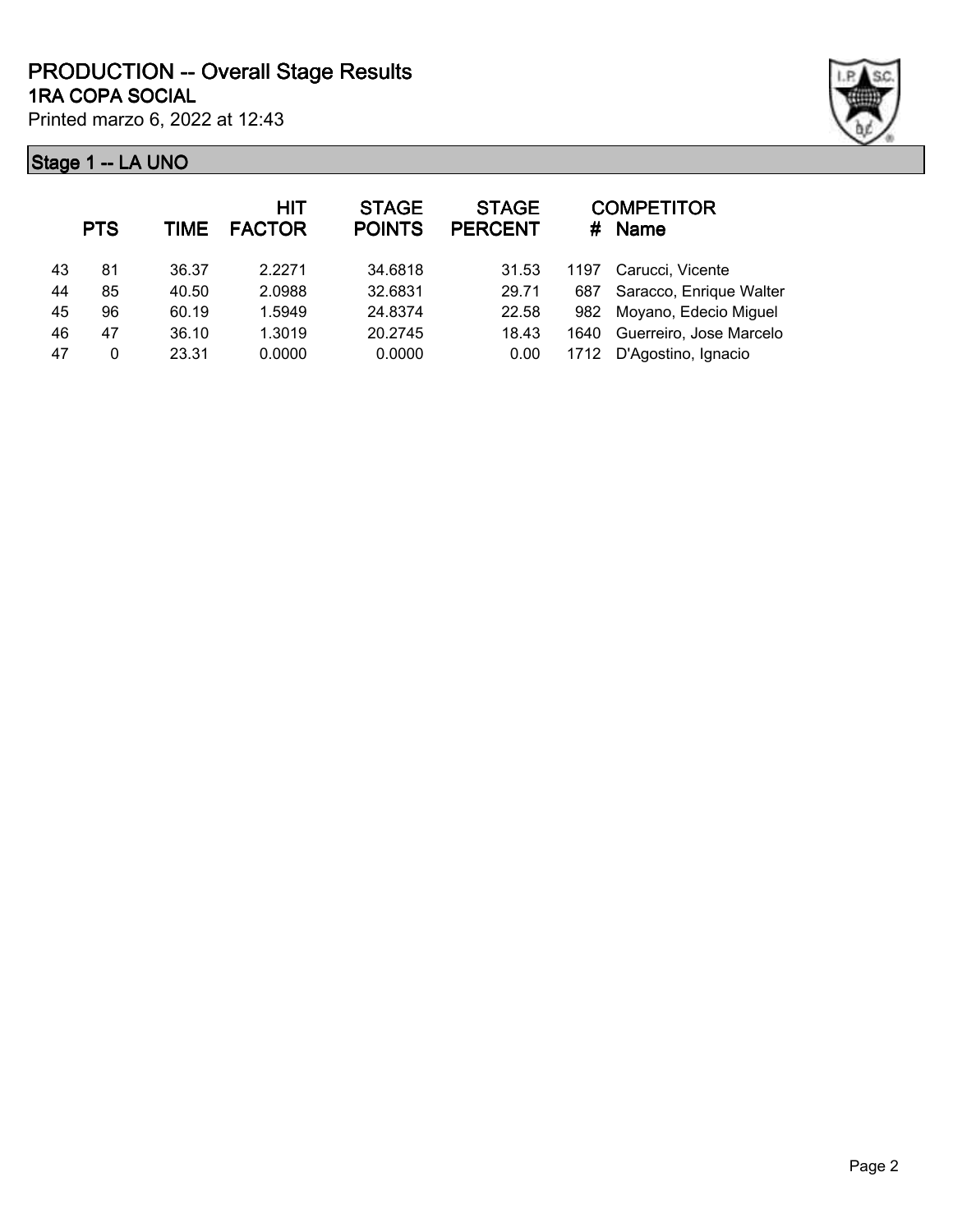|   | <b>PTS</b> | TIME  | <b>HIT</b><br><b>FACTOR</b> | <b>STAGE</b><br><b>POINTS</b> | <b>STAGE</b><br><b>PERCENT</b> |      | <b>COMPETITOR</b><br># Name  |
|---|------------|-------|-----------------------------|-------------------------------|--------------------------------|------|------------------------------|
|   | 106        | 17.30 | 6.1272                      | 110.0000                      | 100.00                         | 299  | Grimberg, Sergio Daniel      |
| 2 | 104        | 17.01 | 6.1141                      | 109.7645                      | 99.79                          | 571  | Tondini, Claudio Oscar       |
| 3 | 79         | 15.97 | 4.9468                      | 88.8086                       | 80.74                          |      | 1376 Noceti, Miguel Angel    |
| 4 | 110        | 40.59 | 2.7100                      | 48.6527                       | 44.23                          |      | 451 Penizzotto, Luis Alberto |
| 5 | 59         | 38.76 | 1.5222                      | 27.3276                       | 24.84                          | 1248 | Ortiz, Facundo Maximil       |
|   |            |       |                             |                               |                                |      |                              |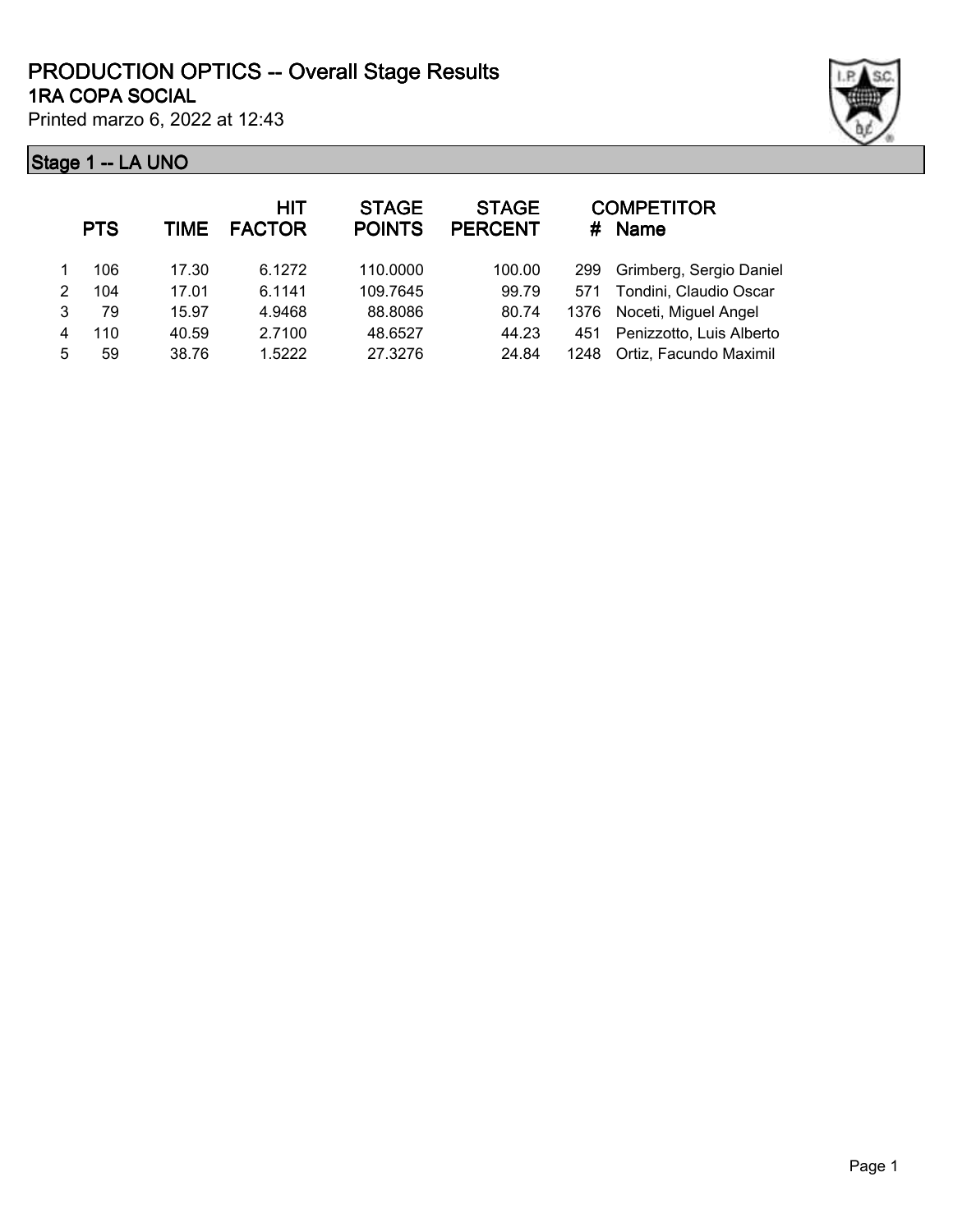| <b>PTS</b> |       | <b>HIT</b><br>TIME FACTOR | <b>STAGE</b><br><b>POINTS</b> | <b>STAGE</b><br><b>PERCENT</b> | <b>COMPETITOR</b><br>$#$ Name |
|------------|-------|---------------------------|-------------------------------|--------------------------------|-------------------------------|
| 1 74       | 21.10 | 3.5071                    | 110,0000                      | 100.00                         | 116 Barrios, Martin           |
| 2 71       | 44.50 | 1.5955                    | 50.0428                       | 45.49                          | 957 Ortelli, Martín           |

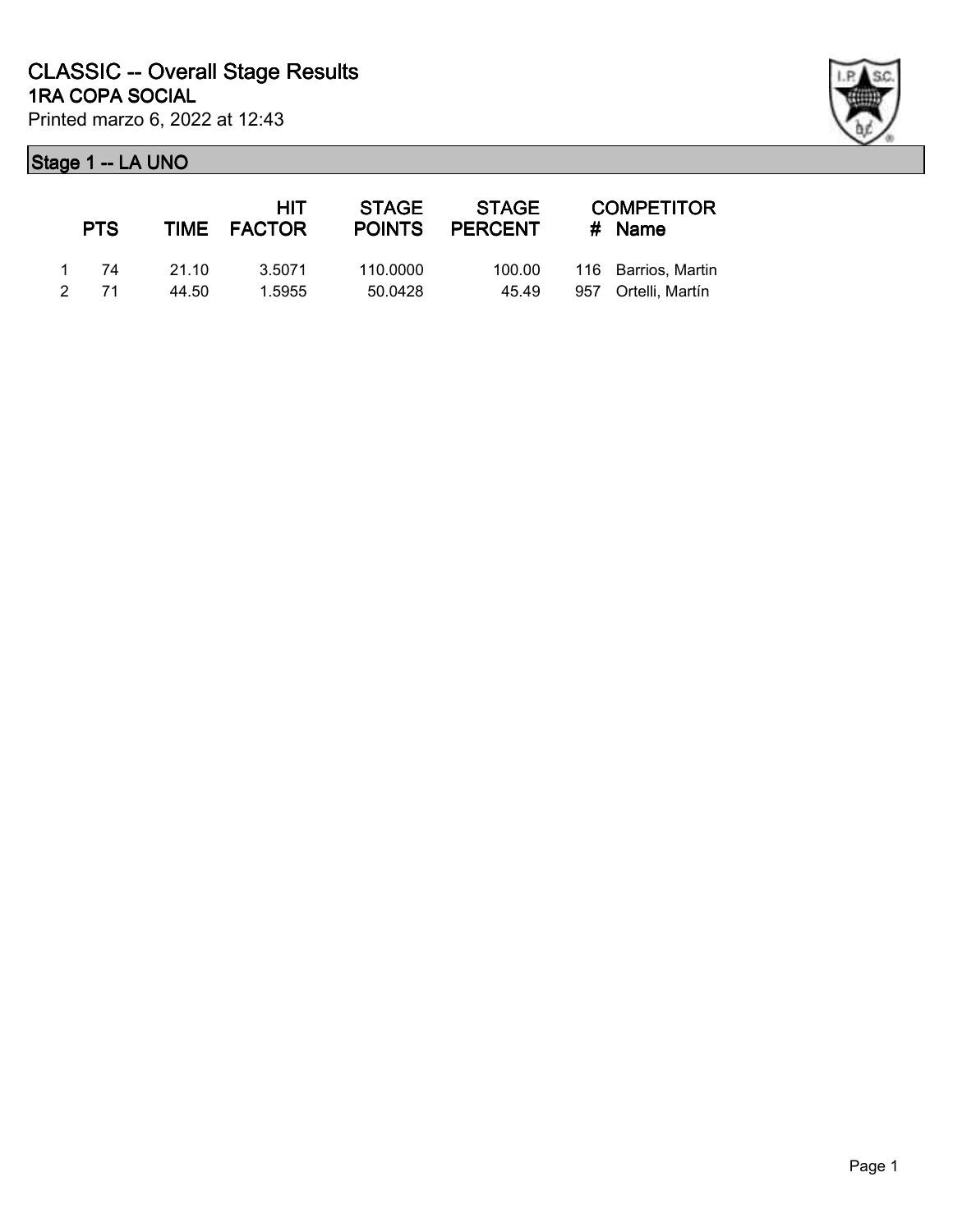|               | <b>PTS</b> |       | HIT<br>TIME FACTOR | <b>STAGE</b> | STAGE<br>POINTS PERCENT | <b>COMPETITOR</b><br>$#$ Name |
|---------------|------------|-------|--------------------|--------------|-------------------------|-------------------------------|
|               | 1 100      | 14.10 | 7.0922             | 110.0000     | 100.00                  | 267 Gashu, Juan Andrés        |
| $\mathcal{P}$ | 96.        | 17.50 | 5.4857             | 85.0834      | 77.35                   | 43 Jauregui, Martín           |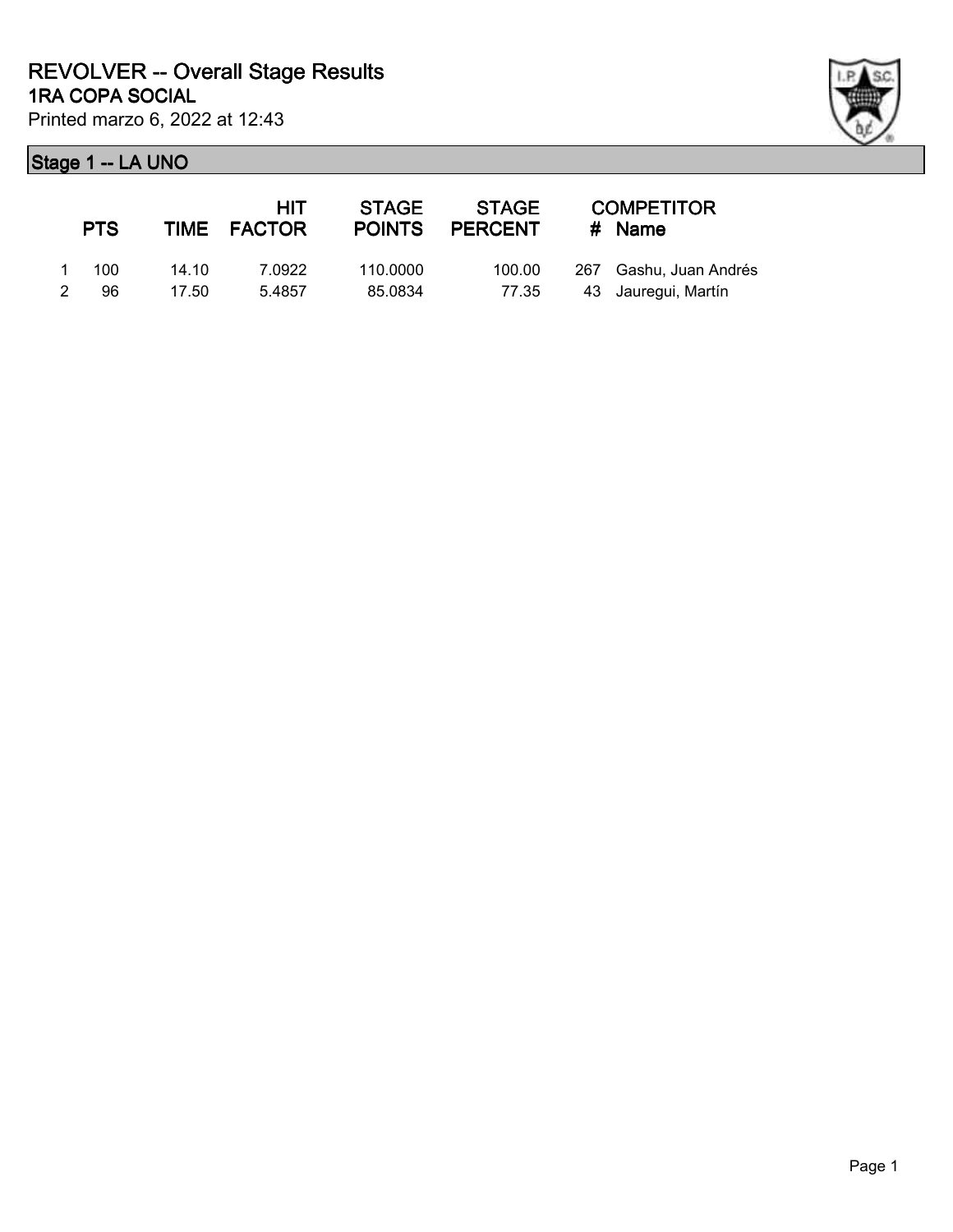

| <b>PTS</b> | HIT -             |          | STAGE STAGE COMPETITOR<br>TIME FACTOR POINTS PERCENT # Name |                    |
|------------|-------------------|----------|-------------------------------------------------------------|--------------------|
|            | 1 67 17.74 3.7768 | 100.0000 | 100.00                                                      | 354 Lopez, Claudio |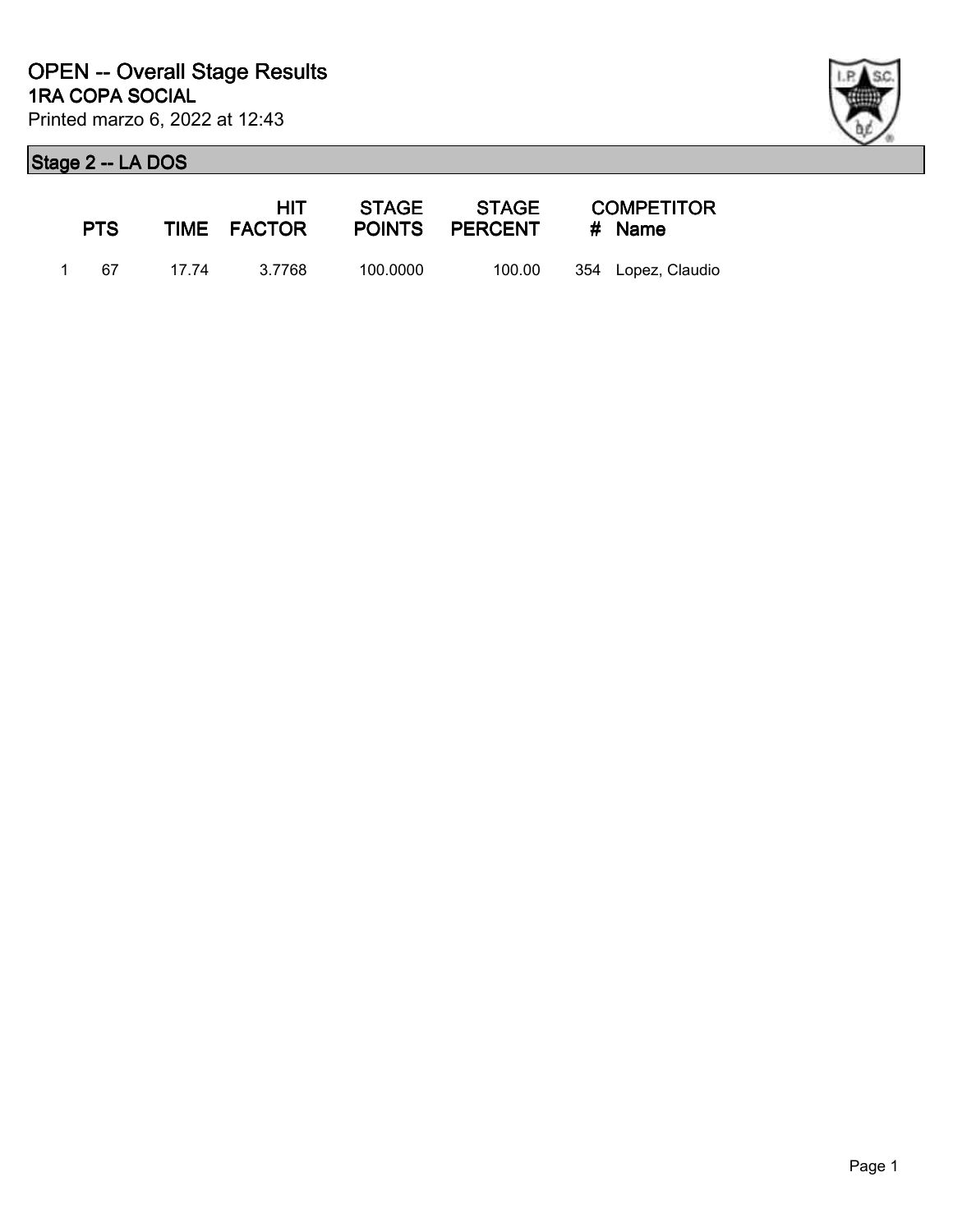

| <b>PTS</b> | TIME  | <b>HIT</b> | <b>STAGE</b><br><b>POINTS</b> | <b>STAGE</b><br><b>PERCENT</b> | #   | <b>COMPETITOR</b><br><b>Name</b> |
|------------|-------|------------|-------------------------------|--------------------------------|-----|----------------------------------|
| 90         | 16.97 | 5.3035     | 100,0000                      | 100.00                         |     | 533 Saraullo, Pablo Hernán       |
| 93         | 18.37 | 5.0626     | 95.4582                       | 95.46                          | 731 | Vargas, Mario Elias              |
| 88         | 18.99 | 4.6340     | 87.3770                       | 87.38                          | 199 | Cots, Gustavo Javier             |
| 83         | 29.88 | 2.7778     | 52.3765                       | 52.38                          |     | 155 Carballo, Roberto Alcides    |
|            |       |            | <b>FACTOR</b>                 |                                |     |                                  |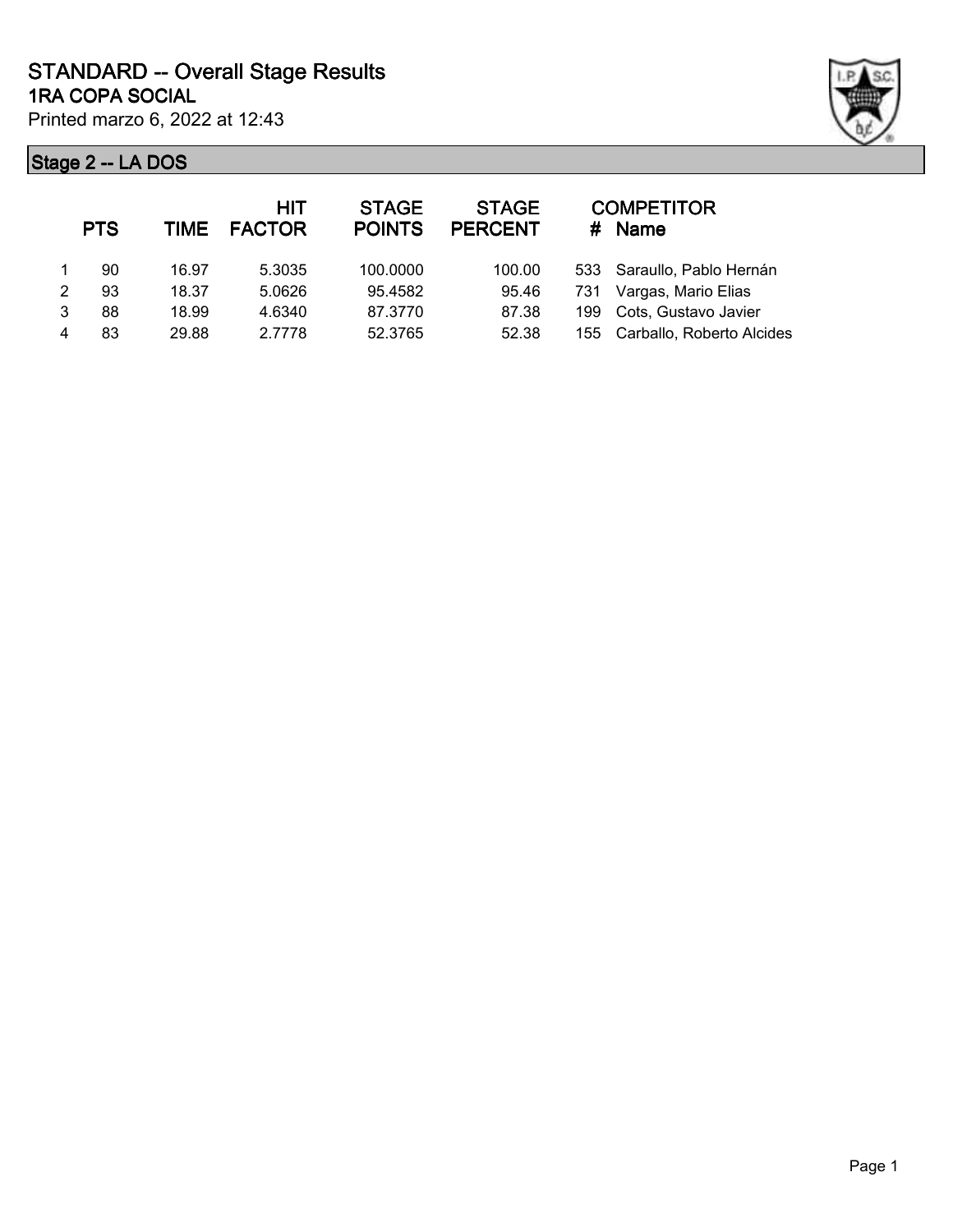#### **1RA COPA SOCIAL PRODUCTION -- Overall Stage Results**

Printed marzo 6, 2022 at 12:43



|                | <b>PTS</b> | <b>TIME</b> | <b>HIT</b><br><b>FACTOR</b> | <b>STAGE</b><br><b>POINTS</b> | <b>STAGE</b><br><b>PERCENT</b> | #    | <b>COMPETITOR</b><br>Name         |
|----------------|------------|-------------|-----------------------------|-------------------------------|--------------------------------|------|-----------------------------------|
| 1              | 96         | 15.29       | 6.2786                      | 100.0000                      | 100.00                         | 979  | Serrano, Fernando                 |
| $\overline{2}$ | 90         | 15.28       | 5.8901                      | 93.8113                       | 93.81                          | 598  | Zancaner, Federico                |
| 3              | 92         | 16.39       | 5.6132                      | 89.4016                       | 89.40                          | 419  | Obertello, Daniel Héctor          |
| 4              | 96         | 17.64       | 5.4422                      | 86.6780                       | 86.68                          | 355  | López, Jorge Alberto              |
| 5              | 94         | 17.28       | 5.4398                      | 86.6404                       | 86.64                          | 107  | Baigorria, Omar Horacio           |
| 6              | 88         | 16.45       | 5.3495                      | 85.2026                       | 85.20                          | 172  | Ces, Christian Danie              |
| $\overline{7}$ | 84         | 15.75       | 5.3333                      | 84.9444                       | 84.94                          | 134  | Borges, Walter Santiago           |
| 8              | 86         | 16.87       | 5.0978                      | 81.1932                       | 81.19                          | 1054 | Cavia, Miguel                     |
| 9              | 96         | 20.05       | 4.7880                      | 76.2594                       | 76.26                          | 231  | Espiñeira, Miguel Ángel           |
| 10             | 88         | 19.46       | 4.5221                      | 72.0238                       | 72.02                          | 1585 | Hay Chaia, Matias                 |
| 11             | 94         | 21.24       | 4.4256                      | 70.4871                       | 70.49                          | 1174 | Jordan, Hugo                      |
| 12             | 94         | 21.37       | 4.3987                      | 70.0583                       | 70.06                          | 1196 | Ramirez, Fernando Gabrie          |
| 13             | 92         | 21.53       | 4.2731                      | 68.0581                       | 68.06                          | 1225 | Speranza, Sebastian Alejo         |
| 14             | 90         | 21.50       | 4.1860                      | 66.6715                       | 66.67                          | 1552 | Tarducci, Rodrigo Ezequie         |
| 15             | 84         | 20.57       | 4.0836                      | 65.0401                       | 65.04                          | 1303 | Tejerina, Eduardo Martin          |
| 16             | 73         | 17.96       | 4.0646                      | 64.7370                       | 64.74                          | 241  | Fava, Leopoldo Luis               |
| 17             | 80         | 20.46       | 3.9101                      | 62.2760                       | 62.28                          | 499  | Rodolfi, Walter                   |
| 18             | 86         | 22.09       | 3.8932                      | 62.0068                       | 62.01                          | 114  | Bareiro, Andrea Celeste           |
| 19             | 88         | 22.70       | 3.8767                      | 61.7438                       | 61.74                          | 147  | Cabello, Luis Fernando            |
| 20             | 92         | 23.92       | 3.8462                      | 61.2580                       | 61.26                          | 1148 | He, Chongfang                     |
| 21             | 77         | 20.93       | 3.6789                      | 58.5946                       | 58.59                          | 1227 | Raffo, Martin Alberto             |
| 22             | 96         | 26.30       | 3.6502                      | 58.1369                       | 58.14                          | 1639 | Martini Zanetti, Carlos           |
| 23             | 84         | 23.47       | 3.5790                      | 57.0036                       | 57.00                          | 616  | Perez, Miguel Angel               |
| 24             | 88         | 24.77       | 3.5527                      | 56.5839                       | 56.58                          | 626  | Castia, Paola Alejandra           |
| 25             | 75         | 21.49       | 3.4900                      | 55.5854                       | 55.59                          | 460  | Pires Apolonia, Germán Antonio    |
| 26             | 96         | 27.89       | 3.4421                      | 54.8225                       | 54.82                          | 611  | Troncoso, Camilo Horacio          |
| 27             | 92         | 26.96       | 3.4125                      | 54.3506                       | 54.35                          | 619  | Fiorese, Daniel Pedro             |
| 28             | 90         | 28.04       | 3.2097                      | 51.1212                       | 51.12                          | 910  | Santucho Sawicki, Facundo Nazaren |
| 29             | 71         | 24.28       | 2.9242                      | 46.5743                       | 46.57                          | 1161 | Demon, Nahuel Matias              |
| 30             | 67         | 23.89       | 2.8045                      | 44.6678                       | 44.67                          | 33   | Fink, Claudia                     |
| 31             | 77         | 29.29       | 2.6289                      | 41.8704                       | 41.87                          | 1710 | Malvasso Neiff, Tomas             |
| 32             | 80         | 32.64       | 2.4510                      | 39.0370                       | 39.04                          | 1713 | Carabajal, Mariano                |
| 33             | 69         | 28.49       | 2.4219                      | 38.5738                       | 38.57                          | 1246 | Soriano, Fernando Cesar           |
| 34             | 82         | 36.41       | 2.2521                      | 35.8698                       | 35.87                          | 687  | Saracco, Enrique Walter           |
| 35             | 79         | 37.63       | 2.0994                      | 33.4371                       | 33.44                          | 1551 | Grillo, Sergio                    |
| 36             | 79         | 38.53       | 2.0504                      | 32.6561                       | 32.66                          | 1197 | Carucci, Vicente                  |
| 37             | 62         | 30.89       | 2.0071                      | 31.9676                       | 31.97                          | 1708 | Garcia, Adrian Mario              |
| 38             | 69         | 36.19       | 1.9066                      | 30.3666                       | 30.37                          | 1640 | Guerreiro, Jose Marcelo           |
| 39             | 45         | 24.46       | 1.8397                      | 29.3017                       | 29.30                          | 1222 | Obljubek, Santiago                |
| 40             | 45         | 26.21       | 1.7169                      | 27.3452                       | 27.35                          | 498  | Rodolfi, Luciano                  |
| 41             | 43         | 28.75       | 1.4957                      | 23.8214                       | 23.82                          | 1105 | Gradalski, Victor Martin          |
| 42             | 46         | 31.46       | 1.4622                      | 23.2882                       | 23.29                          | 1538 | Naya, Christian                   |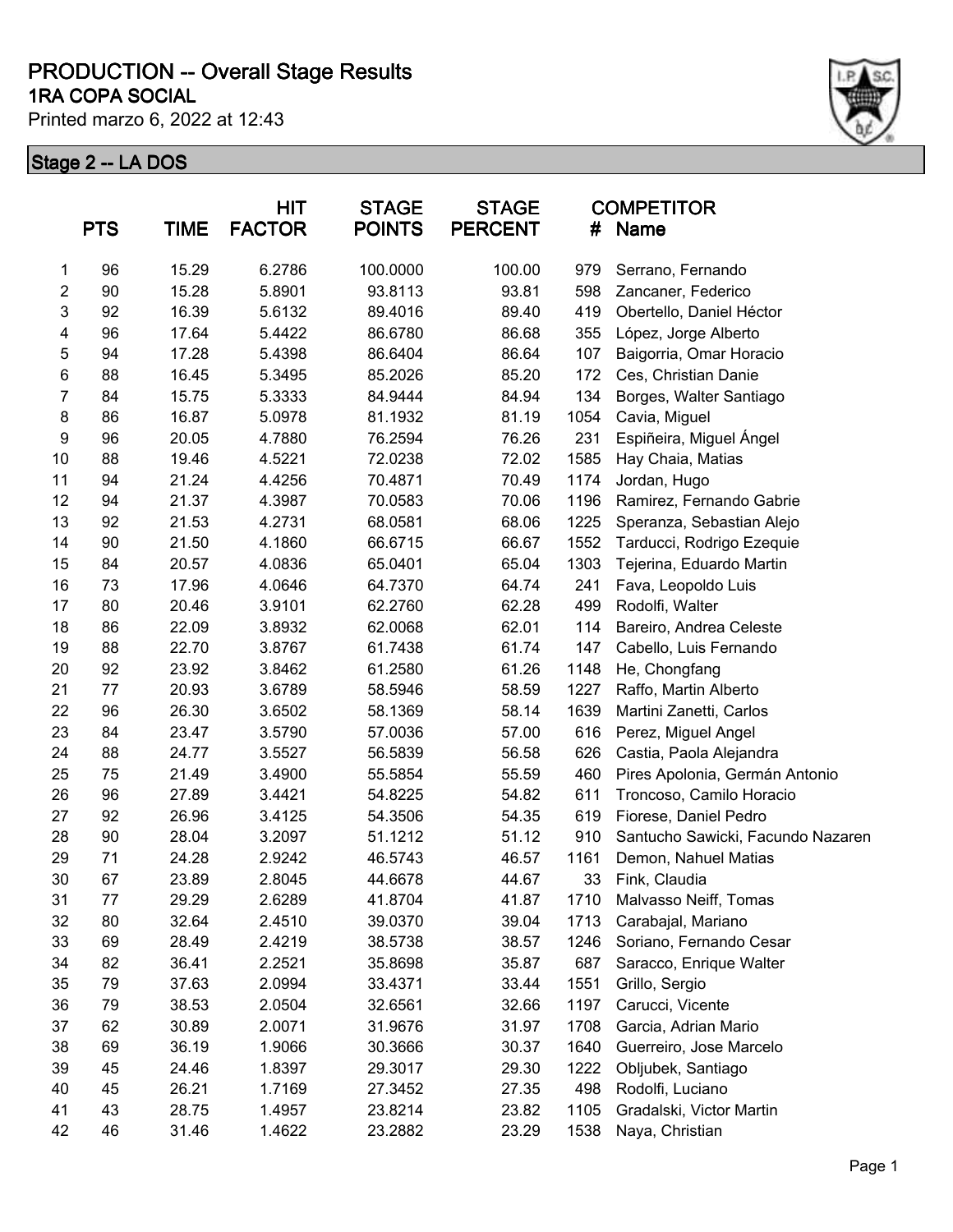

| Curto, Martin Ezequiel |
|------------------------|
| Moyano, Pablo Gaston   |
| D'Agostino, Ignacio    |
| Moyano, Edecio Miguel  |
| Ghiglione, Martin      |
|                        |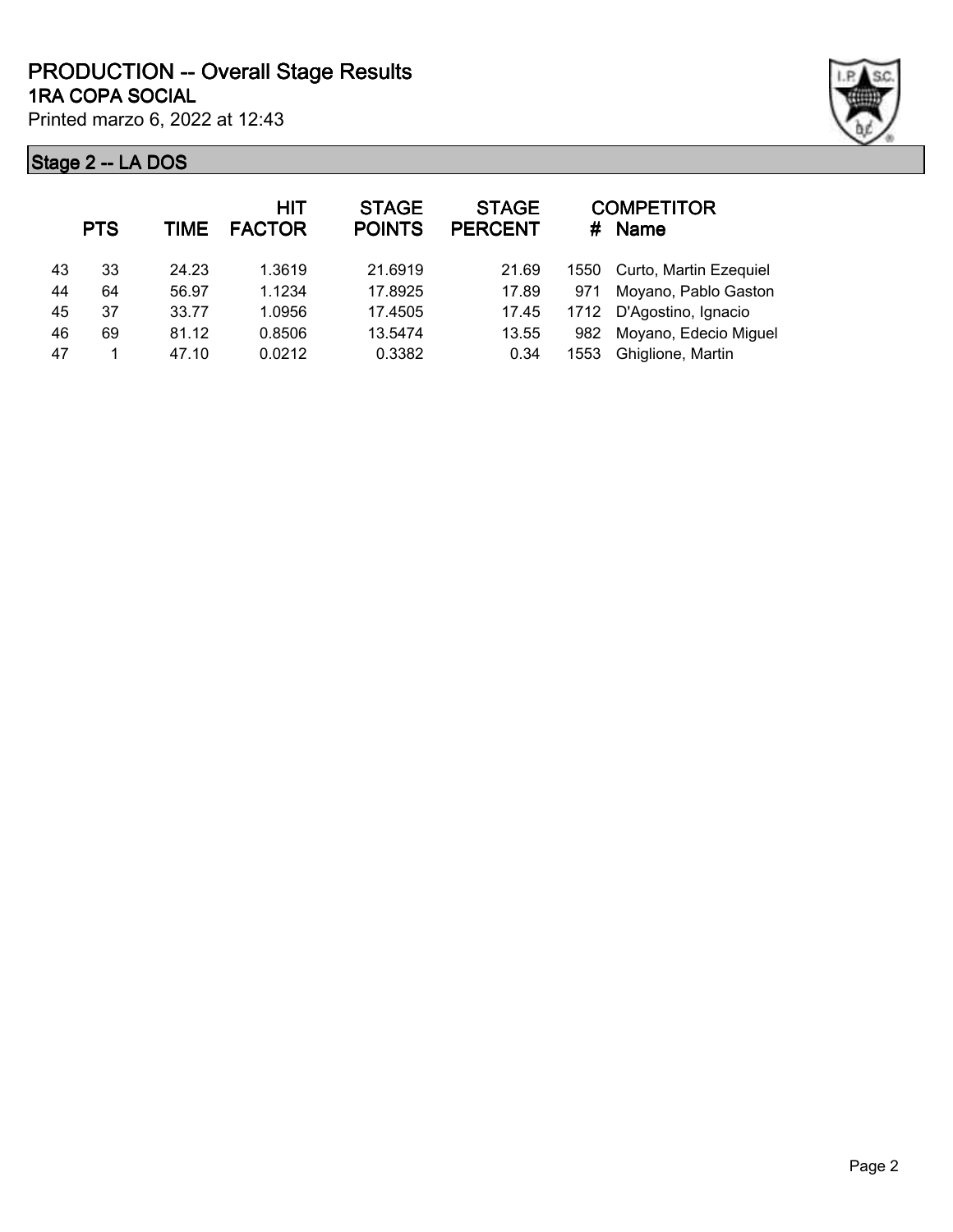|   | <b>PTS</b> | <b>TIME</b> | <b>HIT</b><br><b>FACTOR</b> | <b>STAGE</b><br><b>POINTS</b> | <b>STAGE</b><br><b>PERCENT</b> |      | <b>COMPETITOR</b><br># Name |
|---|------------|-------------|-----------------------------|-------------------------------|--------------------------------|------|-----------------------------|
|   | 96         | 16.75       | 5.7313                      | 100.0000                      | 100.00                         |      | 571 Tondini, Claudio Oscar  |
| 2 | 92         | 19.37       | 4.7496                      | 82.8708                       | 82.87                          | 1376 | Noceti, Miguel Angel        |
| 3 | 75         | 17.82       | 4.2088                      | 73.4340                       | 73.43                          | 299  | Grimberg, Sergio Daniel     |
| 4 | 84         | 27.66       | 3.0369                      | 52.9872                       | 52.99                          | 1248 | Ortiz, Facundo Maximil      |
| 5 | 92         | 44.14       | 2.0843                      | 36.3663                       | 36.37                          | 451  | Penizzotto, Luis Alberto    |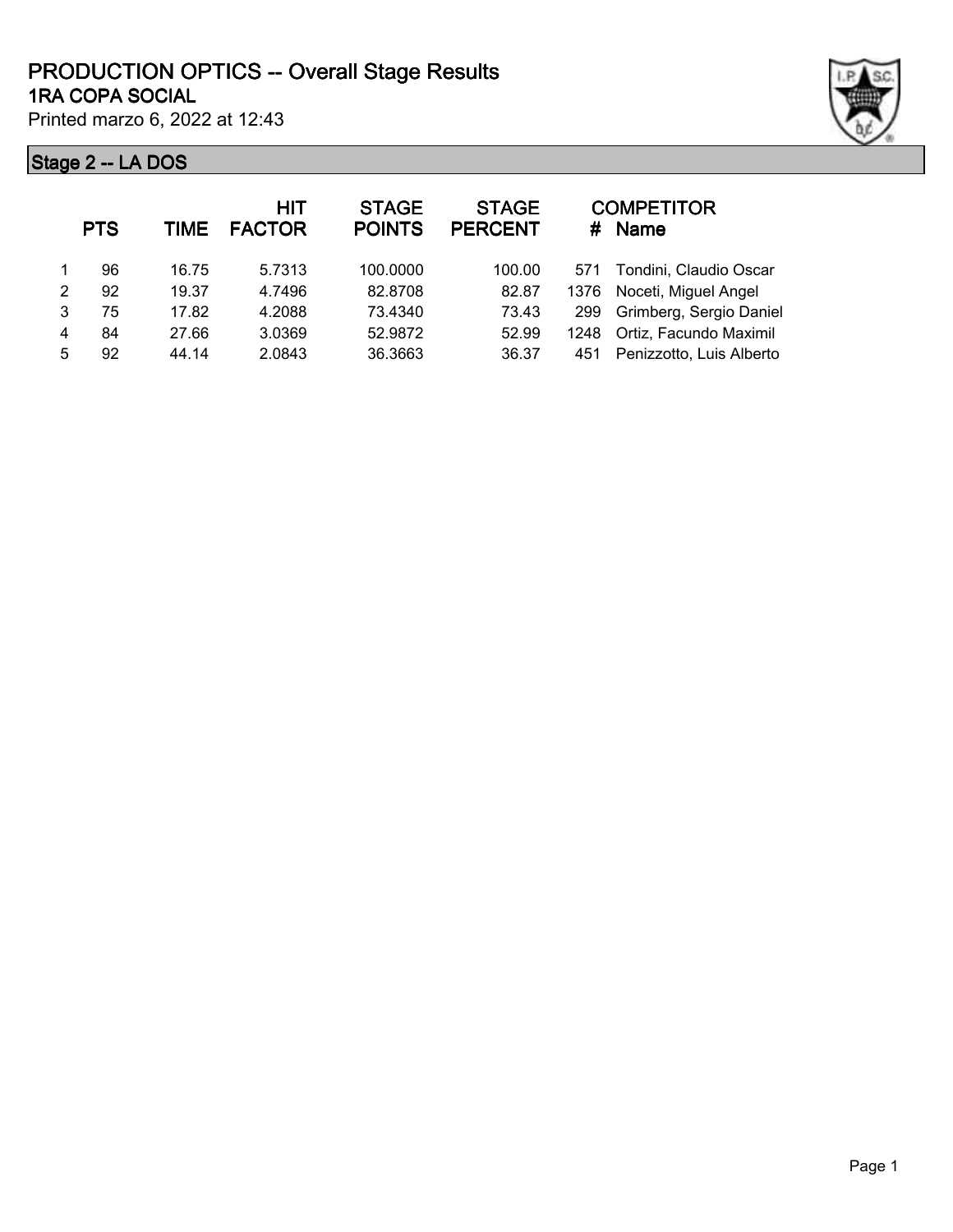|               | <b>PTS</b> |       | HIT<br>TIME FACTOR | <b>STAGE</b><br><b>POINTS</b> | STAGE<br><b>PERCENT</b> | <b>COMPETITOR</b><br># Name |
|---------------|------------|-------|--------------------|-------------------------------|-------------------------|-----------------------------|
|               | 1 77       | 19.47 | 3.9548             | 100,0000                      | 100.00                  | 116 Barrios, Martin         |
| $\mathcal{P}$ | 58.        | 20.80 | 2.7885             | 70.5082                       | 70.51                   | 957 Ortelli, Martín         |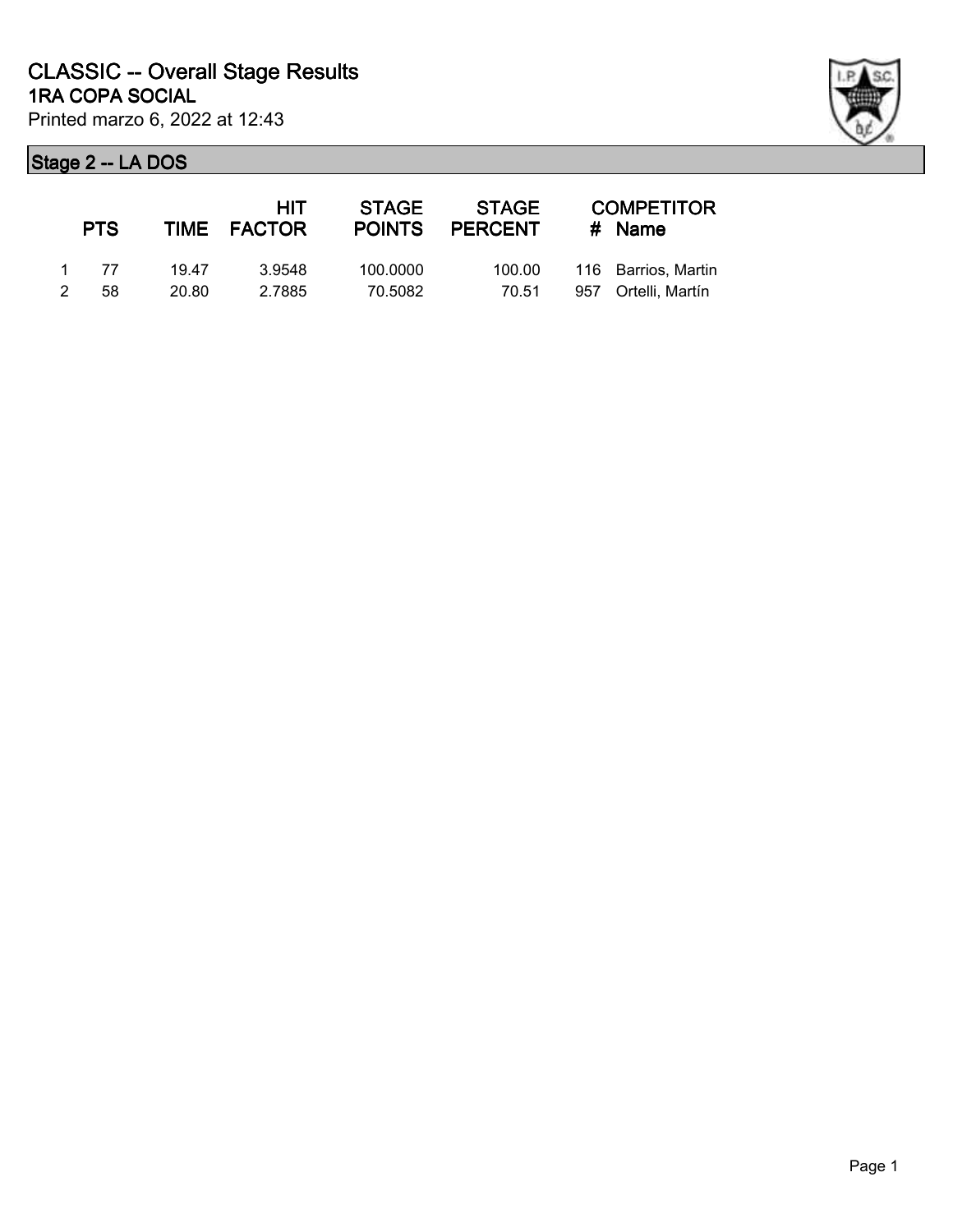| ł |  |
|---|--|

|   | <b>PTS</b> |       | HIT<br>TIME FACTOR | <b>STAGE</b> | STAGE<br>POINTS PERCENT | <b>COMPETITOR</b><br>$#$ Name |
|---|------------|-------|--------------------|--------------|-------------------------|-------------------------------|
|   | 90         | 16.35 | 5.5046             | 100,0000     | 100.00                  | 43 Jauregui, Martín           |
| 2 | 96         | 25.31 | 3.7930             | 68.9056      | 68.91                   | 267 Gashu, Juan Andrés        |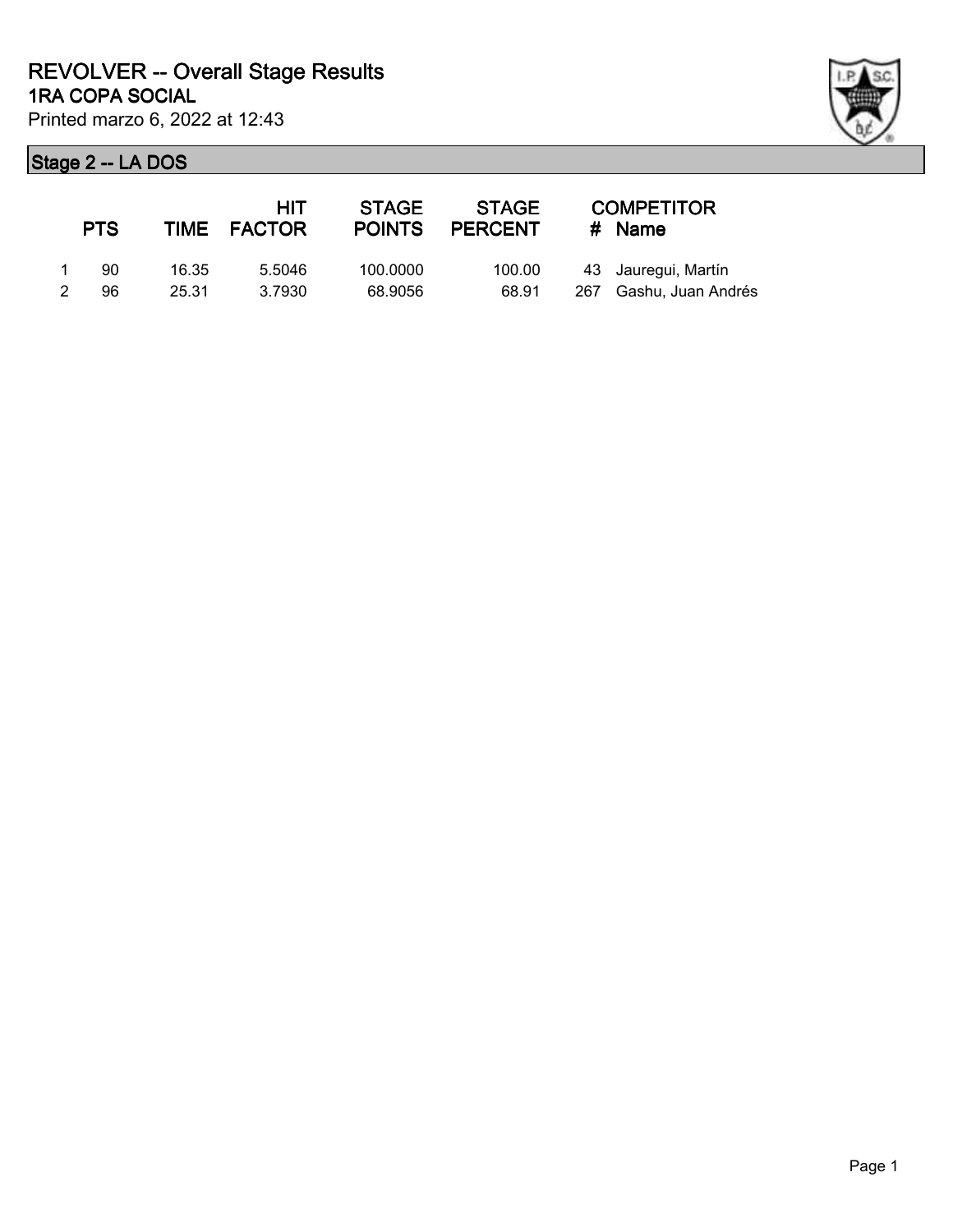

| <b>PTS</b> |       | HIT.<br>TIME FACTOR |         | POINTS PERCENT | <b>COMPETITOR</b><br># Name |                    |
|------------|-------|---------------------|---------|----------------|-----------------------------|--------------------|
| 1 83       | 15.23 | 5.4498              | 85.0000 | 100.00         |                             | 354 Lopez, Claudio |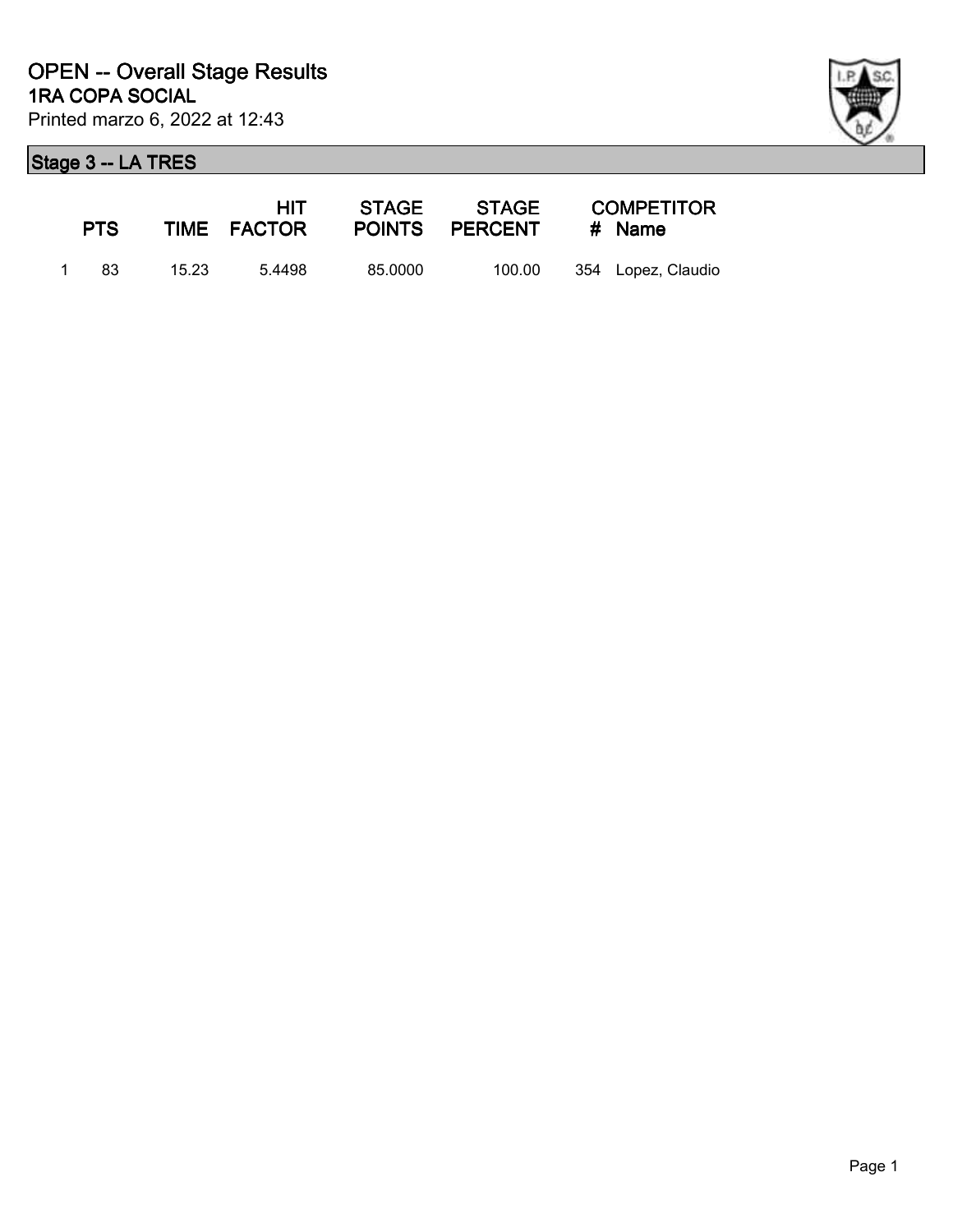

|   | <b>PTS</b> | TIME  | <b>HIT</b><br><b>FACTOR</b> | <b>STAGE</b><br><b>POINTS</b> | <b>STAGE</b><br><b>PERCENT</b> | #   | <b>COMPETITOR</b><br>Name     |
|---|------------|-------|-----------------------------|-------------------------------|--------------------------------|-----|-------------------------------|
|   | 82         | 16.54 | 4.9577                      | 85.0000                       | 100.00                         | 731 | Vargas, Mario Elias           |
| 2 | 62         | 13.97 | 4.4381                      | 76.0915                       | 89.52                          |     | 533 Saraullo, Pablo Hernán    |
| 3 | 75         | 16.96 | 4.4222                      | 75.8186                       | 89.20                          | 199 | Cots, Gustavo Javier          |
|   | 75         | 24.75 | 3.0303                      | 51.9549                       | 61.12                          |     | 155 Carballo, Roberto Alcides |
|   |            |       |                             |                               |                                |     |                               |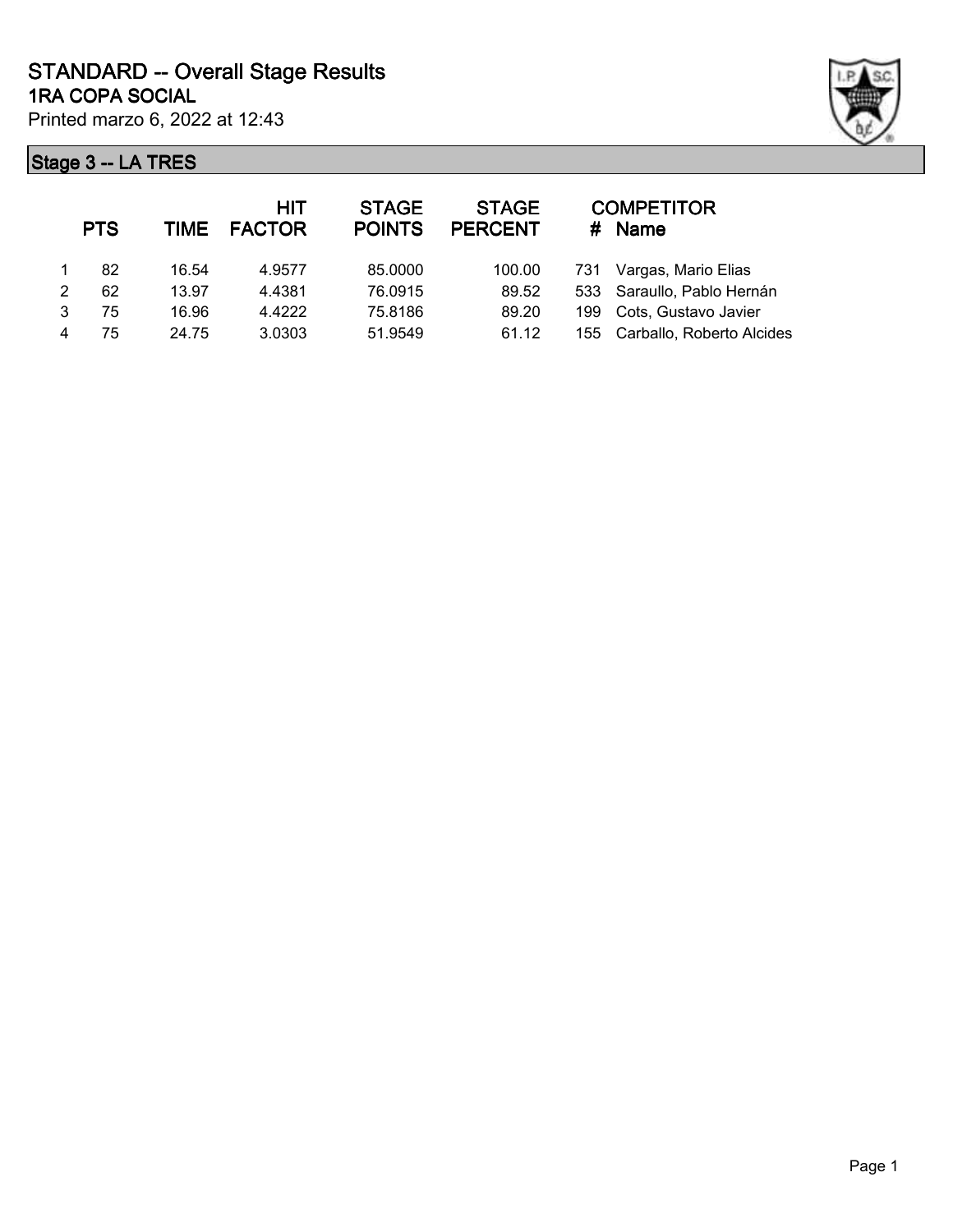#### **1RA COPA SOCIAL PRODUCTION -- Overall Stage Results**

Printed marzo 6, 2022 at 12:43



|                         | <b>PTS</b> | <b>TIME</b> | <b>HIT</b><br><b>FACTOR</b> | <b>STAGE</b><br><b>POINTS</b> | <b>STAGE</b><br><b>PERCENT</b> | #    | <b>COMPETITOR</b><br><b>Name</b>  |
|-------------------------|------------|-------------|-----------------------------|-------------------------------|--------------------------------|------|-----------------------------------|
| 1                       | 83         | 12.98       | 6.3945                      | 85.0000                       | 100.00                         | 979  | Serrano, Fernando                 |
| $\overline{\mathbf{c}}$ | 83         | 14.21       | 5.8410                      | 77.6425                       | 91.34                          | 419  | Obertello, Daniel Héctor          |
| 3                       | 75         | 13.64       | 5.4985                      | 73.0908                       | 85.99                          | 598  | Zancaner, Federico                |
| 4                       | 81         | 14.95       | 5.4181                      | 72.0210                       | 84.73                          | 910  | Santucho Sawicki, Facundo Nazaren |
| 5                       | 75         | 14.04       | 5.3419                      | 71.0084                       | 83.54                          | 134  | Borges, Walter Santiago           |
| 6                       | 79         | 15.61       | 5.0609                      | 67.2728                       | 79.14                          | 241  | Fava, Leopoldo Luis               |
| $\overline{7}$          | 77         | 15.51       | 4.9645                      | 65.9925                       | 77.64                          | 172  | Ces, Christian Danie              |
| 8                       | 77         | 15.64       | 4.9233                      | 65.4439                       | 76.99                          | 460  | Pires Apolonia, Germán Antonio    |
| 9                       | 83         | 16.91       | 4.9083                      | 65.2454                       | 76.76                          | 231  | Espiñeira, Miguel Ángel           |
| 10                      | 81         | 17.54       | 4.6180                      | 61.3862                       | 72.22                          | 107  | Baigorria, Omar Horacio           |
| 11                      | 75         | 16.83       | 4.4563                      | 59.2369                       | 69.69                          | 1196 | Ramirez, Fernando Gabrie          |
| 12                      | 77         | 17.74       | 4.3405                      | 57.6969                       | 67.88                          | 1225 | Speranza, Sebastian Alejo         |
| 13                      | 77         | 17.94       | 4.2921                      | 57.0537                       | 67.12                          | 1303 | Tejerina, Eduardo Martin          |
| 14                      | 79         | 18.55       | 4.2588                      | 56.6107                       | 66.60                          | 147  | Cabello, Luis Fernando            |
| 15                      | 77         | 18.43       | 4.1780                      | 55.5368                       | 65.34                          | 114  | Bareiro, Andrea Celeste           |
| 16                      | 81         | 19.69       | 4.1138                      | 54.6833                       | 64.33                          | 355  | López, Jorge Alberto              |
| 17                      | 71         | 17.33       | 4.0969                      | 54.4597                       | 64.07                          | 33   | Fink, Claudia                     |
| 18                      | 79         | 19.41       | 4.0701                      | 54.1025                       | 63.65                          | 1639 | Martini Zanetti, Carlos           |
| 19                      | 79         | 19.60       | 4.0306                      | 53.5780                       | 63.03                          | 626  | Castia, Paola Alejandra           |
| 20                      | 81         | 20.16       | 4.0179                      | 53.4085                       | 62.83                          | 1174 | Jordan, Hugo                      |
| 21                      | 69         | 17.63       | 3.9138                      | 52.0250                       | 61.21                          | 1054 | Cavia, Miguel                     |
| 22                      | 71         | 19.31       | 3.6769                      | 48.8755                       | 57.50                          | 1227 | Raffo, Martin Alberto             |
| 23                      | 73         | 20.13       | 3.6264                      | 48.2053                       | 56.71                          | 1148 | He, Chongfang                     |
| 24                      | 69         | 19.30       | 3.5751                      | 47.5234                       | 55.91                          | 1585 | Hay Chaia, Matias                 |
| 25                      | 69         | 19.41       | 3.5549                      | 47.2541                       | 55.59                          | 499  | Rodolfi, Walter                   |
| 26                      | 73         | 20.88       | 3.4962                      | 46.4738                       | 54.68                          | 1161 | Demon, Nahuel Matias              |
| 27                      | 81         | 23.21       | 3.4899                      | 46.3901                       | 54.58                          | 611  | Troncoso, Camilo Horacio          |
| 28                      | 79         | 23.50       | 3.3617                      | 44.6863                       | 52.57                          | 1552 | Tarducci, Rodrigo Ezequie         |
| 29                      | 79         | 24.82       | 3.1829                      | 42.3098                       | 49.78                          | 1710 | Malvasso Neiff, Tomas             |
| 30                      | 79         | 25.40       | 3.1102                      | 41.3437                       | 48.64                          | 498  | Rodolfi, Luciano                  |
| 31                      | 79         | 25.68       | 3.0763                      | 40.8929                       | 48.11                          | 619  | Fiorese, Daniel Pedro             |
| 32                      | 71         | 23.30       | 3.0472                      | 40.5059                       | 47.65                          | 1246 | Soriano, Fernando Cesar           |
| 33                      | 79         | 26.28       | 3.0061                      | 39.9592                       | 47.01                          | 1538 | Naya, Christian                   |
| 34                      | 67         | 22.73       | 2.9476                      | 39.1824                       | 46.10                          | 1222 | Obljubek, Santiago                |
| 35                      | 61         | 21.62       | 2.8215                      | 37.5050                       | 44.12                          | 1550 | Curto, Martin Ezequiel            |
| 36                      | 56         | 21.21       | 2.6403                      | 35.0964                       | 41.29                          | 1105 | Gradalski, Victor Martin          |
| 37                      | 83         | 36.97       | 2.2451                      | 29.8431                       | 35.11                          | 1553 | Ghiglione, Martin                 |
| 38                      | 64         | 28.82       | 2.2207                      | 29.5190                       | 34.73                          | 971  | Moyano, Pablo Gaston              |
| 39                      | 51         | 23.53       | 2.1674                      | 28.8114                       | 33.90                          | 1708 | Garcia, Adrian Mario              |
| 40                      | 41         | 19.95       | 2.0551                      | 27.3185                       | 32.14                          | 616  | Perez, Miguel Angel               |
| 41                      | 67         | 33.92       | 1.9752                      | 26.2564                       | 30.89                          | 1713 | Carabajal, Mariano                |
| 42                      | 48         | 25.44       | 1.8868                      | 25.0807                       | 29.51                          | 1640 | Guerreiro, Jose Marcelo           |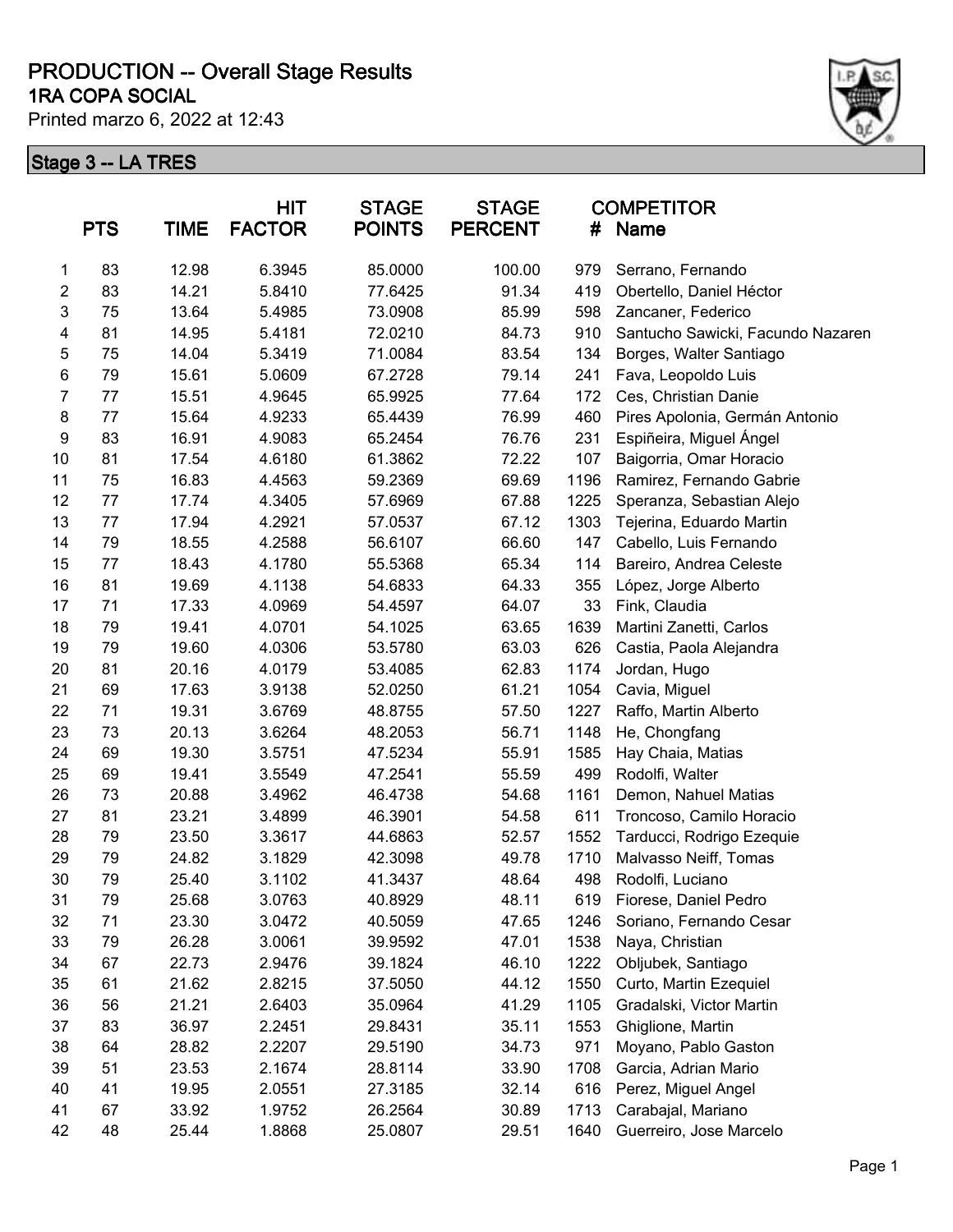|    | <b>PTS</b> | TIME  | <b>HIT</b><br><b>FACTOR</b> | <b>STAGE</b><br><b>POINTS</b> | <b>STAGE</b><br><b>PERCENT</b> |      | <b>COMPETITOR</b><br># Name |
|----|------------|-------|-----------------------------|-------------------------------|--------------------------------|------|-----------------------------|
| 43 | 62         | 33.66 | 1.8419                      | 24.4846                       | 28.81                          | 1551 | Grillo, Sergio              |
| 44 | 69         | 37.92 | 1.8196                      | 24.1878                       | 28.46                          |      | 1712 D'Agostino, Ignacio    |
| 45 | 58         | 54.11 | 1.0719                      | 14.2484                       | 16.76                          | 687  | Saracco, Enrique Walter     |
| 46 | 75         | 77.36 | 0.9695                      | 12.8873                       | 15.16                          | 982  | Moyano, Edecio Miguel       |
| 47 | 24         | 35.55 | 0.6751                      | 8.9740                        | 10.56                          | 1197 | Carucci, Vicente            |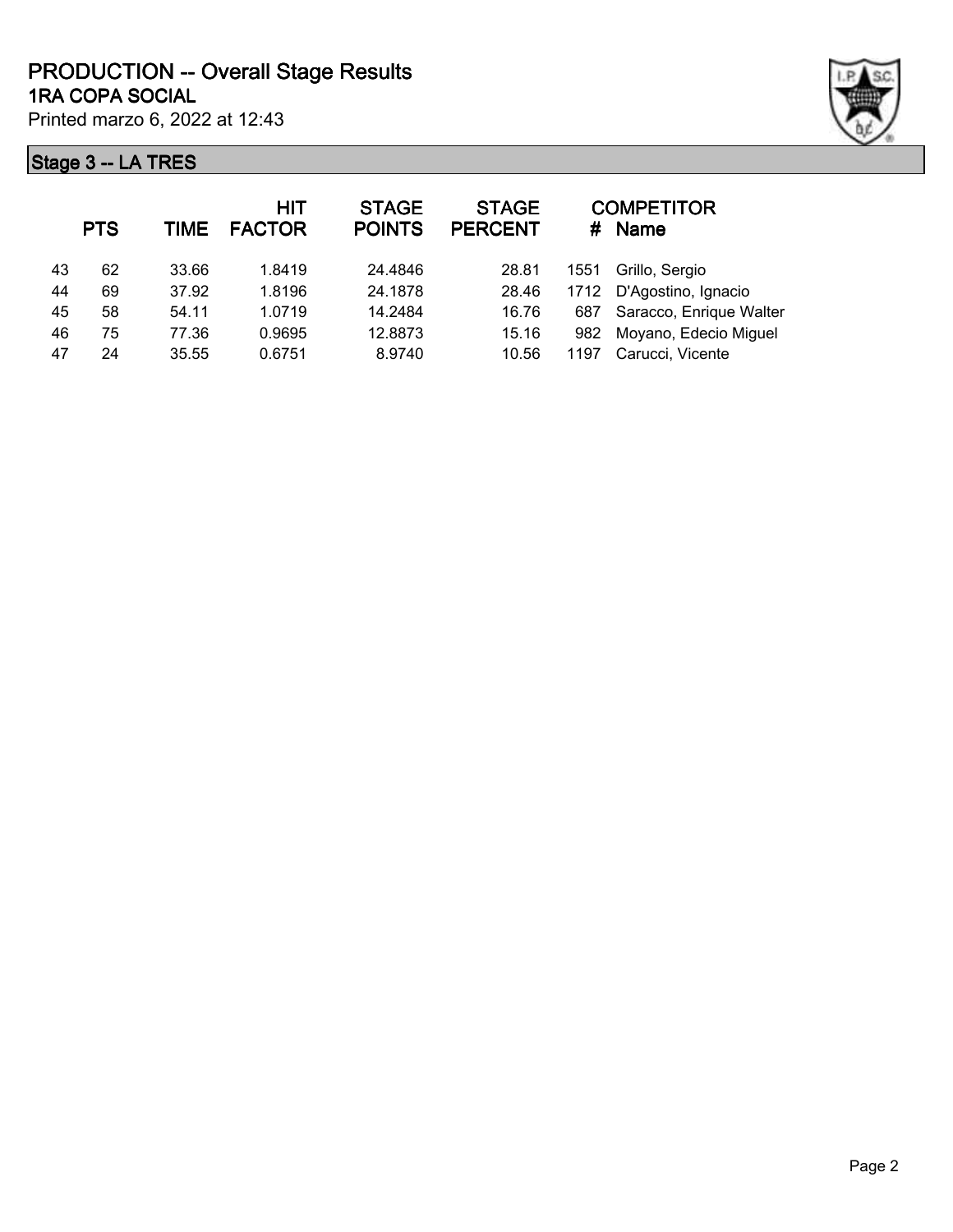|    | 90 U       | ------ |                             |                               |                                |      |                                  |
|----|------------|--------|-----------------------------|-------------------------------|--------------------------------|------|----------------------------------|
|    | <b>PTS</b> | TIME   | <b>HIT</b><br><b>FACTOR</b> | <b>STAGE</b><br><b>POINTS</b> | <b>STAGE</b><br><b>PERCENT</b> | #    | <b>COMPETITOR</b><br><b>Name</b> |
| 1. | 83         | 17.75  | 4.6761                      | 85.0000                       | 100.00                         | 571  | Tondini, Claudio Oscar           |
| 2  | 77         | 16.86  | 4.5670                      | 83.0180                       | 97.67                          | 299  | Grimberg, Sergio Daniel          |
| 3  | 75         | 16.90  | 4.4379                      | 80.6703                       | 94.91                          | 1376 | Noceti, Miguel Angel             |
| 4  | 75         | 20.32  | 3.6909                      | 67.0929                       | 78.93                          | 1248 | Ortiz, Facundo Maximil           |
| 5. | 83         | 38.02  | 2.1831                      | 39.6831                       | 46.69                          | 451  | Penizzotto, Luis Alberto         |
|    |            |        |                             |                               |                                |      |                                  |

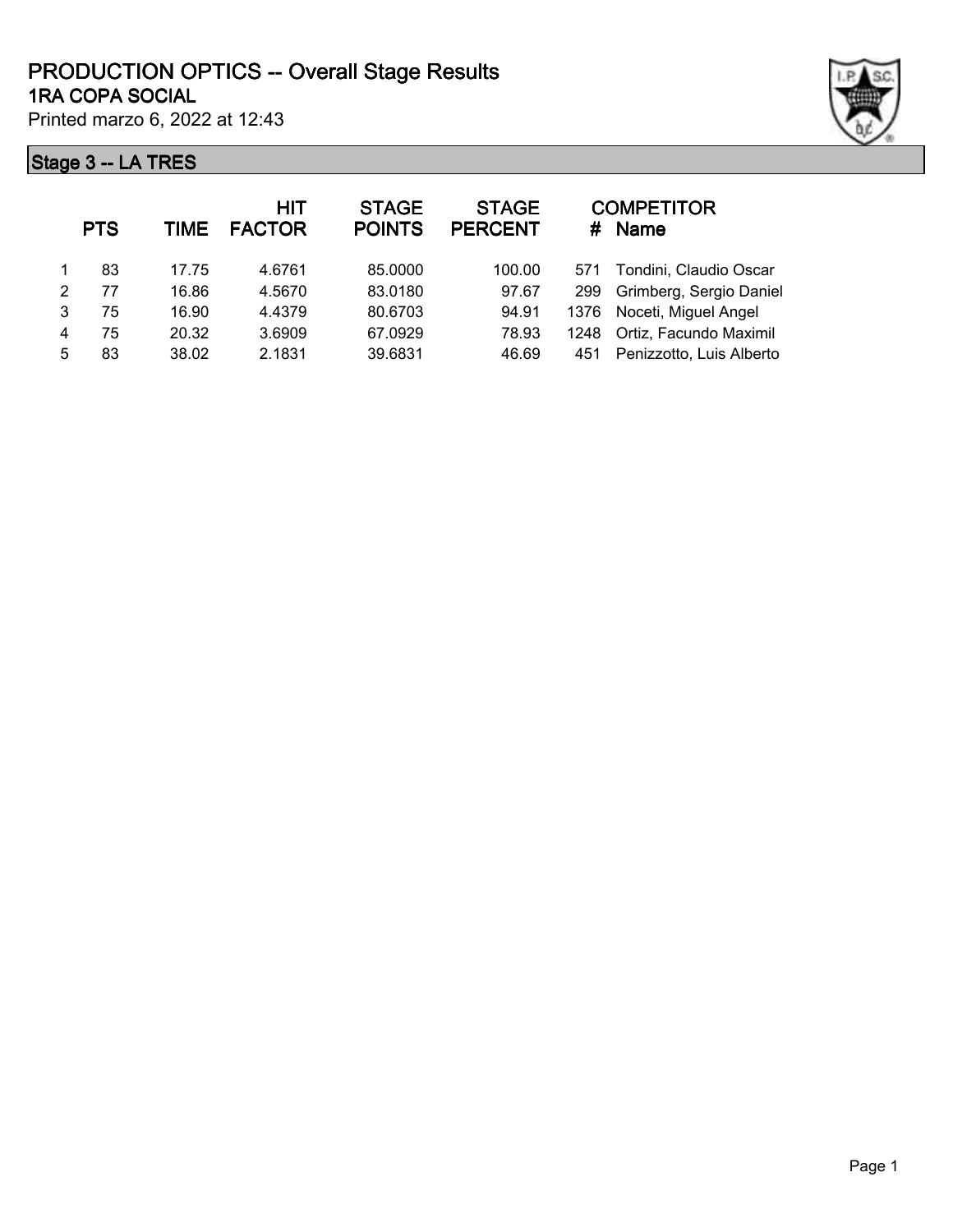| <b>PTS</b> |       | <b>HIT</b><br>TIME FACTOR | <b>STAGE</b> | STAGE<br>POINTS PERCENT | <b>COMPETITOR</b><br>$#$ Name |
|------------|-------|---------------------------|--------------|-------------------------|-------------------------------|
| 1 79       | 16.51 | 4.7850                    | 85,0000      | 100.00                  | 957 Ortelli, Martín           |
| 2 75       | 16.81 | 4.4616                    | 79.2561      | 93.24                   | 116 Barrios, Martin           |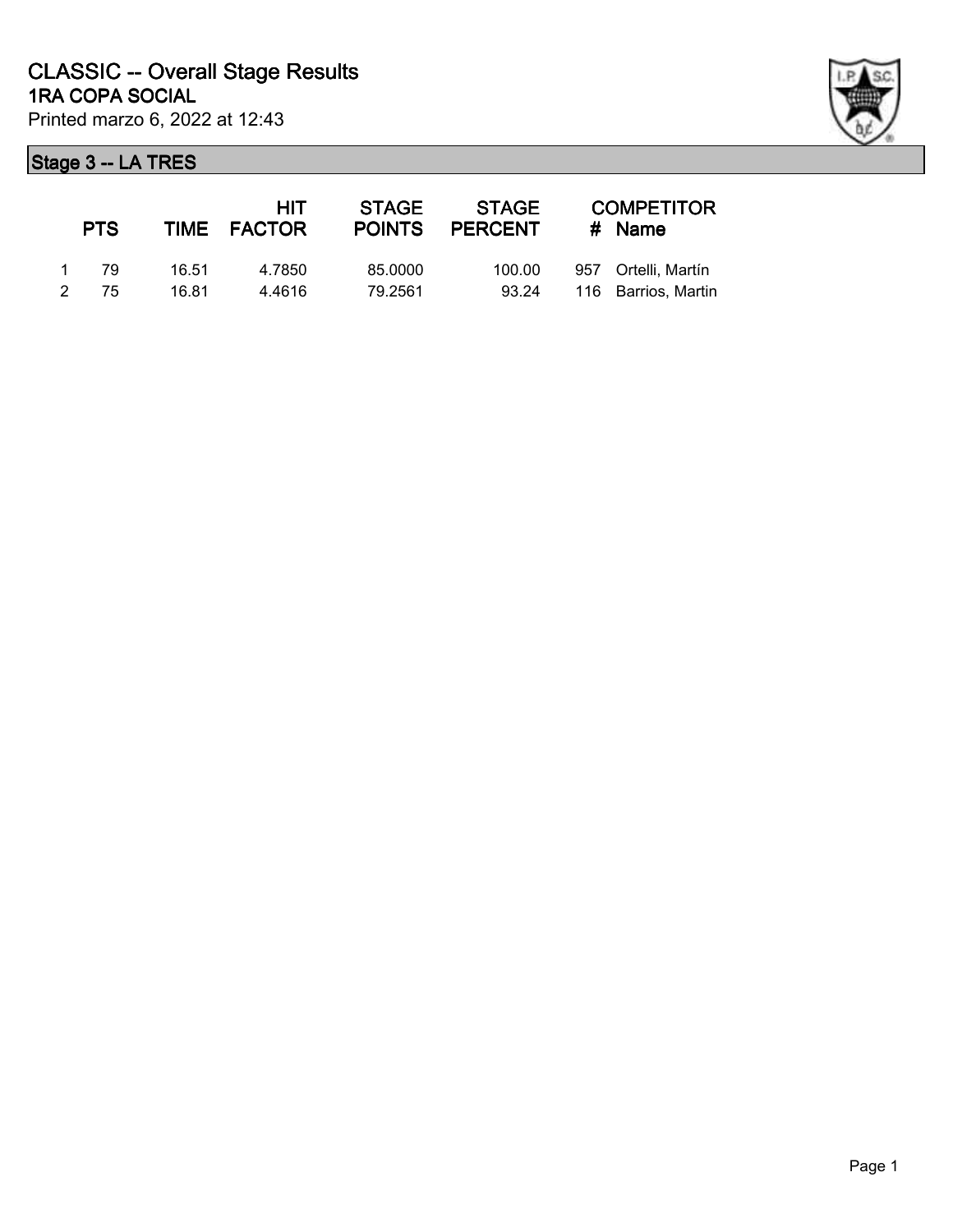| <b>PTS</b>                  |                | HIT<br>TIME FACTOR | <b>STAGE</b>       | STAGE<br>POINTS PERCENT | <b>COMPETITOR</b><br>$#$ Name                 |
|-----------------------------|----------------|--------------------|--------------------|-------------------------|-----------------------------------------------|
| 1 81<br>83<br>$\mathcal{P}$ | 14.14<br>21.69 | 5.7284<br>3.8266   | 85,0000<br>56.7808 | 100.00<br>66.80         | 267 Gashu, Juan Andrés<br>43 Jauregui, Martín |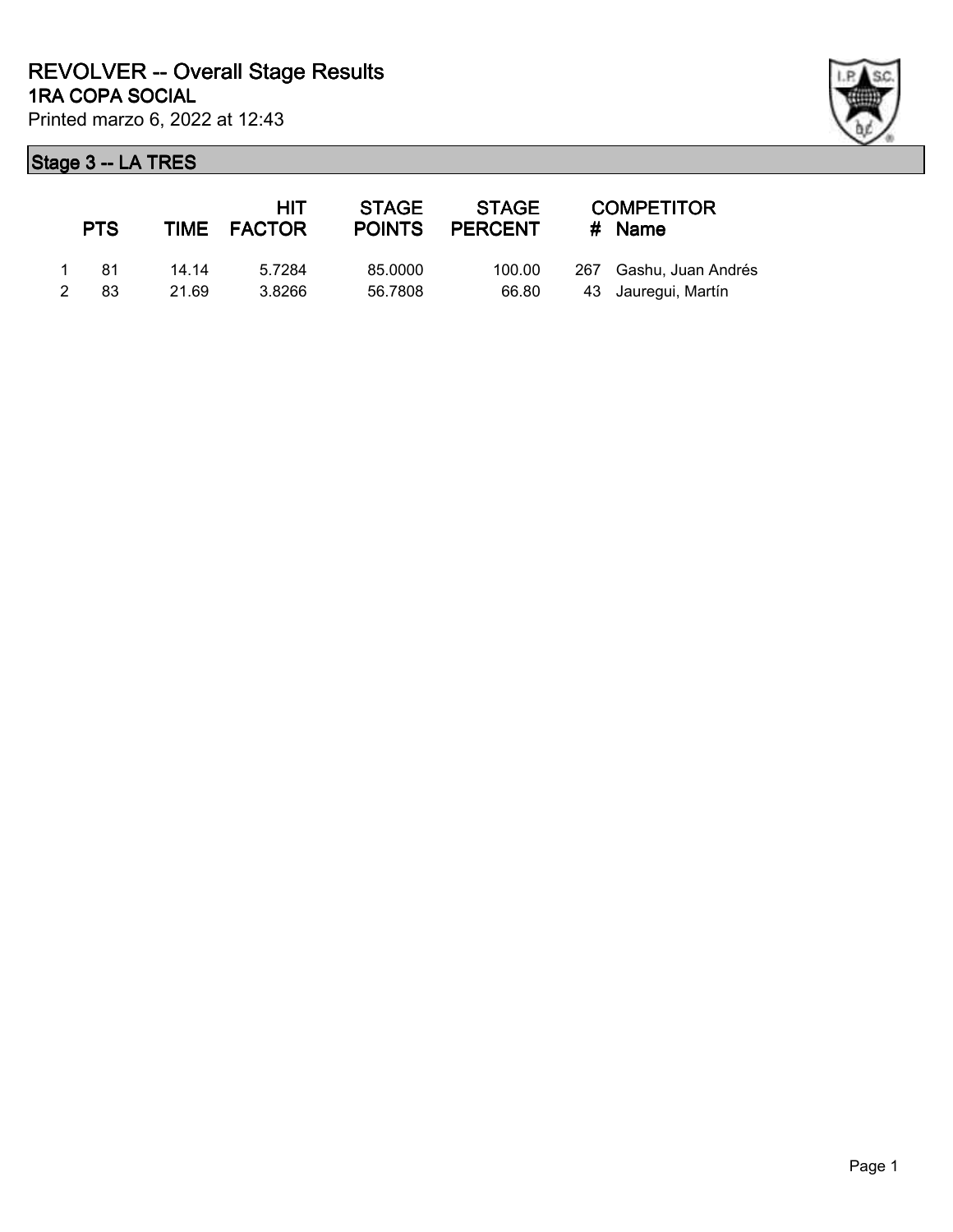| ł |
|---|

| <b>PTS</b> |       | HIT -<br>TIME FACTOR |          | STAGE            STAGE<br>POINTS PERCENT | <b>COMPETITOR</b><br># Name |
|------------|-------|----------------------|----------|------------------------------------------|-----------------------------|
| 1 100      | 19.16 | 5.2192               | 120.0000 | 100.00                                   | 354 Lopez, Claudio          |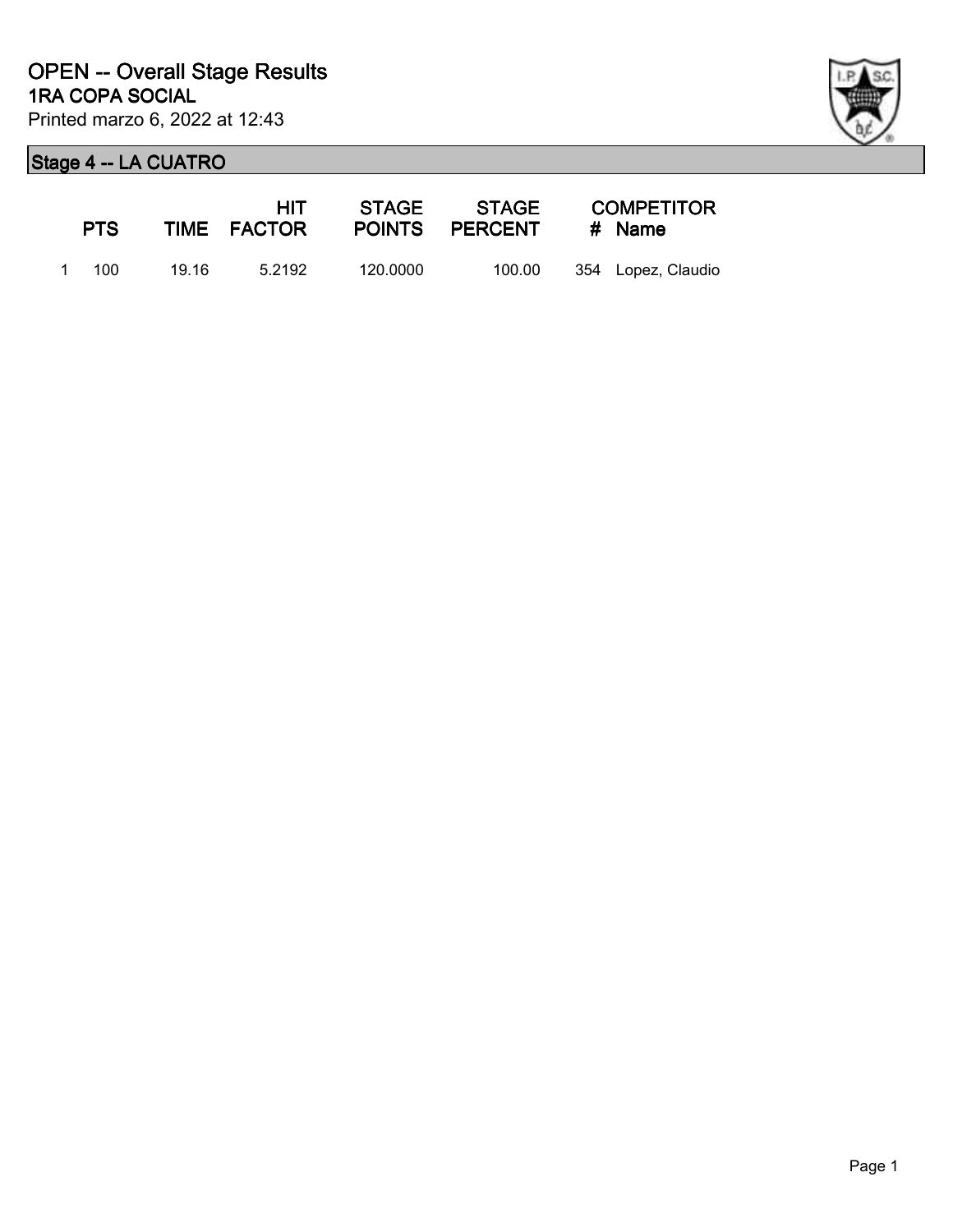

|   | <b>PTS</b> |       | <b>HIT</b><br>TIME FACTOR | <b>STAGE</b><br><b>POINTS</b> | <b>STAGE</b><br><b>PERCENT</b> | #   | <b>COMPETITOR</b><br>Name     |
|---|------------|-------|---------------------------|-------------------------------|--------------------------------|-----|-------------------------------|
|   | 93         | 19.87 | 4.6804                    | 120.0000                      | 100.00                         |     | 533 Saraullo, Pablo Hernán    |
| 2 | 103        | 23.95 | 4.3006                    | 110.2625                      | 91.89                          | 199 | Cots, Gustavo Javier          |
| 3 | 99         | 23.35 | 4.2398                    | 108.7037                      | 90.59                          | 731 | Vargas, Mario Elias           |
|   | 97         | 40.47 | 2.3968                    | 61.4518                       | 51.21                          |     | 155 Carballo, Roberto Alcides |
|   |            |       |                           |                               |                                |     |                               |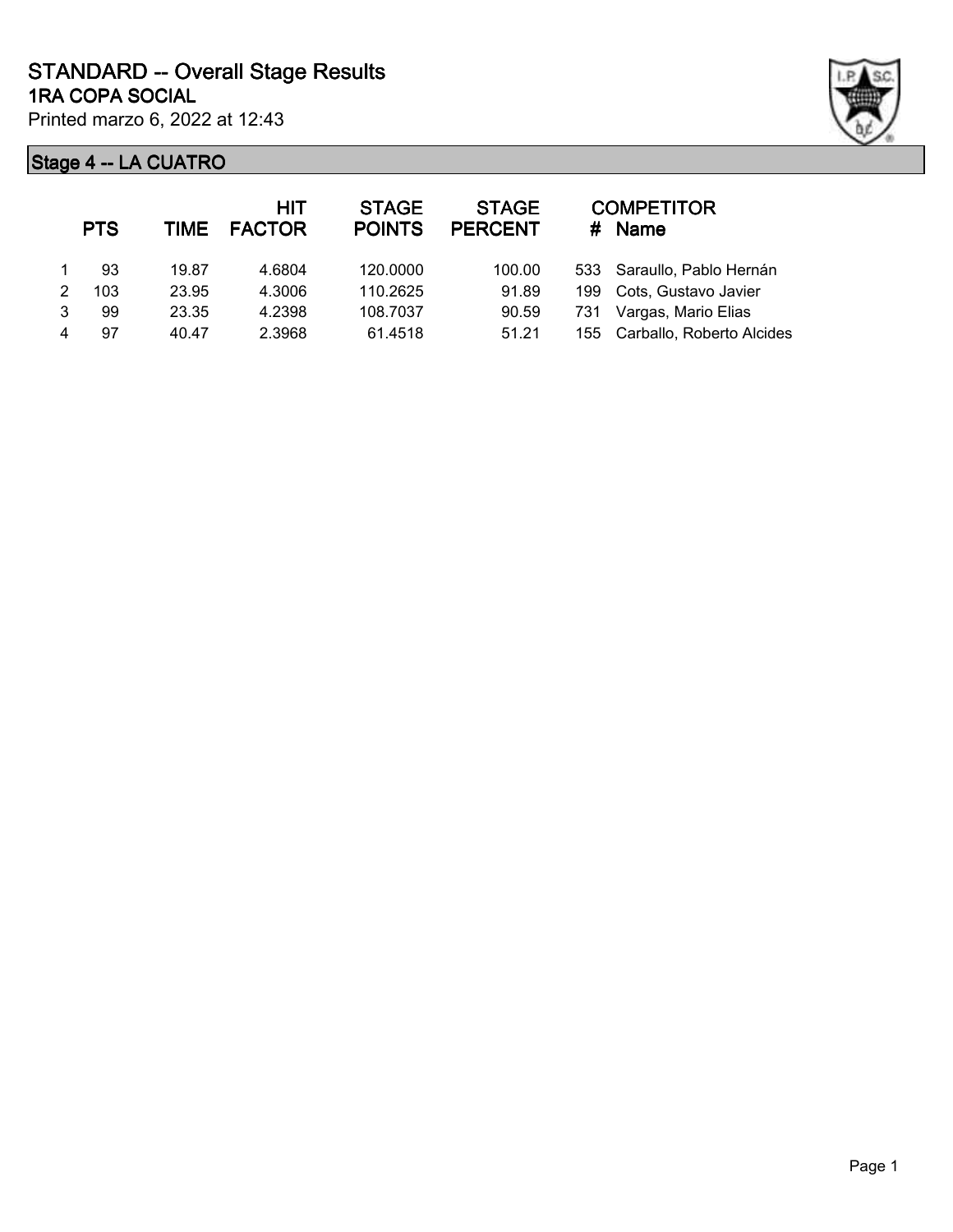#### **1RA COPA SOCIAL PRODUCTION -- Overall Stage Results**

Printed marzo 6, 2022 at 12:43



|                | <b>PTS</b> | TIME  | <b>HIT</b><br><b>FACTOR</b> | <b>STAGE</b><br><b>POINTS</b> | <b>STAGE</b><br><b>PERCENT</b> | <b>COMPETITOR</b><br>#<br>Name |                                   |
|----------------|------------|-------|-----------------------------|-------------------------------|--------------------------------|--------------------------------|-----------------------------------|
| 1              | 112        | 18.12 | 6.1810                      | 120.0000                      | 100.00                         | 979                            | Serrano, Fernando                 |
| $\overline{2}$ | 110        | 18.01 | 6.1077                      | 118.5770                      | 98.81                          | 134                            | Borges, Walter Santiago           |
| 3              | 106        | 19.03 | 5.5702                      | 108.1405                      | 90.12                          | 598                            | Zancaner, Federico                |
| 4              | 112        | 20.38 | 5.4956                      | 106.6928                      | 88.91                          | 419                            | Obertello, Daniel Héctor          |
| 5              | 118        | 21.87 | 5.3955                      | 104.7501                      | 87.29                          | 107                            | Baigorria, Omar Horacio           |
| 6              | 118        | 24.92 | 4.7352                      | 91.9296                       | 76.61                          | 355                            | López, Jorge Alberto              |
| 7              | 112        | 23.70 | 4.7257                      | 91.7468                       | 76.46                          | 231                            | Espiñeira, Miguel Ángel           |
| 8              | 110        | 23.54 | 4.6729                      | 90.7210                       | 75.60                          | 460                            | Pires Apolonia, Germán Antonio    |
| 9              | 110        | 23.99 | 4.5852                      | 89.0192                       | 74.18                          | 172                            | Ces, Christian Danie              |
| 10             | 112        | 24.49 | 4.5733                      | 88.7873                       | 73.99                          | 1196                           | Ramirez, Fernando Gabrie          |
| 11             | 110        | 24.17 | 4.5511                      | 88.3563                       | 73.63                          | 241                            | Fava, Leopoldo Luis               |
| 12             | 110        | 24.47 | 4.4953                      | 87.2730                       | 72.73                          | 147                            | Cabello, Luis Fernando            |
| 13             | 110        | 24.66 | 4.4607                      | 86.6006                       | 72.17                          | 1585                           | Hay Chaia, Matias                 |
| 14             | 100        | 22.74 | 4.3975                      | 85.3750                       | 71.15                          | 1054                           | Cavia, Miguel                     |
| 15             | 98         | 23.38 | 4.1916                      | 81.3772                       | 67.81                          | 910                            | Santucho Sawicki, Facundo Nazaren |
| 16             | 104        | 24.84 | 4.1868                      | 81.2837                       | 67.74                          | 1303                           | Tejerina, Eduardo Martin          |
| 17             | 102        | 25.20 | 4.0476                      | 78.5816                       | 65.48                          | 114                            | Bareiro, Andrea Celeste           |
| 18             | 110        | 27.39 | 4.0161                      | 77.9690                       | 64.97                          | 1552                           | Tarducci, Rodrigo Ezequie         |
| 19             | 106        | 26.67 | 3.9745                      | 77.1621                       | 64.30                          | 499                            | Rodolfi, Walter                   |
| 20             | 108        | 27.36 | 3.9474                      | 76.6353                       | 63.86                          | 1639                           | Martini Zanetti, Carlos           |
| 21             | 95         | 24.87 | 3.8199                      | 74.1599                       | 61.80                          | 626                            | Castia, Paola Alejandra           |
| 22             | 110        | 28.89 | 3.8075                      | 73.9208                       | 61.60                          | 1225                           | Speranza, Sebastian Alejo         |
| 23             | 106        | 28.22 | 3.7562                      | 72.9240                       | 60.77                          | 1174                           | Jordan, Hugo                      |
| 24             | 114        | 30.79 | 3.7025                      | 71.8814                       | 59.90                          | 498                            | Rodolfi, Luciano                  |
| 25             | 114        | 30.81 | 3.7001                      | 71.8347                       | 59.86                          | 1161                           | Demon, Nahuel Matias              |
| 26             | 94         | 27.99 | 3.3583                      | 65.1998                       | 54.33                          | 1105                           | Gradalski, Victor Martin          |
| 27             | 98         | 30.06 | 3.2601                      | 63.2934                       | 52.74                          | 33                             | Fink, Claudia                     |
| 28             | 108        | 33.41 | 3.2326                      | 62.7579                       | 52.30                          | 1148                           | He, Chongfang                     |
| 29             | 97         | 30.38 | 3.1929                      | 61.9877                       | 51.66                          | 1710                           | Malvasso Neiff, Tomas             |
| 30             | 83         | 26.14 | 3.1752                      | 61.6444                       | 51.37                          | 1227                           | Raffo, Martin Alberto             |
| 31             | 89         | 28.29 | 3.1460                      | 61.0771                       | 50.90                          | 616                            | Perez, Miguel Angel               |
| 32             | 89         | 29.31 | 3.0365                      | 58.9516                       | 49.13                          | 619                            | Fiorese, Daniel Pedro             |
| 33             | 89         | 30.37 | 2.9305                      | 56.8940                       | 47.41                          | 1538                           | Naya, Christian                   |
| 34             | 106        | 39.28 | 2.6986                      | 52.3909                       | 43.66                          | 611                            | Troncoso, Camilo Horacio          |
| 35             | 87         | 34.62 | 2.5130                      | 48.7881                       | 40.66                          | 1553                           | Ghiglione, Martin                 |
| 36             | 76         | 30.80 | 2.4675                      | 47.9054                       | 39.92                          | 1708                           | Garcia, Adrian Mario              |
| 37             | 77         | 32.84 | 2.3447                      | 45.5207                       | 37.93                          | 1222                           | Obljubek, Santiago                |
| 38             | 74         | 31.85 | 2.3234                      | 45.1070                       | 37.59                          | 971                            | Moyano, Pablo Gaston              |
| 39             | 80         | 36.94 | 2.1657                      | 42.0450                       | 35.04                          | 1640                           | Guerreiro, Jose Marcelo           |
| 40             | 67         | 31.52 | 2.1256                      | 41.2677                       | 34.39                          | 1713                           | Carabajal, Mariano                |
| 41             | 112        | 58.35 | 1.9195                      | 37.2648                       | 31.05                          | 687                            | Saracco, Enrique Walter           |
| 42             | 53         | 35.70 | 1.4846                      | 28.8223                       | 24.02                          | 1246                           | Soriano, Fernando Cesar           |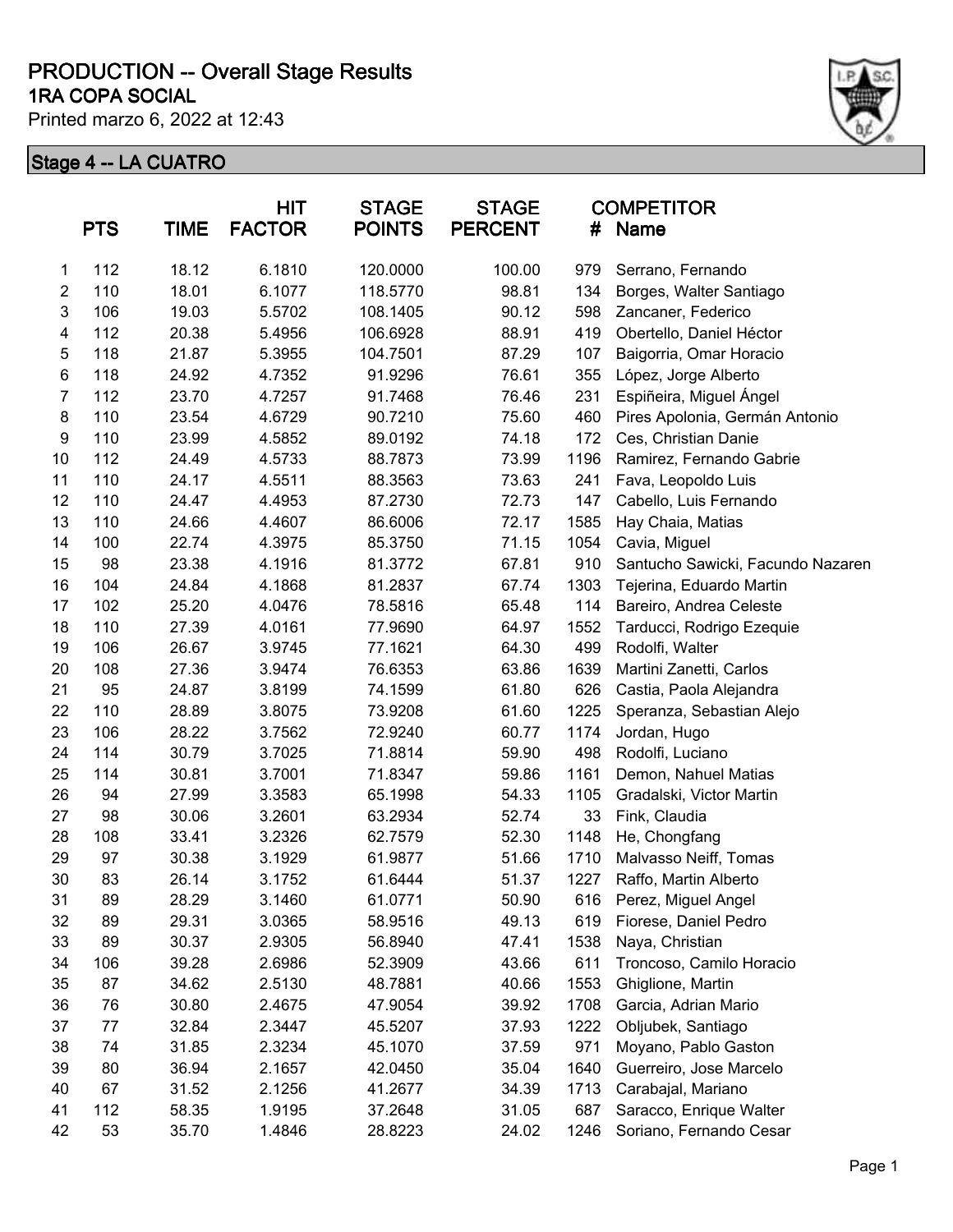

|    | <b>PTS</b> | TIME  | <b>HIT</b><br><b>FACTOR</b> | <b>STAGE</b><br><b>POINTS</b> | <b>STAGE</b><br><b>PERCENT</b> | #    | <b>COMPETITOR</b><br><b>Name</b> |
|----|------------|-------|-----------------------------|-------------------------------|--------------------------------|------|----------------------------------|
| 43 | 75         | 52.82 | 1.4199                      | 27.5667                       | 22.97                          | 1197 | Carucci, Vicente                 |
| 44 | 49         | 35.53 | 1.3791                      | 26.7746                       | 22.31                          | 1550 | Curto, Martin Ezequiel           |
| 45 | 80         | 67.95 | 1.1773                      | 22.8571                       | 19.05                          | 982  | Moyano, Edecio Miguel            |
| 46 | 33         | 49.79 | 0.6628                      | 12.8675                       | 10.72                          | 1551 | Grillo, Sergio                   |
| 47 | 0          | 39.83 | 0.0000                      | 0.0000                        | 0.00                           | 1712 | D'Agostino, Ignacio              |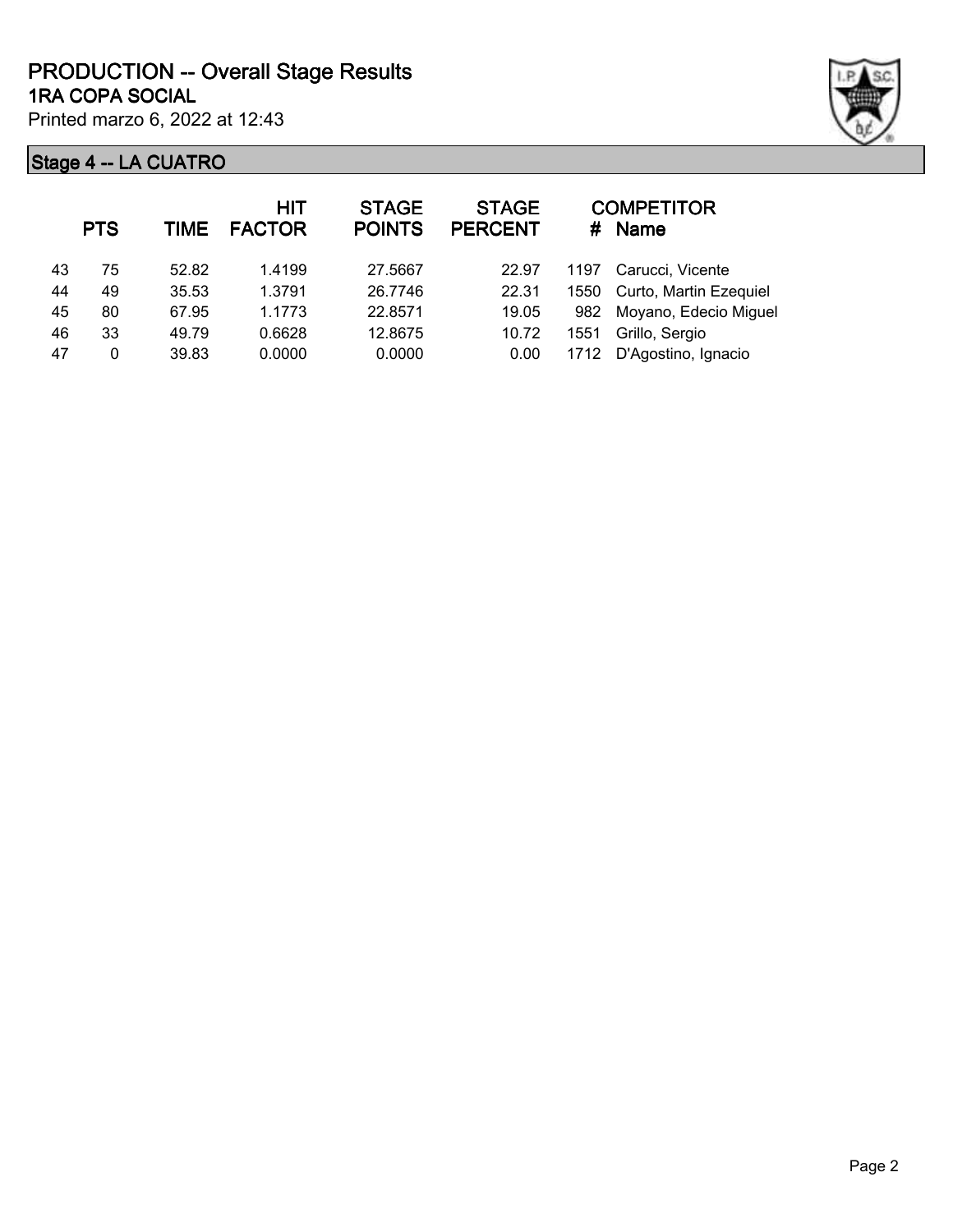|   | <b>PTS</b> | <b>TIME</b> | <b>HIT</b><br><b>FACTOR</b> | <b>STAGE</b><br><b>POINTS</b> | <b>STAGE</b><br><b>PERCENT</b> |      | <b>COMPETITOR</b><br># Name  |
|---|------------|-------------|-----------------------------|-------------------------------|--------------------------------|------|------------------------------|
|   | 116        | 19.35       | 5.9948                      | 120.0000                      | 100.00                         | 571  | Tondini, Claudio Oscar       |
| 2 | 104        | 20.67       | 5.0314                      | 100.7157                      | 83.93                          | 299  | Grimberg, Sergio Daniel      |
| 3 | 98         | 22.23       | 4.4085                      | 88.2451                       | 73.54                          |      | 1376 Noceti, Miguel Angel    |
| 4 | 102        | 29.49       | 3.4588                      | 69.2356                       | 57.70                          | 1248 | Ortiz, Facundo Maximil       |
| 5 | 110        | 53.20       | 2.0677                      | 41.3890                       | 34.49                          |      | 451 Penizzotto, Luis Alberto |
|   |            |             |                             |                               |                                |      |                              |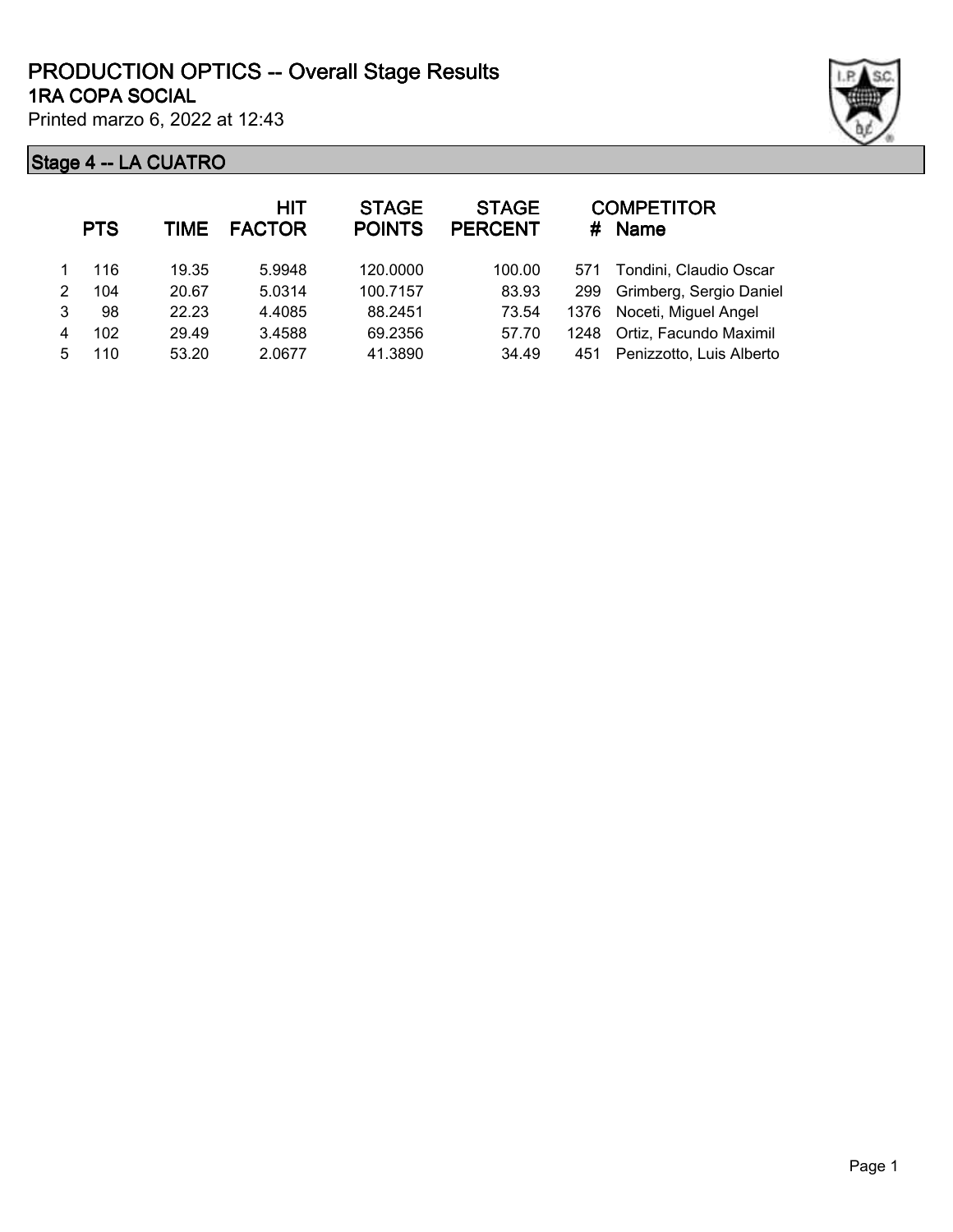|               | <b>PTS</b> |       | HIT<br>TIME FACTOR | <b>STAGE</b><br><b>POINTS</b> | STAGE<br><b>PERCENT</b> | <b>COMPETITOR</b><br>$#$ Name |
|---------------|------------|-------|--------------------|-------------------------------|-------------------------|-------------------------------|
|               | 89         | 24.99 | 3.5614             | 120.0000                      | 100.00                  | 957 Ortelli, Martín           |
| $\mathcal{P}$ | 84         | 26.71 | 3.1449             | 105.9651                      | 88.30                   | 116 Barrios, Martin           |

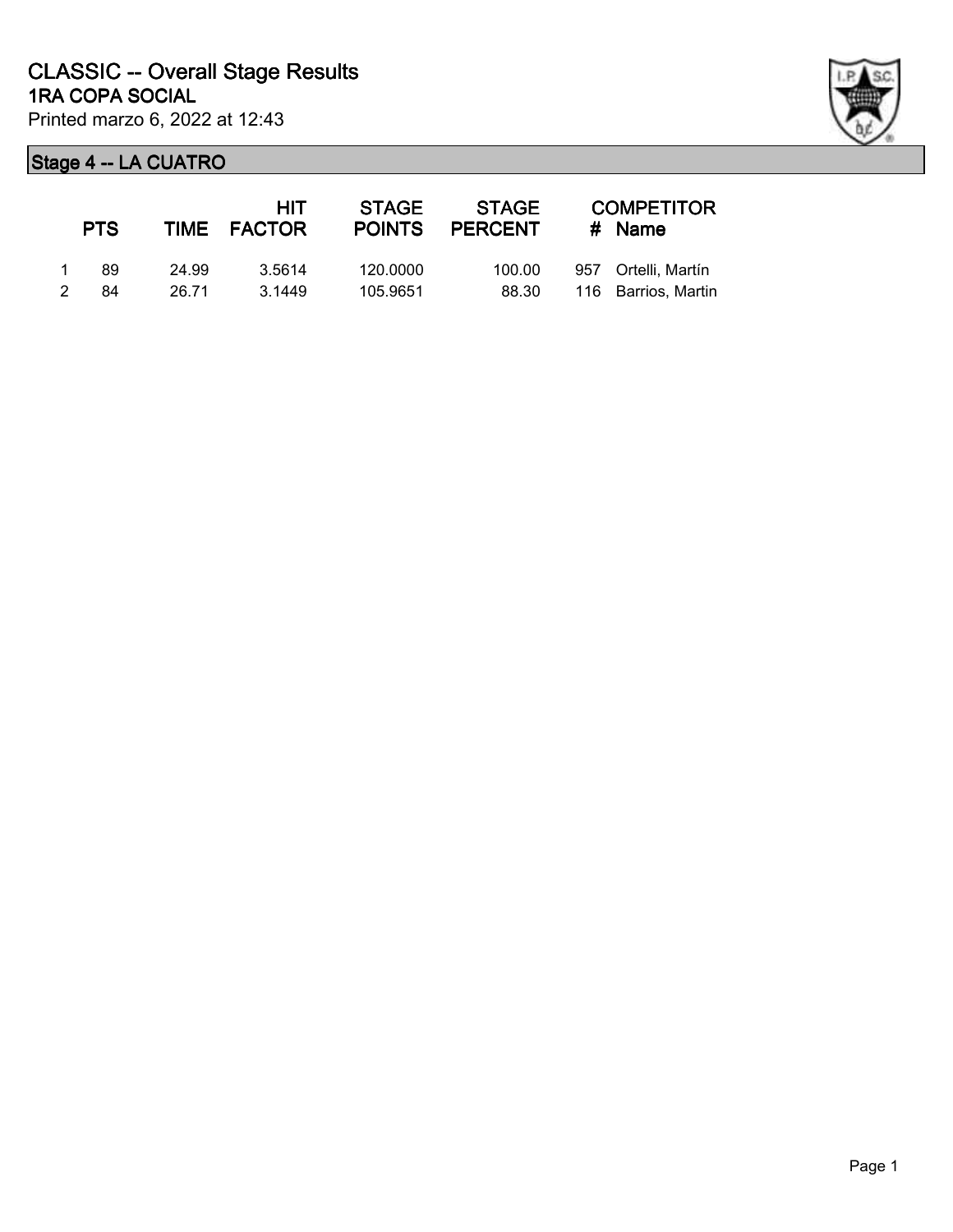| <b>PTS</b>    |       | HIT<br>TIME FACTOR | <b>STAGE</b> | STAGE<br>POINTS PERCENT | <b>COMPETITOR</b><br>$#$ Name |
|---------------|-------|--------------------|--------------|-------------------------|-------------------------------|
| $1 \quad 110$ | 18.10 | 6.0773             | 120,0000     | 100.00                  | 267 Gashu, Juan Andrés        |
| 2 112         | 22.24 | 5.0360             | 99.4375      | 82.86                   | 43 Jauregui, Martín           |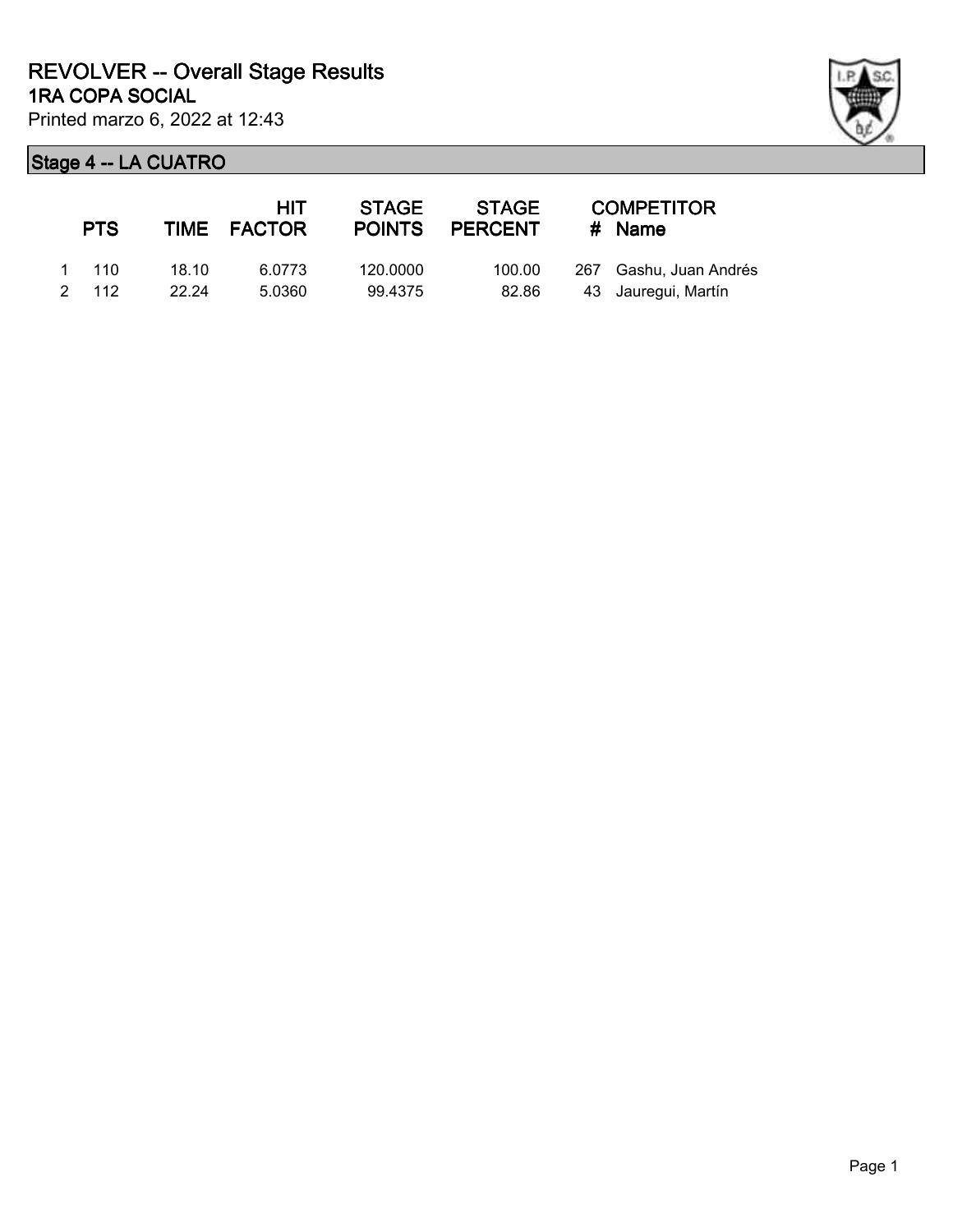| <b>PTS</b> |       |        | HIT -<br>TIME FACTOR |          | POINTS PERCENT # Name | STAGE STAGE COMPETITOR |                    |
|------------|-------|--------|----------------------|----------|-----------------------|------------------------|--------------------|
|            | 1 128 | -20.18 | 6.3429               | 135.0000 | 100.00                |                        | 354 Lopez, Claudio |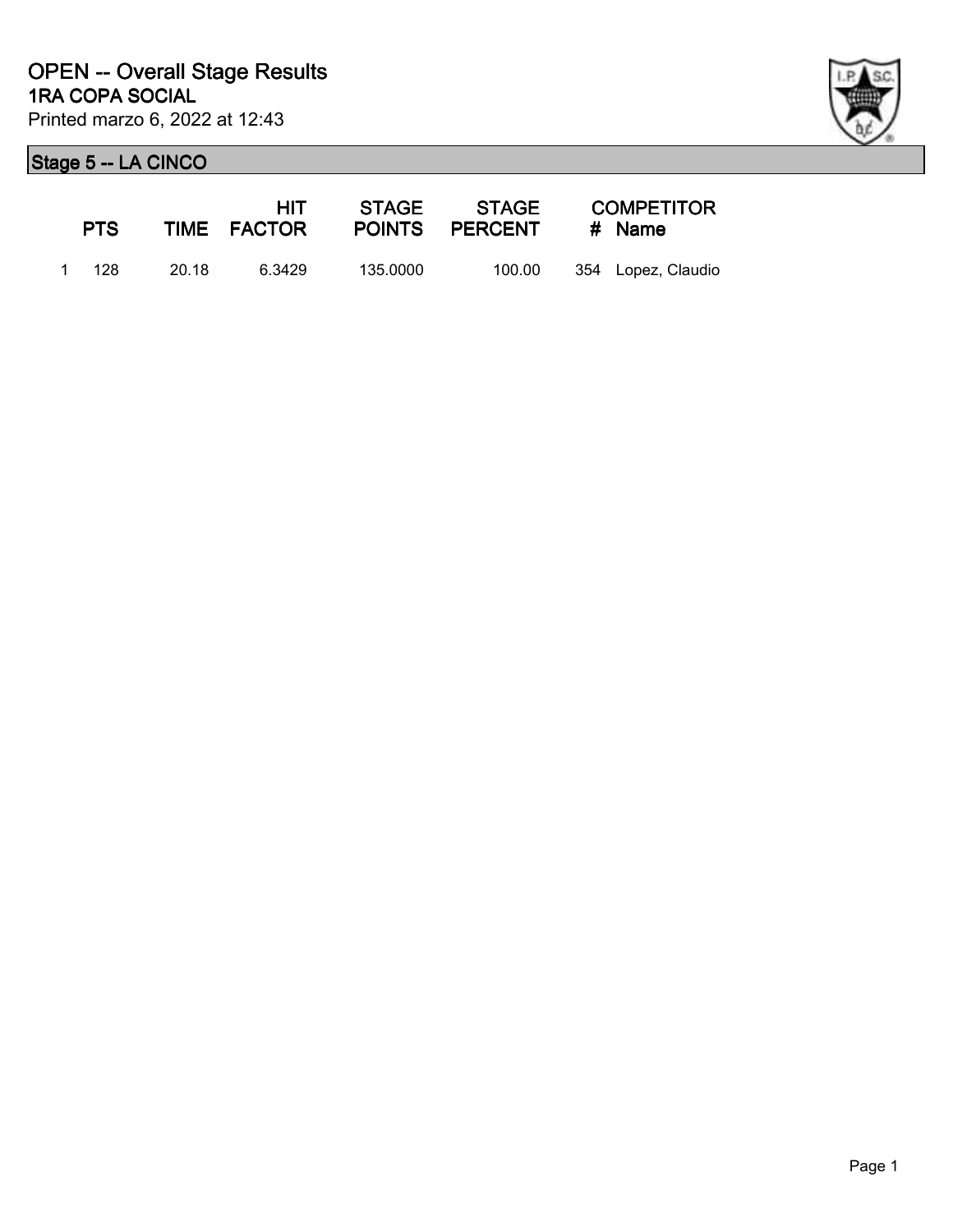



|   | <b>PTS</b> |       | HIT<br>TIME FACTOR | <b>STAGE</b><br><b>POINTS</b> | <b>STAGE</b><br><b>PERCENT</b> | #   | <b>COMPETITOR</b><br>Name     |
|---|------------|-------|--------------------|-------------------------------|--------------------------------|-----|-------------------------------|
|   | 119        | 20.02 | 5.9441             | 135.0000                      | 100.00                         |     | 533 Saraullo, Pablo Hernán    |
| 2 | 129        | 22.21 | 5.8082             | 131.9144                      | 97.71                          | 731 | Vargas, Mario Elias           |
| 3 | 113        | 24.50 | 4.6122             | 104.7522                      | 77.59                          | 199 | Cots, Gustavo Javier          |
| 4 | 0          | 22 77 | 0.0000             | 0.0000                        | 0.00                           |     | 155 Carballo, Roberto Alcides |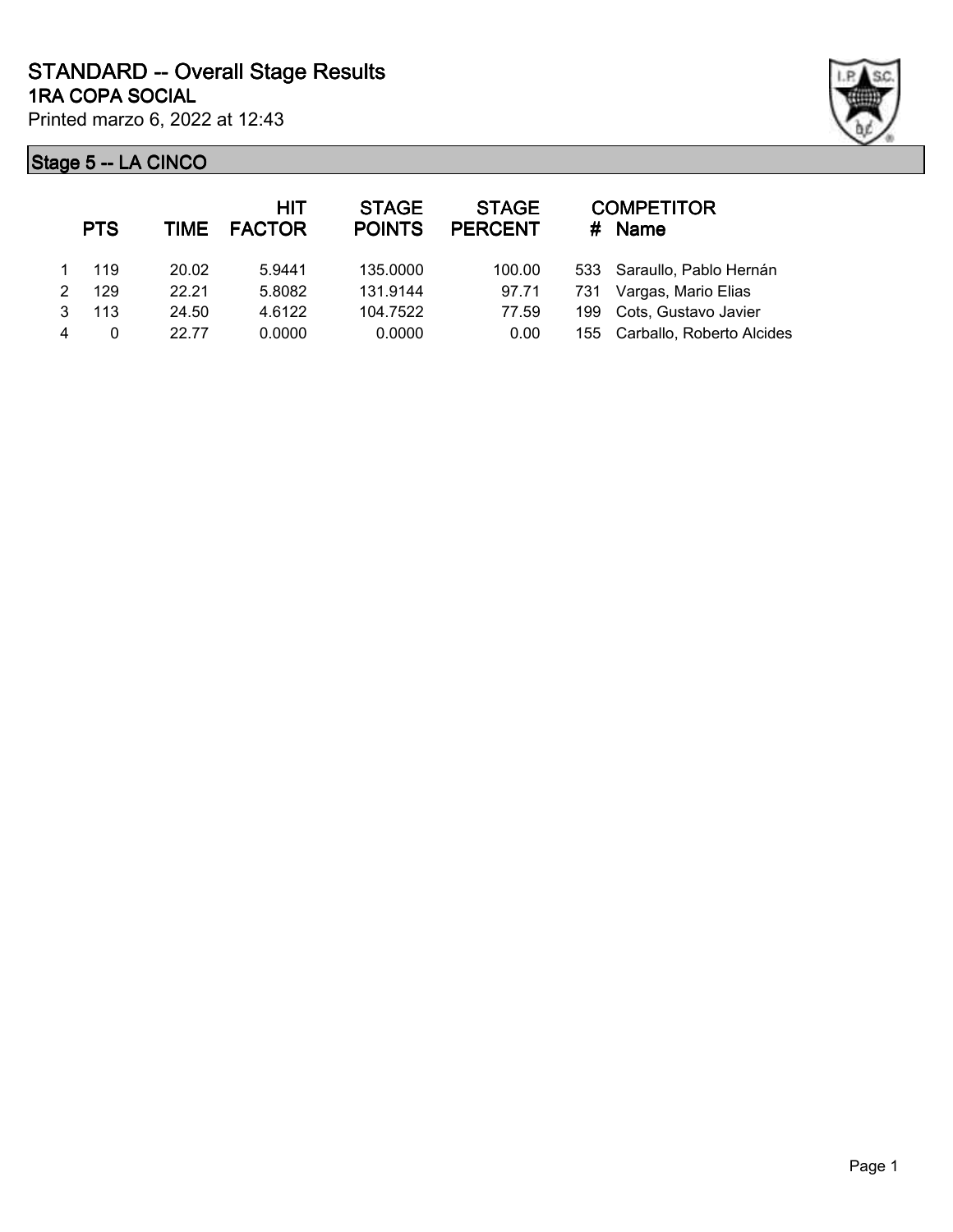#### **1RA COPA SOCIAL PRODUCTION -- Overall Stage Results**

Printed marzo 6, 2022 at 12:43



|                  | <b>PTS</b> | <b>TIME</b> | <b>HIT</b><br><b>FACTOR</b> | <b>STAGE</b><br><b>POINTS</b> | <b>STAGE</b><br><b>PERCENT</b> | #    | <b>COMPETITOR</b><br>Name         |
|------------------|------------|-------------|-----------------------------|-------------------------------|--------------------------------|------|-----------------------------------|
| 1                | 125        | 18.75       | 6.6667                      | 135.0000                      | 100.00                         | 979  | Serrano, Fernando                 |
| $\overline{2}$   | 125        | 21.15       | 5.9102                      | 119.6808                      | 88.65                          | 460  | Pires Apolonia, Germán Antonio    |
| 3                | 131        | 22.19       | 5.9036                      | 119.5471                      | 88.55                          | 419  | Obertello, Daniel Héctor          |
| 4                | 123        | 20.84       | 5.9021                      | 119.5178                      | 88.53                          | 134  | Borges, Walter Santiago           |
| 5                | 125        | 21.37       | 5.8493                      | 118.4488                      | 87.74                          | 598  | Zancaner, Federico                |
| 6                | 133        | 22.80       | 5.8333                      | 118.1250                      | 87.50                          | 1196 | Ramirez, Fernando Gabrie          |
| 7                | 131        | 23.28       | 5.6271                      | 113.9497                      | 84.41                          | 1054 | Cavia, Miguel                     |
| $\bf 8$          | 123        | 21.88       | 5.6216                      | 113.8368                      | 84.32                          | 910  | Santucho Sawicki, Facundo Nazaren |
| $\boldsymbol{9}$ | 127        | 22.64       | 5.6095                      | 113.5932                      | 84.14                          | 107  | Baigorria, Omar Horacio           |
| 10               | 129        | 23.39       | 5.5152                      | 111.6823                      | 82.73                          | 172  | Ces, Christian Danie              |
| 11               | 115        | 21.81       | 5.2728                      | 106.7744                      | 79.09                          | 355  | López, Jorge Alberto              |
| 12               | 129        | 25.22       | 5.1150                      | 103.5785                      | 76.72                          | 114  | Bareiro, Andrea Celeste           |
| 13               | 135        | 26.72       | 5.0524                      | 102.3110                      | 75.79                          | 231  | Espiñeira, Miguel Ángel           |
| 14               | 121        | 24.02       | 5.0375                      | 102.0088                      | 75.56                          | 241  | Fava, Leopoldo Luis               |
| 15               | 131        | 26.34       | 4.9734                      | 100.7119                      | 74.60                          | 1552 | Tarducci, Rodrigo Ezequie         |
| 16               | 125        | 25.55       | 4.8924                      | 99.0704                       | 73.39                          | 1303 | Tejerina, Eduardo Martin          |
| 17               | 127        | 28.34       | 4.4813                      | 90.7463                       | 67.22                          | 1174 | Jordan, Hugo                      |
| 18               | 115        | 25.93       | 4.4350                      | 89.8091                       | 66.53                          | 499  | Rodolfi, Walter                   |
| 19               | 123        | 28.95       | 4.2487                      | 86.0363                       | 63.73                          | 1222 | Obljubek, Santiago                |
| 20               | 125        | 29.52       | 4.2344                      | 85.7470                       | 63.52                          | 619  | Fiorese, Daniel Pedro             |
| 21               | 131        | 31.12       | 4.2095                      | 85.2426                       | 63.14                          | 1639 | Martini Zanetti, Carlos           |
| 22               | 123        | 29.58       | 4.1582                      | 84.2039                       | 62.37                          | 626  | Castia, Paola Alejandra           |
| 23               | 129        | 31.46       | 4.1004                      | 83.0340                       | 61.51                          | 611  | Troncoso, Camilo Horacio          |
| 24               | 129        | 32.31       | 3.9926                      | 80.8496                       | 59.89                          | 498  | Rodolfi, Luciano                  |
| 25               | 129        | 33.22       | 3.8832                      | 78.6349                       | 58.25                          | 1225 | Speranza, Sebastian Alejo         |
| 26               | 106        | 27.45       | 3.8616                      | 78.1967                       | 57.92                          | 147  | Cabello, Luis Fernando            |
| 27               | 123        | 33.28       | 3.6959                      | 74.8422                       | 55.44                          | 1105 | Gradalski, Victor Martin          |
| 28               | 113        | 30.59       | 3.6940                      | 74.8039                       | 55.41                          | 1710 | Malvasso Neiff, Tomas             |
| 29               | 94         | 27.58       | 3.4083                      | 69.0174                       | 51.12                          | 1227 | Raffo, Martin Alberto             |
| 30               | 86         | 25.84       | 3.3282                      | 67.3955                       | 49.92                          | 1585 | Hay Chaia, Matias                 |
| 31               | 119        | 37.23       | 3.1963                      | 64.7260                       | 47.95                          | 1299 | Loscalzo, Sebastian Ernes         |
| 32               | 110        | 35.89       | 3.0649                      | 62.0646                       | 45.97                          | 1161 | Demon, Nahuel Matias              |
| 33               | 113        | 38.44       | 2.9396                      | 59.5278                       | 44.09                          | 1246 | Soriano, Fernando Cesar           |
| 34               | 94         | 32.25       | 2.9147                      | 59.0233                       | 43.72                          | 1148 | He, Chongfang                     |
| 35               | 86         | 30.10       | 2.8571                      | 57.8571                       | 42.86                          | 616  | Perez, Miguel Angel               |
| 36               | 110        | 38.77       | 2.8372                      | 57.4542                       | 42.56                          | 1640 | Guerreiro, Jose Marcelo           |
| 37               | 92         | 33.61       | 2.7373                      | 55.4299                       | 41.06                          | 1550 | Curto, Martin Ezequiel            |
| 38               | 125        | 48.59       | 2.5725                      | 52.0941                       | 38.59                          | 1553 | Ghiglione, Martin                 |
| 39               | 85         | 34.04       | 2.4971                      | 50.5655                       | 37.46                          | 1713 | Carabajal, Mariano                |
| 40               | 125        | 52.43       | 2.3841                      | 48.2787                       | 35.76                          | 1538 | Naya, Christian                   |
| 41               | 106        | 46.22       | 2.2934                      | 46.4409                       | 34.40                          | 33   | Fink, Claudia                     |
| 42               | 125        | 55.08       | 2.2694                      | 45.9559                       | 34.04                          | 687  | Saracco, Enrique Walter           |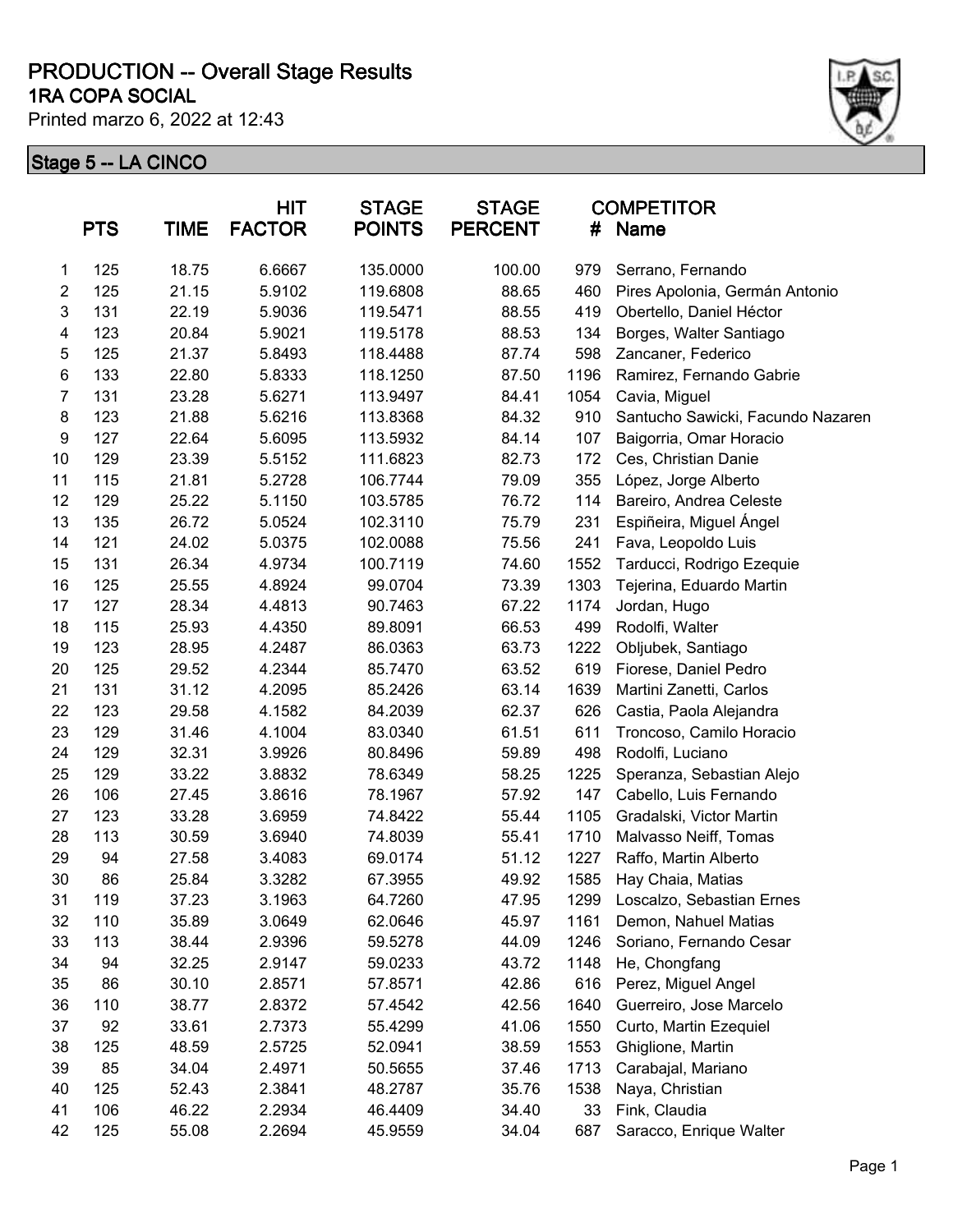

|    | <b>PTS</b> | TIME  | <b>HIT</b><br><b>FACTOR</b> | <b>STAGE</b><br><b>POINTS</b> | <b>STAGE</b><br><b>PERCENT</b> | #    | <b>COMPETITOR</b><br><b>Name</b> |
|----|------------|-------|-----------------------------|-------------------------------|--------------------------------|------|----------------------------------|
| 43 | 81         | 38.75 | 2.0903                      | 42.3290                       | 31.35                          | 1708 | Garcia, Adrian Mario             |
| 44 | 81         | 57.22 | 1.4156                      | 28.6657                       | 21.23                          | 971  | Moyano, Pablo Gaston             |
| 45 | 125        | 90.35 | 1.3835                      | 28.0161                       | 20.75                          | 982  | Moyano, Edecio Miguel            |
| 46 | 80         | 62.82 | 1.2735                      | 25.7880                       | 19.10                          | 1551 | Grillo, Sergio                   |
| 47 | 44         | 42.98 | 1.0237                      | 20.7306                       | 15.36                          | 1197 | Carucci, Vicente                 |
| 48 | 0          | 34.09 | 0.0000                      | 0.0000                        | 0.00                           | 1712 | D'Agostino, Ignacio              |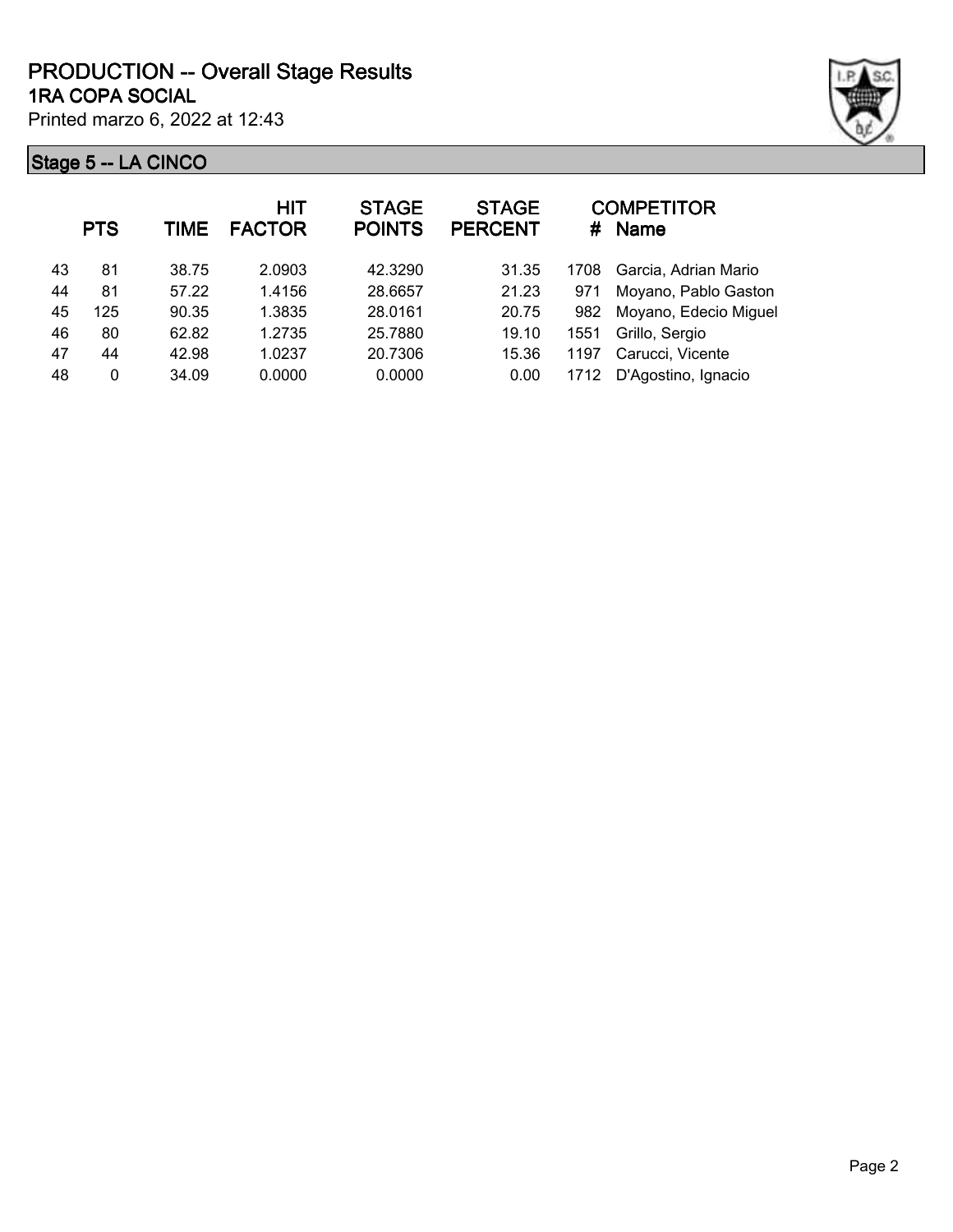|        | <b>PTS</b> | TIME  | <b>HIT</b><br><b>FACTOR</b> | <b>STAGE</b><br><b>POINTS</b> | <b>STAGE</b><br><b>PERCENT</b> |      | <b>COMPETITOR</b><br># Name |
|--------|------------|-------|-----------------------------|-------------------------------|--------------------------------|------|-----------------------------|
| 1.     | 119        | 21.01 | 5.6640                      | 135.0000                      | 100.00                         | 1376 | Noceti, Miguel Angel        |
| $^{2}$ | 123        | 23.83 | 5.1616                      | 123.0252                      | 91.13                          | 299  | Grimberg, Sergio Daniel     |
| 3      | 104        | 22.52 | 4.6181                      | 110.0722                      | 81.53                          | 571  | Tondini, Claudio Oscar      |
| 4      | 131        | 61.23 | 2.1395                      | 50.9941                       | 37.77                          | 451  | Penizzotto, Luis Alberto    |
| 5.     | 52         | 24.65 | 2.1095                      | 50.2805                       | 37.24                          | 1248 | Ortiz, Facundo Maximil      |
|        |            |       |                             |                               |                                |      |                             |

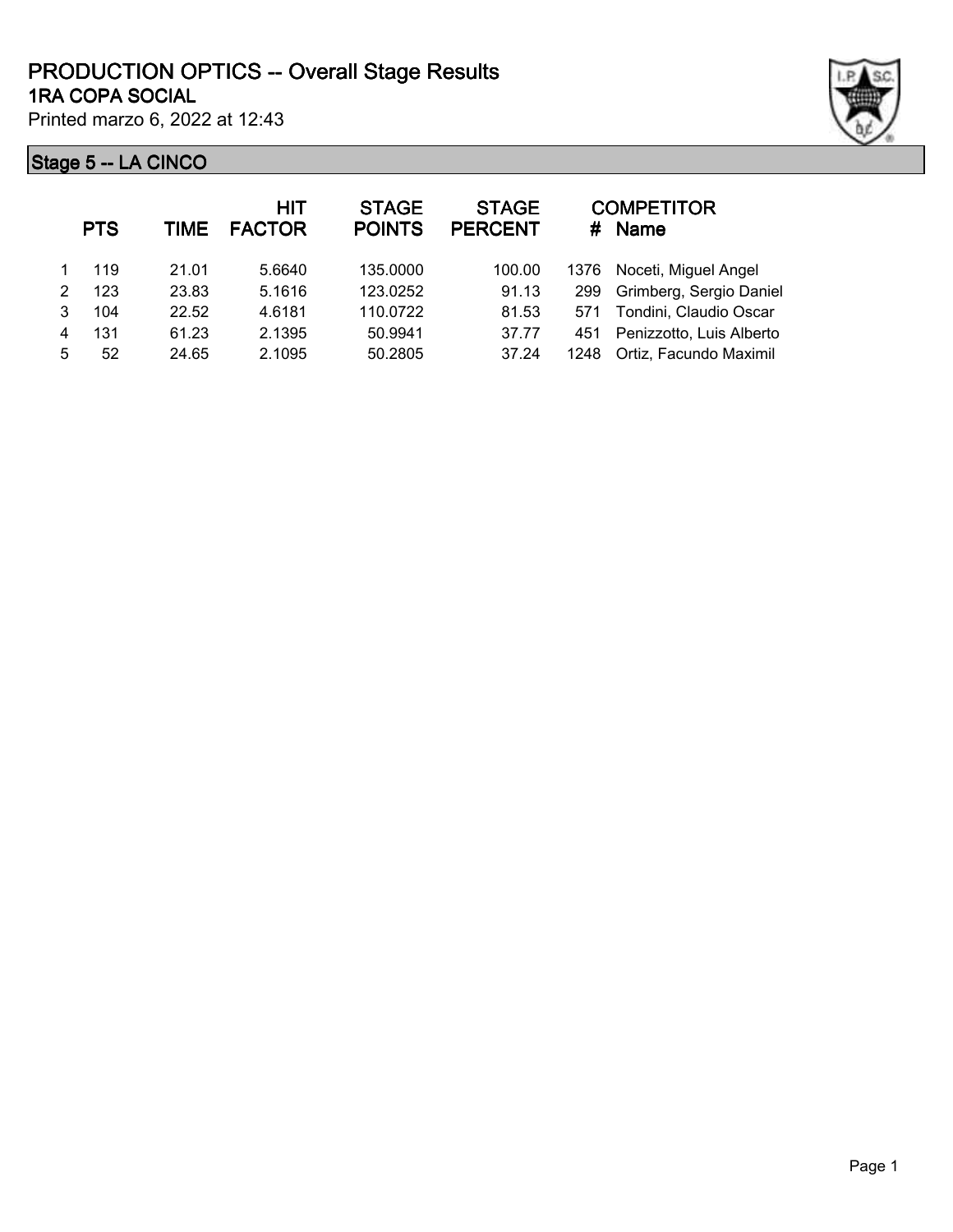| <b>PTS</b> |       |       | STAGE<br>HIT.<br>TIME FACTOR |          | STAGE<br>POINTS PERCENT | <b>COMPETITOR</b><br># Name |  |  |
|------------|-------|-------|------------------------------|----------|-------------------------|-----------------------------|--|--|
|            | 1 114 | 22 76 | 5.0088                       | 135,0000 | 100.00                  | 116 Barrios, Martin         |  |  |
|            | 2 92  | 25.75 | 3.5728                       | 96.2968  | 71.33                   | 957 Ortelli, Martín         |  |  |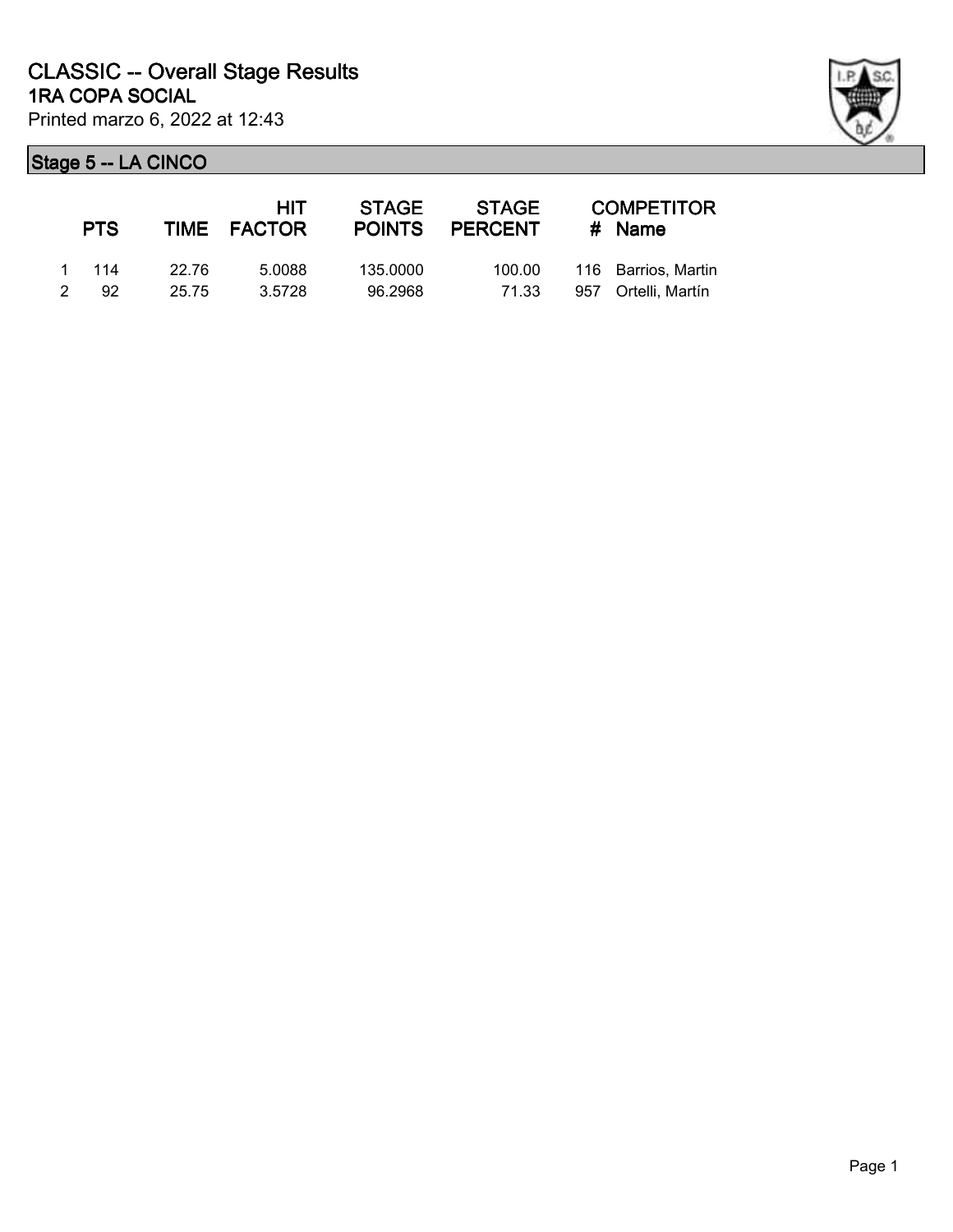| ł |  |
|---|--|

| <b>PTS</b> |       |       | HIT<br>TIME FACTOR | <b>STAGE</b> | STAGE<br>POINTS PERCENT | <b>COMPETITOR</b><br>$#$ Name |
|------------|-------|-------|--------------------|--------------|-------------------------|-------------------------------|
|            | 1 129 | 19.80 | 6.5152             | 135.0000     | 100.00                  | 267 Gashu, Juan Andrés        |
|            | 2 121 | 23.35 | 5.1820             | 107.3761     | 79.54                   | 43 Jauregui, Martín           |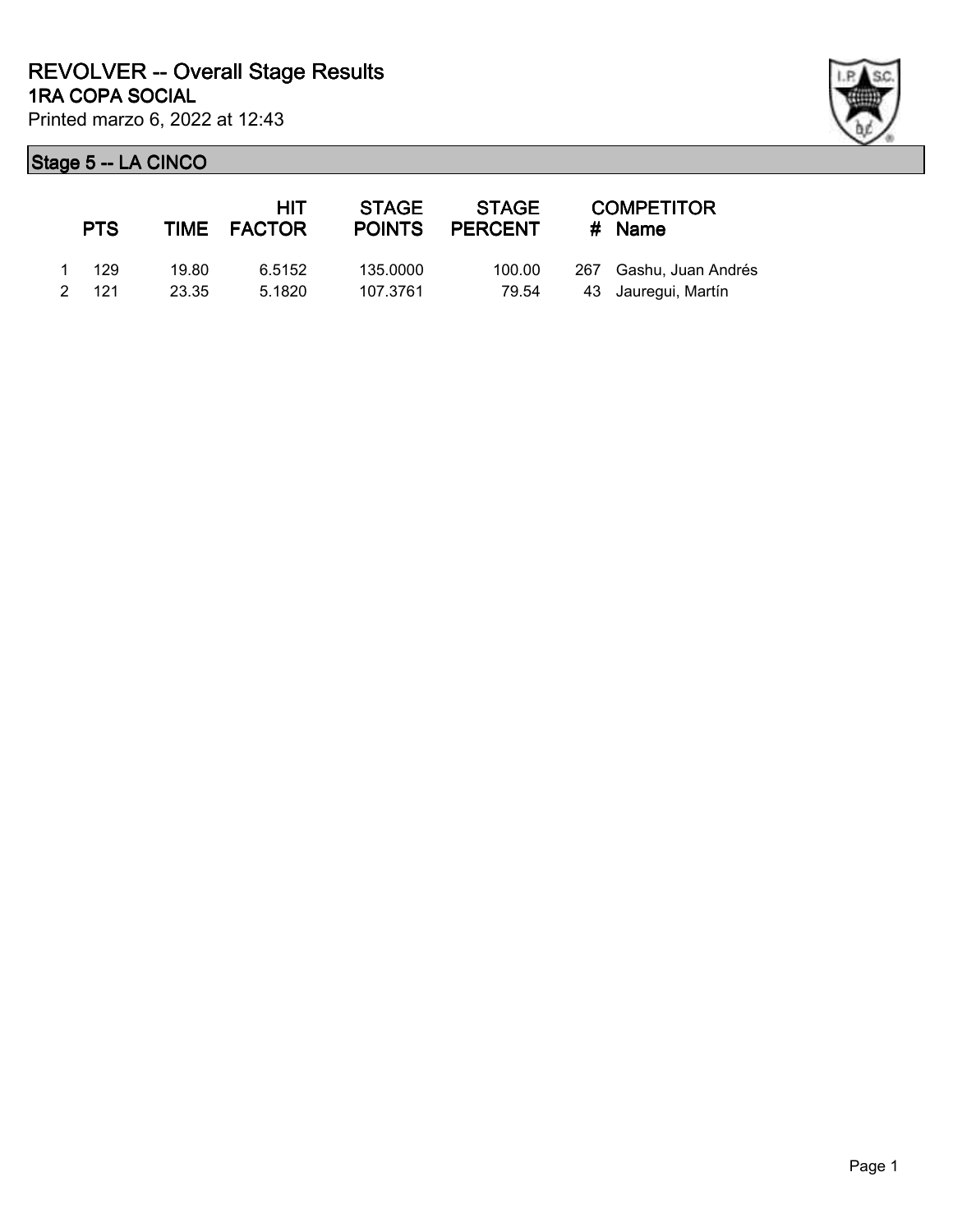

| <b>PTS</b> |       | HIT -<br>TIME FACTOR |          |        | STAGE STAGE COMPETITOR<br>POINTS PERCENT # Name |                    |
|------------|-------|----------------------|----------|--------|-------------------------------------------------|--------------------|
|            | 1 127 | 16.35 7.7676         | 130.0000 | 100.00 |                                                 | 354 Lopez, Claudio |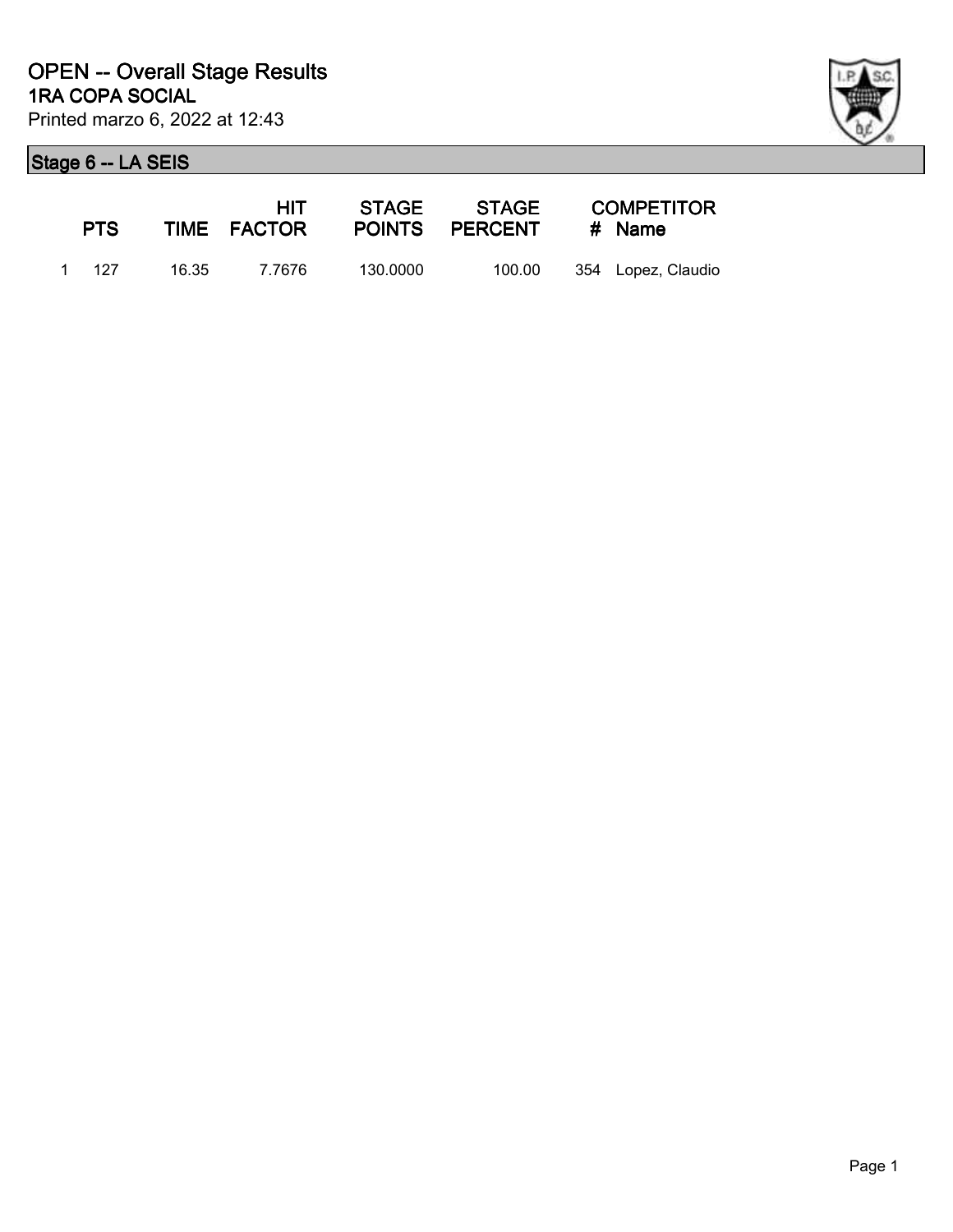

|   | <b>PTS</b> | TIME  | <b>HIT</b><br><b>FACTOR</b> | <b>STAGE</b><br><b>POINTS</b> | <b>STAGE</b><br><b>PERCENT</b> | #   | <b>COMPETITOR</b><br>Name     |
|---|------------|-------|-----------------------------|-------------------------------|--------------------------------|-----|-------------------------------|
|   | 118        | 16.06 | 7.3474                      | 130.0000                      | 100.00                         |     | 533 Saraullo, Pablo Hernán    |
| 2 | 122        | 17.90 | 6.8156                      | 120.5907                      | 92.76                          | 199 | Cots, Gustavo Javier          |
| 3 | 106        | 18.25 | 5.8082                      | 102.7661                      | 79.05                          | 731 | Vargas, Mario Elias           |
| 4 | 0          | 26.65 | 0.0000                      | 0.0000                        | 0.00                           |     | 155 Carballo, Roberto Alcides |
|   |            |       |                             |                               |                                |     |                               |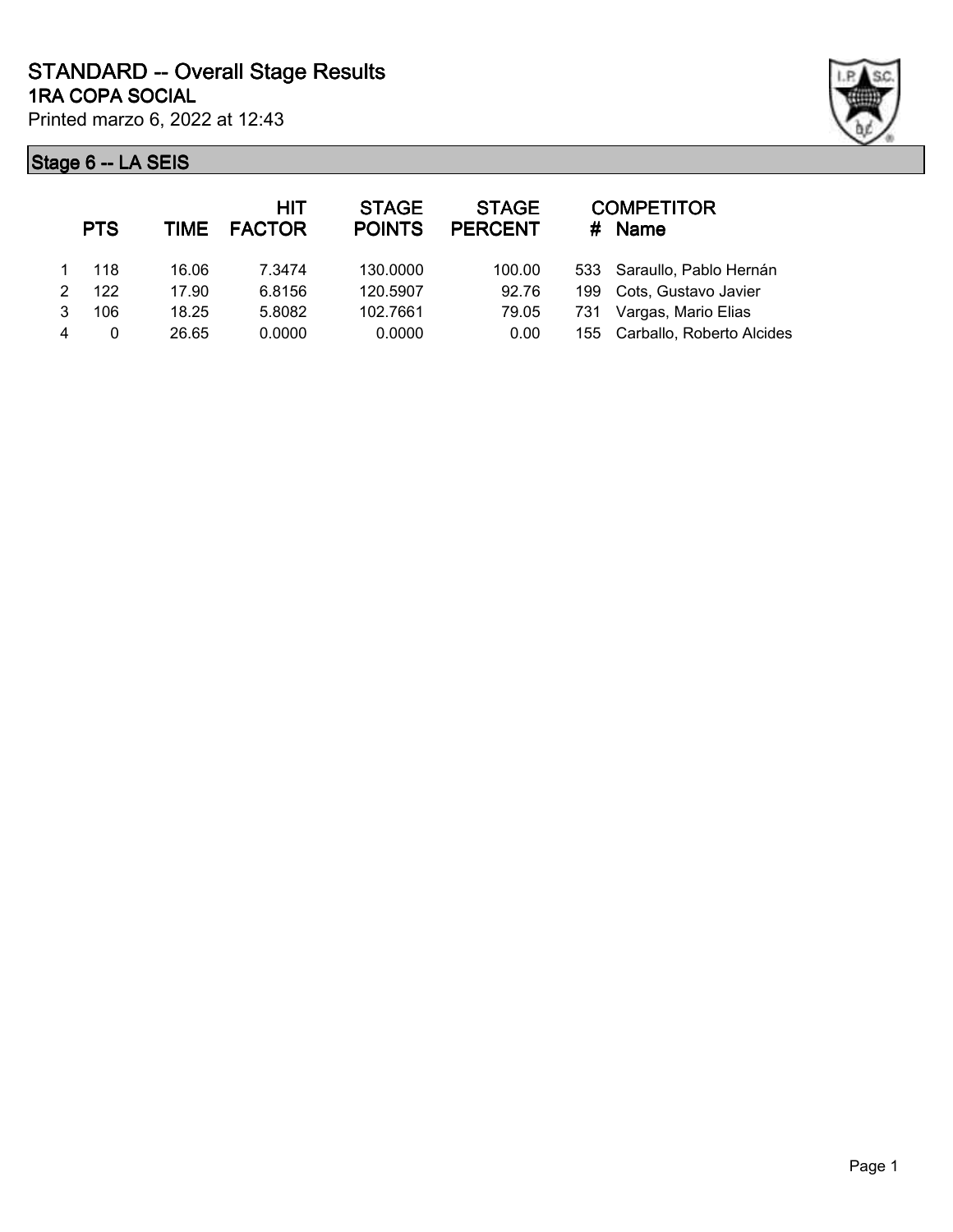#### **1RA COPA SOCIAL PRODUCTION -- Overall Stage Results**

Printed marzo 6, 2022 at 12:43



|                  | <b>PTS</b> | TIME  | <b>HIT</b><br><b>FACTOR</b> | <b>STAGE</b><br><b>POINTS</b> | <b>STAGE</b><br><b>PERCENT</b> | #    | <b>COMPETITOR</b><br><b>Name</b>  |
|------------------|------------|-------|-----------------------------|-------------------------------|--------------------------------|------|-----------------------------------|
| 1                | 130        | 16.07 | 8.0896                      | 130.0000                      | 100.00                         | 979  | Serrano, Fernando                 |
| $\overline{c}$   | 120        | 15.22 | 7.8844                      | 126.7017                      | 97.46                          | 598  | Zancaner, Federico                |
| 3                | 122        | 16.27 | 7.4985                      | 120.5003                      | 92.69                          | 419  | Obertello, Daniel Héctor          |
| 4                | 124        | 16.81 | 7.3766                      | 118.5413                      | 91.19                          | 134  | Borges, Walter Santiago           |
| 5                | 122        | 17.46 | 6.9874                      | 112.2875                      | 86.38                          | 1054 | Cavia, Miguel                     |
| 6                | 124        | 17.98 | 6.8966                      | 110.8276                      | 85.25                          | 172  | Ces, Christian Danie              |
| 7                | 122        | 18.33 | 6.6558                      | 106.9580                      | 82.28                          | 460  | Pires Apolonia, Germán Antonio    |
| $\bf 8$          | 112        | 17.03 | 6.5766                      | 105.6864                      | 81.30                          | 107  | Baigorria, Omar Horacio           |
| $\boldsymbol{9}$ | 120        | 18.29 | 6.5610                      | 105.4347                      | 81.10                          | 355  | López, Jorge Alberto              |
| 10               | 130        | 20.34 | 6.3913                      | 102.7089                      | 79.01                          | 1196 | Ramirez, Fernando Gabrie          |
| 11               | 122        | 20.55 | 5.9367                      | 95.4034                       | 73.39                          | 1303 | Tejerina, Eduardo Martin          |
| 12               | 116        | 20.16 | 5.7540                      | 92.4663                       | 71.13                          | 147  | Cabello, Luis Fernando            |
| 13               | 116        | 20.35 | 5.7002                      | 91.6030                       | 70.46                          | 1174 | Jordan, Hugo                      |
| 14               | 120        | 22.23 | 5.3981                      | 86.7476                       | 66.73                          | 241  | Fava, Leopoldo Luis               |
| 15               | 124        | 23.40 | 5.2991                      | 85.1573                       | 65.51                          | 231  | Espiñeira, Miguel Ángel           |
| 16               | 99         | 18.70 | 5.2941                      | 85.0765                       | 65.44                          | 1585 | Hay Chaia, Matias                 |
| 17               | 110        | 21.73 | 5.0621                      | 81.3484                       | 62.58                          | 114  | Bareiro, Andrea Celeste           |
| 18               | 114        | 23.28 | 4.8969                      | 78.6933                       | 60.53                          | 33   | Fink, Claudia                     |
| 19               | 110        | 22.60 | 4.8673                      | 78.2168                       | 60.17                          | 626  | Castia, Paola Alejandra           |
| 20               | 114        | 23.53 | 4.8449                      | 77.8572                       | 59.89                          | 1552 | Tarducci, Rodrigo Ezequie         |
| 21               | 120        | 24.86 | 4.8270                      | 77.5704                       | 59.67                          | 1639 | Martini Zanetti, Carlos           |
| 22               | 118        | 24.91 | 4.7371                      | 76.1244                       | 58.56                          | 1222 | Obljubek, Santiago                |
| 23               | 110        | 24.73 | 4.4480                      | 71.4800                       | 54.98                          | 499  | Rodolfi, Walter                   |
| 24               | 122        | 27.93 | 4.3681                      | 70.1948                       | 54.00                          | 611  | Troncoso, Camilo Horacio          |
| 25               | 124        | 28.73 | 4.3160                      | 69.3589                       | 53.35                          | 1225 | Speranza, Sebastian Alejo         |
| 26               | 118        | 27.44 | 4.3003                      | 69.1057                       | 53.16                          | 1538 | Naya, Christian                   |
| 27               | 118        | 27.72 | 4.2569                      | 68.4076                       | 52.62                          | 1710 | Malvasso Neiff, Tomas             |
| 28               | 118        | 28.38 | 4.1579                      | 66.8168                       | 51.40                          | 1227 | Raffo, Martin Alberto             |
| 29               | 93         | 22.95 | 4.0523                      | 65.1203                       | 50.09                          | 616  | Perez, Miguel Angel               |
| 30               | 110        | 27.80 | 3.9568                      | 63.5863                       | 48.91                          | 498  | Rodolfi, Luciano                  |
| 31               | 112        | 30.39 | 3.6854                      | 59.2247                       | 45.56                          | 1640 | Guerreiro, Jose Marcelo           |
| 32               | 112        | 30.79 | 3.6375                      | 58.4553                       | 44.97                          | 1105 | Gradalski, Victor Martin          |
| 33               | 110        | 32.64 | 3.3701                      | 54.1575                       | 41.66                          | 1148 | He, Chongfang                     |
| 34               | 83         | 26.92 | 3.0832                      | 49.5472                       | 38.11                          | 1161 | Demon, Nahuel Matias              |
| 35               | 48         | 16.05 | 2.9907                      | 48.0598                       | 36.97                          | 910  | Santucho Sawicki, Facundo Nazaren |
| 36               | 106        | 35.97 | 2.9469                      | 47.3567                       | 36.43                          | 1246 | Soriano, Fernando Cesar           |
| 37               | 91         | 32.15 | 2.8305                      | 45.4858                       | 34.99                          | 1553 | Ghiglione, Martin                 |
| 38               | 70         | 25.40 | 2.7559                      | 44.2874                       | 34.07                          | 619  | Fiorese, Daniel Pedro             |
| 39               | 74         | 26.88 | 2.7530                      | 44.2403                       | 34.03                          | 1550 | Curto, Martin Ezequiel            |
| 40               | 86         | 38.06 | 2.2596                      | 36.3116                       | 27.93                          | 1708 | Garcia, Adrian Mario              |
| 41               | 77         | 35.01 | 2.1994                      | 35.3439                       | 27.19                          | 1299 | Loscalzo, Sebastian Ernes         |
| 42               | 78         | 38.81 | 2.0098                      | 32.2973                       | 24.84                          | 1713 | Carabajal, Mariano                |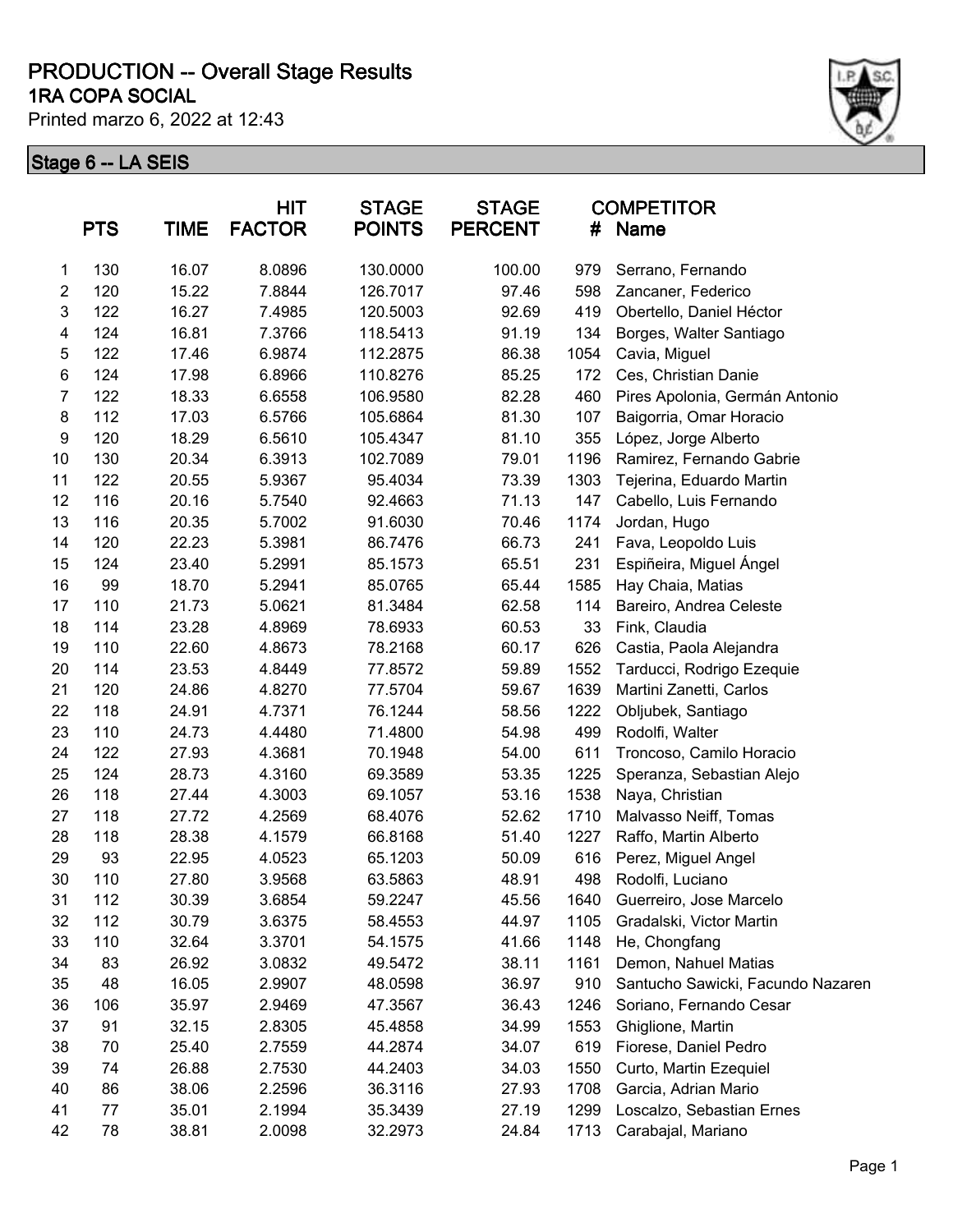

|    | <b>PTS</b> | TIME  | <b>HIT</b><br><b>FACTOR</b> | <b>STAGE</b><br><b>POINTS</b> | <b>STAGE</b><br><b>PERCENT</b> |      | <b>COMPETITOR</b><br># Name |
|----|------------|-------|-----------------------------|-------------------------------|--------------------------------|------|-----------------------------|
| 43 | 84         | 44.29 | 1.8966                      | 30.4782                       | 23.44                          | 1197 | Carucci, Vicente            |
| 44 | 91         | 53.51 | 1.7006                      | 27.3289                       | 21.02                          | 1551 | Grillo, Sergio              |
| 45 | 103        | 69.97 | 1.4721                      | 23.6560                       | 18.20                          | 687  | Saracco, Enrique Walter     |
| 46 | 114        | 81.73 | 1.3948                      | 22.4150                       | 17.24                          | 982  | Moyano, Edecio Miguel       |
| 47 | 61         | 44.14 | 1.3820                      | 22.2082                       | 17.08                          | 971  | Moyano, Pablo Gaston        |
| 48 | 0          | 29.66 | 0.0000                      | 0.0000                        | 0.00                           | 1712 | D'Agostino, Ignacio         |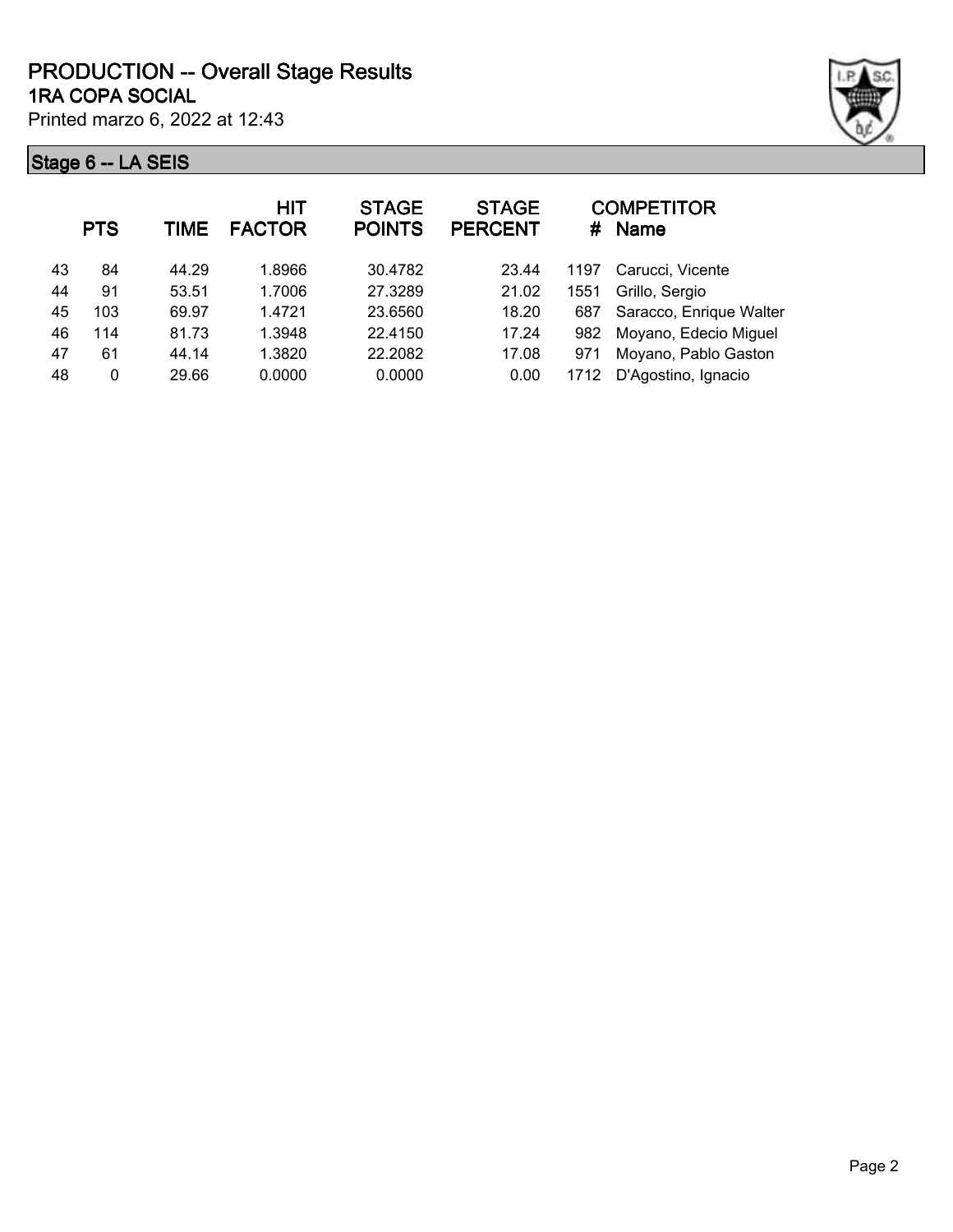|   | <b>PTS</b> | TIME  | <b>HIT</b><br><b>FACTOR</b> | <b>STAGE</b><br><b>POINTS</b> | <b>STAGE</b><br><b>PERCENT</b> | #    | <b>COMPETITOR</b><br><b>Name</b> |
|---|------------|-------|-----------------------------|-------------------------------|--------------------------------|------|----------------------------------|
|   | 124        | 16.38 | 7.5702                      | 130.0000                      | 100.00                         | 571  | Tondini, Claudio Oscar           |
| 2 | 116        | 20.39 | 5.6891                      | 97.6959                       | 75.15                          | 1376 | Noceti, Miguel Angel             |
| 3 | 120        | 26.94 | 4.4543                      | 76.4926                       | 58.84                          | 299  | Grimberg, Sergio Daniel          |
| 4 | 68         | 22.94 | 2.9643                      | 50.9039                       | 39.16                          | 1248 | Ortiz, Facundo Maximil           |
| 5 | 122        | 49.42 | 2.4686                      | 42.3929                       | 32.61                          | 451  | Penizzotto, Luis Alberto         |
|   |            |       |                             |                               |                                |      |                                  |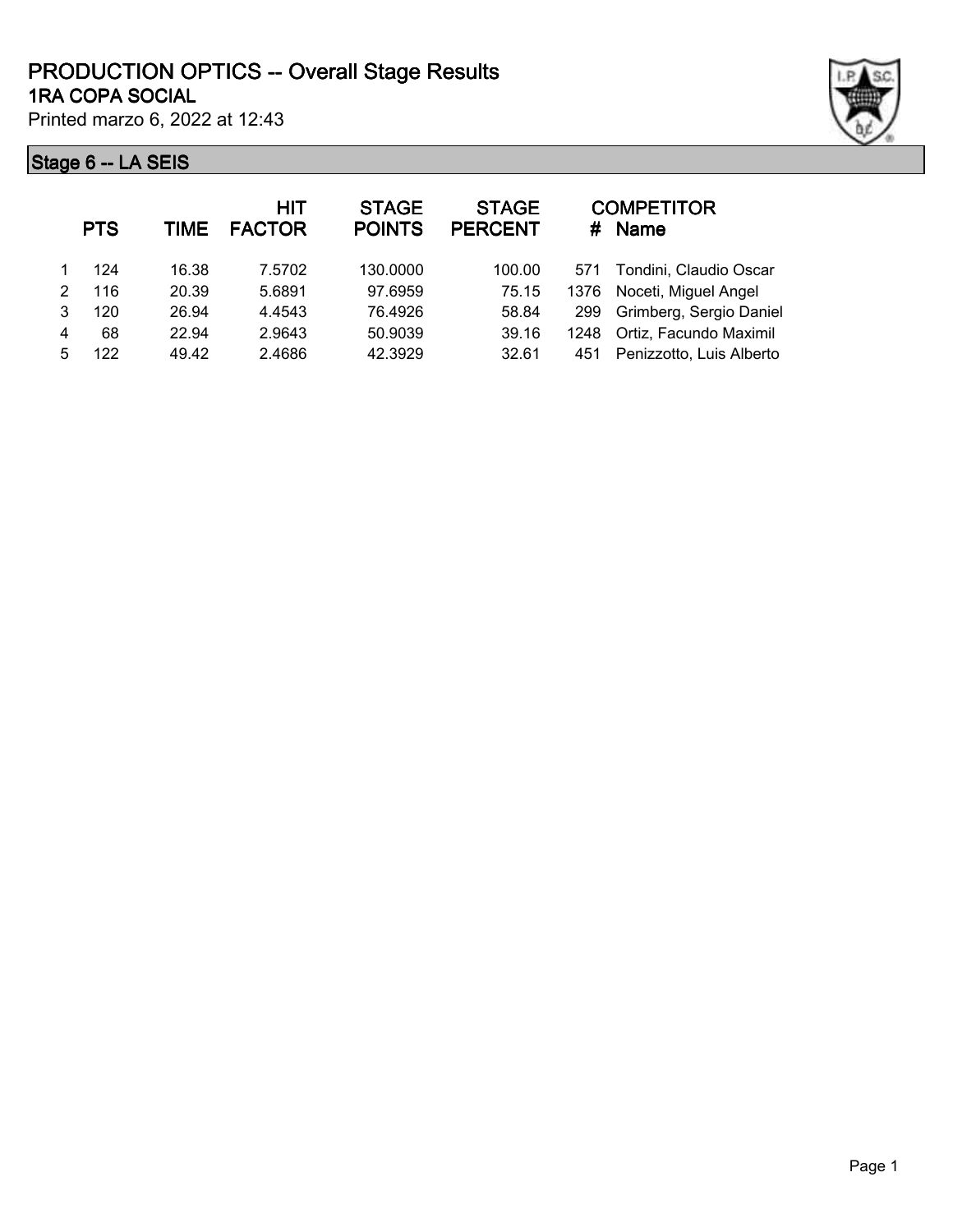| <b>PTS</b> |       | HIT.<br>TIME FACTOR | <b>STAGE</b><br><b>POINTS</b> | <b>STAGE</b><br><b>PERCENT</b> | <b>COMPETITOR</b><br># Name |
|------------|-------|---------------------|-------------------------------|--------------------------------|-----------------------------|
| 1 118      | 20.17 | 5.8503              | 130,0000                      | 100.00                         | 116 Barrios, Martin         |
| 2 110      | 20.16 | 5.4563              | 121.2466                      | 93.27                          | 957 Ortelli, Martín         |

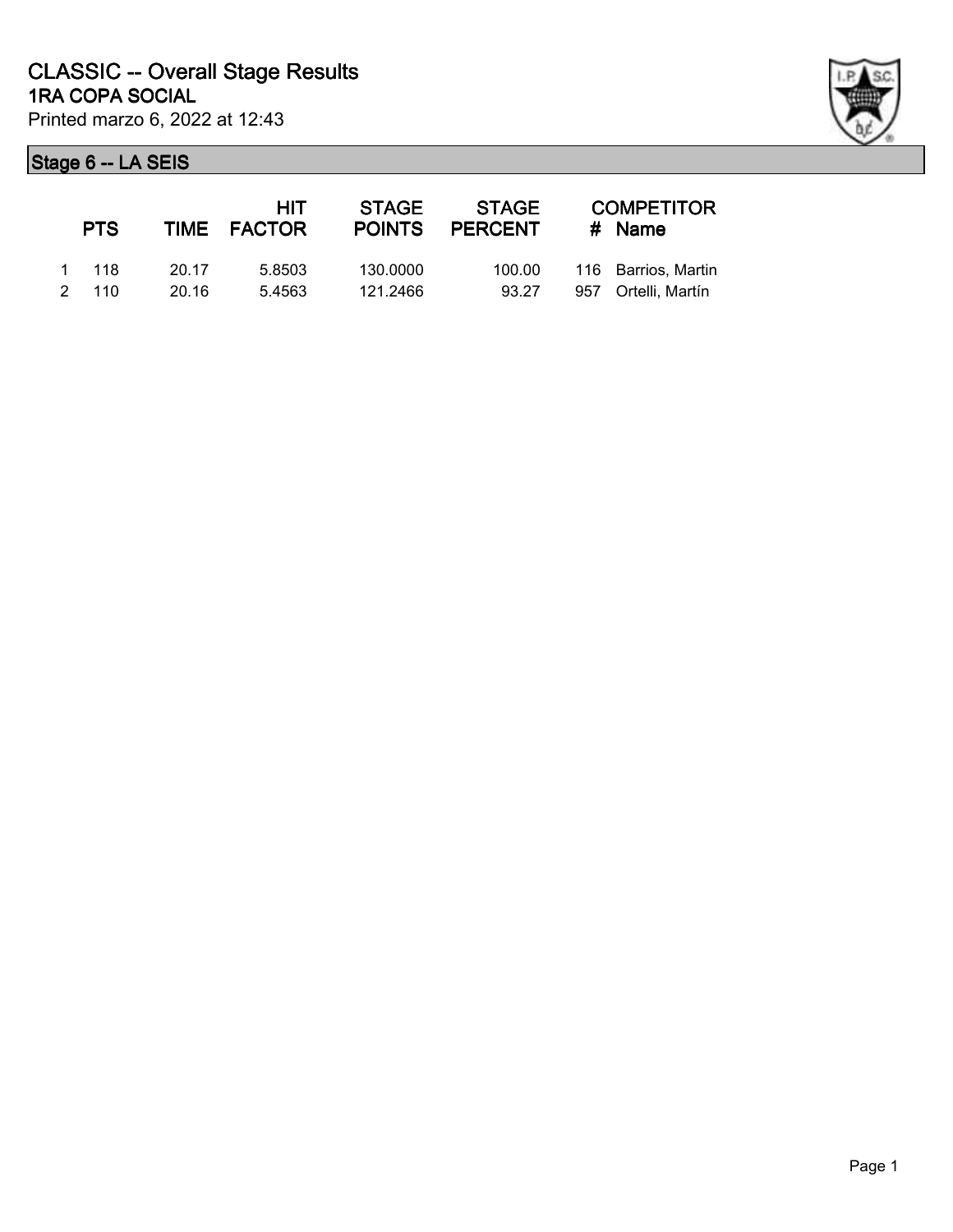| <b>PTS</b> |       | <b>HIT</b><br>TIME FACTOR | <b>STAGE</b><br><b>POINTS</b> | STAGE<br><b>PERCENT</b> | <b>COMPETITOR</b><br>$#$ Name |
|------------|-------|---------------------------|-------------------------------|-------------------------|-------------------------------|
| 1 120      | 14.18 | 8.4626                    | 130.0000                      | 100.00                  | 267 Gashu, Juan Andrés        |
| 2, 112     | 16.29 | 6.8754                    | 105.6174                      | 81.24                   | 43 Jauregui, Martín           |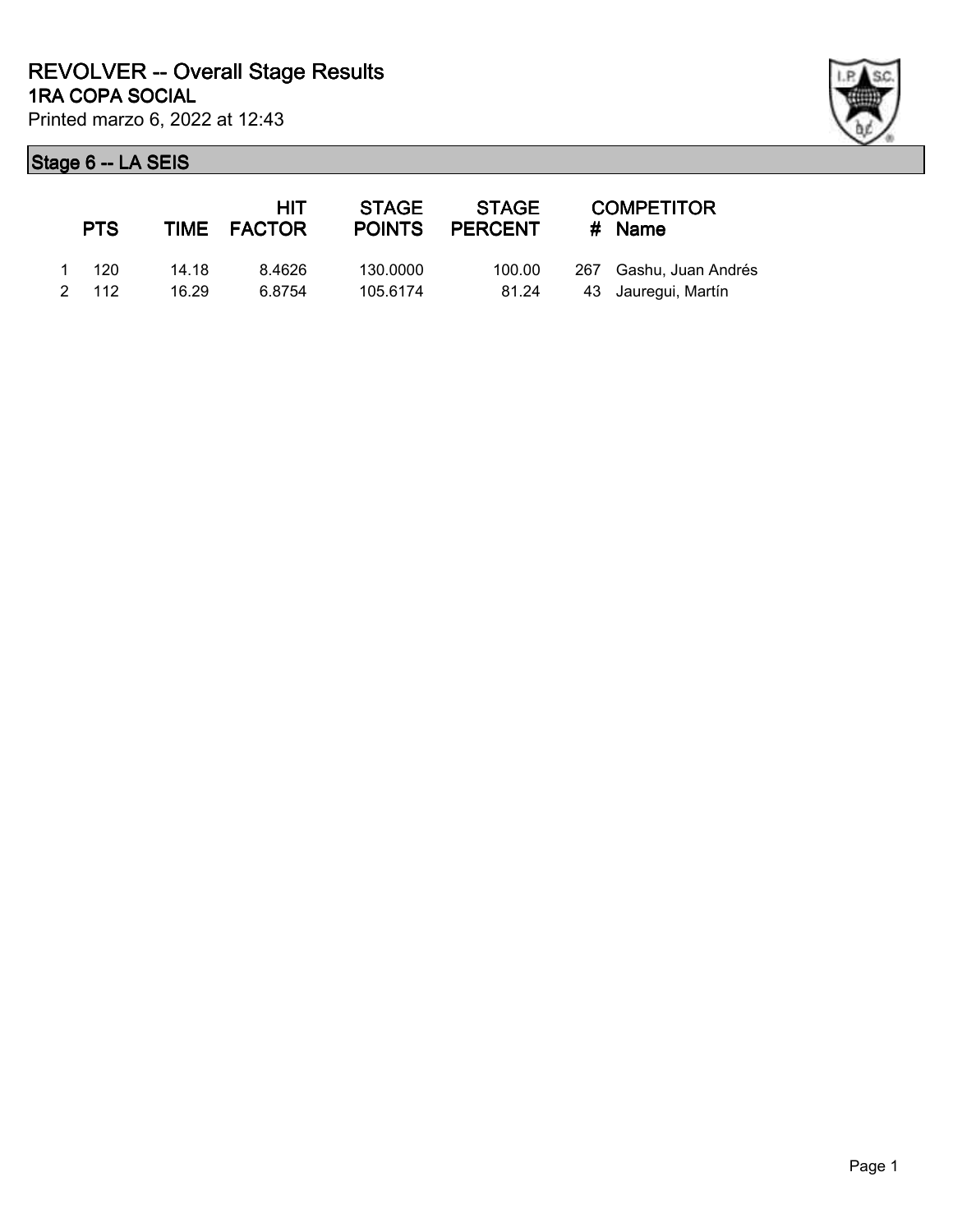

| <b>PTS</b> |      | HIT -<br>TIME FACTOR |         | POINTS PERCENT | <b>COMPETITOR</b><br># Name |
|------------|------|----------------------|---------|----------------|-----------------------------|
| 1 62       | 8.49 | 7.3027               | 65.0000 | 100.00         | 354 Lopez, Claudio          |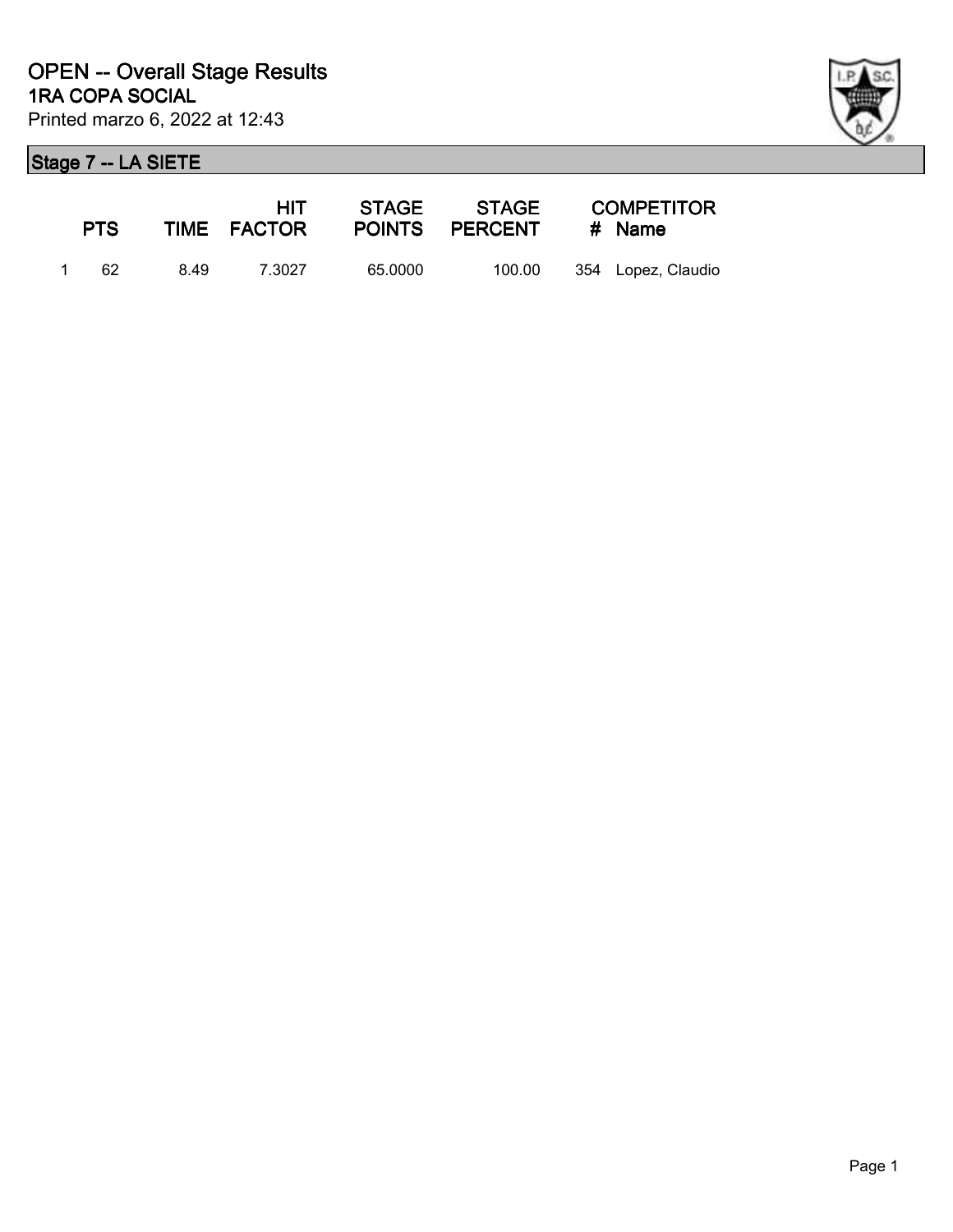

| 533 Saraullo, Pablo Hernán    |
|-------------------------------|
| Cots, Gustavo Javier          |
| 155 Carballo, Roberto Alcides |
| Vargas, Mario Elias           |
|                               |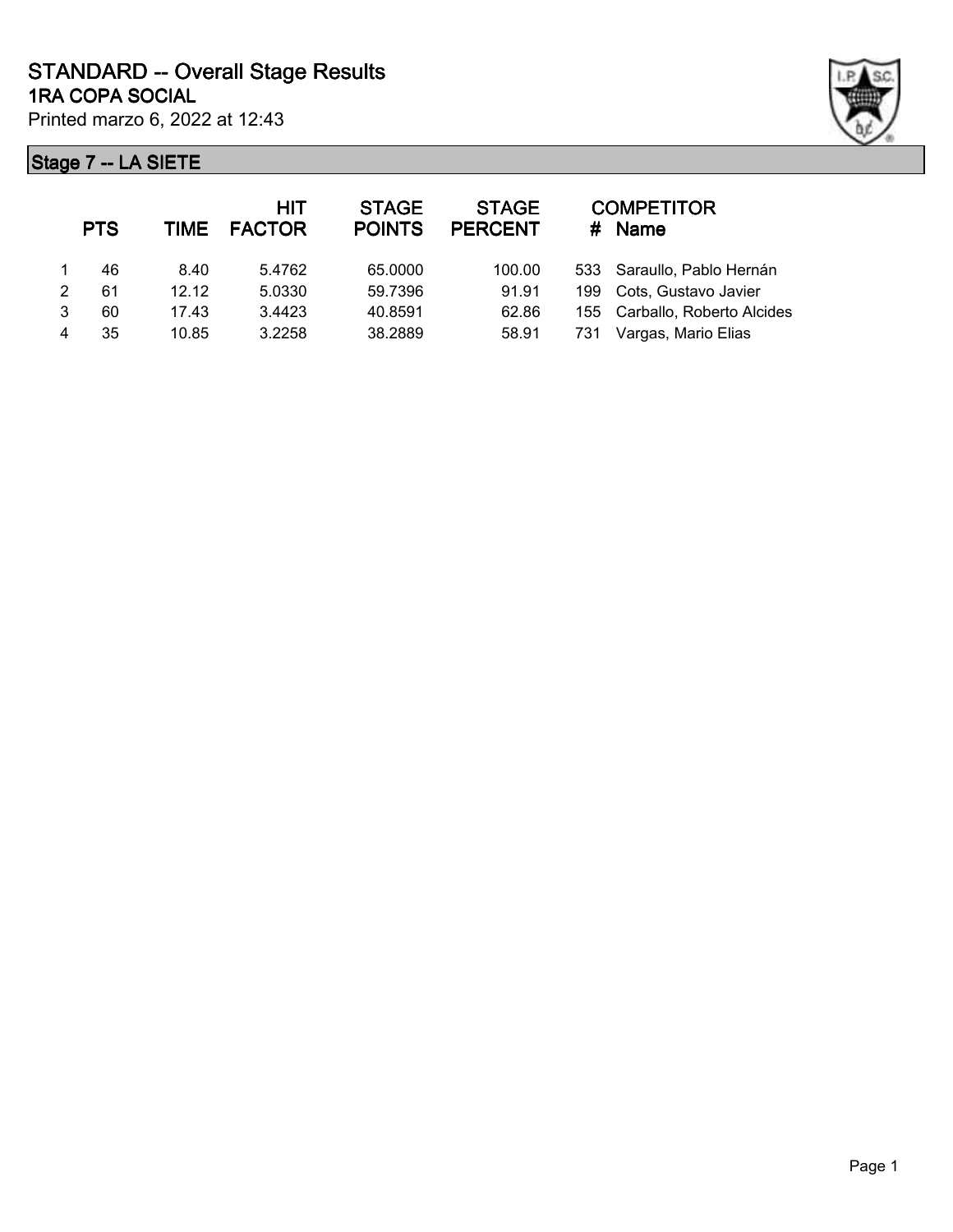#### **1RA COPA SOCIAL PRODUCTION -- Overall Stage Results**

Printed marzo 6, 2022 at 12:43



|                         | <b>PTS</b> | <b>TIME</b> | <b>HIT</b><br><b>FACTOR</b> | <b>STAGE</b><br><b>POINTS</b> | <b>STAGE</b><br><b>PERCENT</b> | <b>COMPETITOR</b><br>#<br><b>Name</b> |                                   |  |
|-------------------------|------------|-------------|-----------------------------|-------------------------------|--------------------------------|---------------------------------------|-----------------------------------|--|
| 1                       | 59         | 8.37        | 7.0490                      | 65.0000                       | 100.00                         | 172                                   | Ces, Christian Danie              |  |
| $\overline{c}$          | 59         | 8.46        | 6.9740                      | 64.3085                       | 98.94                          | 979                                   | Serrano, Fernando                 |  |
| 3                       | 61         | 8.85        | 6.8927                      | 63.5585                       | 97.78                          | 598                                   | Zancaner, Federico                |  |
| $\overline{\mathbf{4}}$ | 55         | 8.29        | 6.6345                      | 61.1780                       | 94.12                          | 134                                   | Borges, Walter Santiago           |  |
| $\mathbf 5$             | 57         | 9.29        | 6.1356                      | 56.5778                       | 87.04                          | 107                                   | Baigorria, Omar Horacio           |  |
| 6                       | 61         | 10.34       | 5.8994                      | 54.3997                       | 83.69                          | 241                                   | Fava, Leopoldo Luis               |  |
| $\overline{7}$          | 48         | 8.38        | 5.7279                      | 52.8182                       | 81.26                          | 419                                   | Obertello, Daniel Héctor          |  |
| 8                       | 61         | 10.77       | 5.6639                      | 52.2277                       | 80.35                          | 1054                                  | Cavia, Miguel                     |  |
| 9                       | 65         | 12.15       | 5.3498                      | 49.3315                       | 75.89                          | 1196                                  | Ramirez, Fernando Gabrie          |  |
| 10                      | 63         | 12.26       | 5.1387                      | 47.3846                       | 72.90                          | 499                                   | Rodolfi, Walter                   |  |
| 11                      | 55         | 10.72       | 5.1306                      | 47.3102                       | 72.78                          | 1303                                  | Tejerina, Eduardo Martin          |  |
| 12                      | 61         | 12.05       | 5.0622                      | 46.6799                       | 71.82                          | 910                                   | Santucho Sawicki, Facundo Nazaren |  |
| 13                      | 59         | 11.78       | 5.0085                      | 46.1842                       | 71.05                          | 1174                                  | Jordan, Hugo                      |  |
| 14                      | 46         | 9.33        | 4.9303                      | 45.4635                       | 69.94                          | 1585                                  | Hay Chaia, Matias                 |  |
| 15                      | 59         | 12.66       | 4.6603                      | 42.9739                       | 66.11                          | 611                                   | Troncoso, Camilo Horacio          |  |
| 16                      | 44         | 9.45        | 4.6561                      | 42.9346                       | 66.05                          | 114                                   | Bareiro, Andrea Celeste           |  |
| 17                      | 61         | 13.51       | 4.5152                      | 41.6353                       | 64.05                          | 1710                                  | Malvasso Neiff, Tomas             |  |
| 18                      | 59         | 13.14       | 4.4901                      | 41.4041                       | 63.70                          | 626                                   | Castia, Paola Alejandra           |  |
| 19                      | 50         | 11.24       | 4.4484                      | 41.0195                       | 63.11                          | 355                                   | López, Jorge Alberto              |  |
| 20                      | 61         | 13.79       | 4.4235                      | 40.7899                       | 62.75                          | 1639                                  | Martini Zanetti, Carlos           |  |
| 21                      | 59         | 13.38       | 4.4096                      | 40.6614                       | 62.56                          | 616                                   | Perez, Miguel Angel               |  |
| 22                      | 48         | 11.00       | 4.3636                      | 40.2379                       | 61.90                          | 231                                   | Espiñeira, Miguel Ángel           |  |
| 23                      | 59         | 13.78       | 4.2816                      | 39.4811                       | 60.74                          | 1713                                  | Carabajal, Mariano                |  |
| 24                      | 65         | 15.40       | 4.2208                      | 38.9206                       | 59.88                          | 1550                                  | Curto, Martin Ezequiel            |  |
| 25                      | 61         | 15.70       | 3.8854                      | 35.8275                       | 55.12                          | 1161                                  | Demon, Nahuel Matias              |  |
| 26                      | 48         | 12.38       | 3.8772                      | 35.7526                       | 55.00                          | 147                                   | Cabello, Luis Fernando            |  |
| 27                      | 46         | 12.23       | 3.7612                      | 34.6831                       | 53.36                          | 460                                   | Pires Apolonia, Germán Antonio    |  |
| 28                      | 61         | 16.45       | 3.7082                      | 34.1941                       | 52.61                          | 1105                                  | Gradalski, Victor Martin          |  |
| 29                      | 65         | 17.90       | 3.6313                      | 33.4848                       | 51.52                          | 1225                                  | Speranza, Sebastian Alejo         |  |
| 30                      | 48         | 13.35       | 3.5955                      | 33.1548                       | 51.01                          | 1227                                  | Raffo, Martin Alberto             |  |
| 31                      | 63         | 18.58       | 3.3907                      | 31.2667                       | 48.10                          | 1148                                  | He, Chongfang                     |  |
| 32                      | 61         | 18.03       | 3.3833                      | 31.1976                       | 48.00                          | 1538                                  | Naya, Christian                   |  |
| 33                      | 61         | 18.52       | 3.2937                      | 30.3722                       | 46.73                          | 1246                                  | Soriano, Fernando Cesar           |  |
| 34                      | 57         | 18.60       | 3.0645                      | 28.2585                       | 43.47                          | 1552                                  | Tarducci, Rodrigo Ezequie         |  |
| 35                      | 50         | 17.00       | 2.9412                      | 27.1211                       | 41.72                          | 498                                   | Rodolfi, Luciano                  |  |
| 36                      | 63         | 23.17       | 2.7190                      | 25.0727                       | 38.57                          | 1708                                  | Garcia, Adrian Mario              |  |
| 37                      | 42         | 16.22       | 2.5894                      | 23.8773                       | 36.73                          | 619                                   | Fiorese, Daniel Pedro             |  |
| 38                      | 46         | 18.43       | 2.4959                      | 23.0154                       | 35.41                          | 1712                                  | D'Agostino, Ignacio               |  |
| 39                      | 33         | 14.42       | 2.2885                      | 21.1026                       | 32.47                          | 33                                    | Fink, Claudia                     |  |
| 40                      | 57         | 25.78       | 2.2110                      | 20.3882                       | 31.37                          | 1551                                  | Grillo, Sergio                    |  |
| 41                      | 46         | 21.04       | 2.1863                      | 20.1604                       | 31.02                          | 1640                                  | Guerreiro, Jose Marcelo           |  |
| 42                      | 53         | 28.77       | 1.8422                      | 16.9872                       | 26.13                          | 971                                   | Moyano, Pablo Gaston              |  |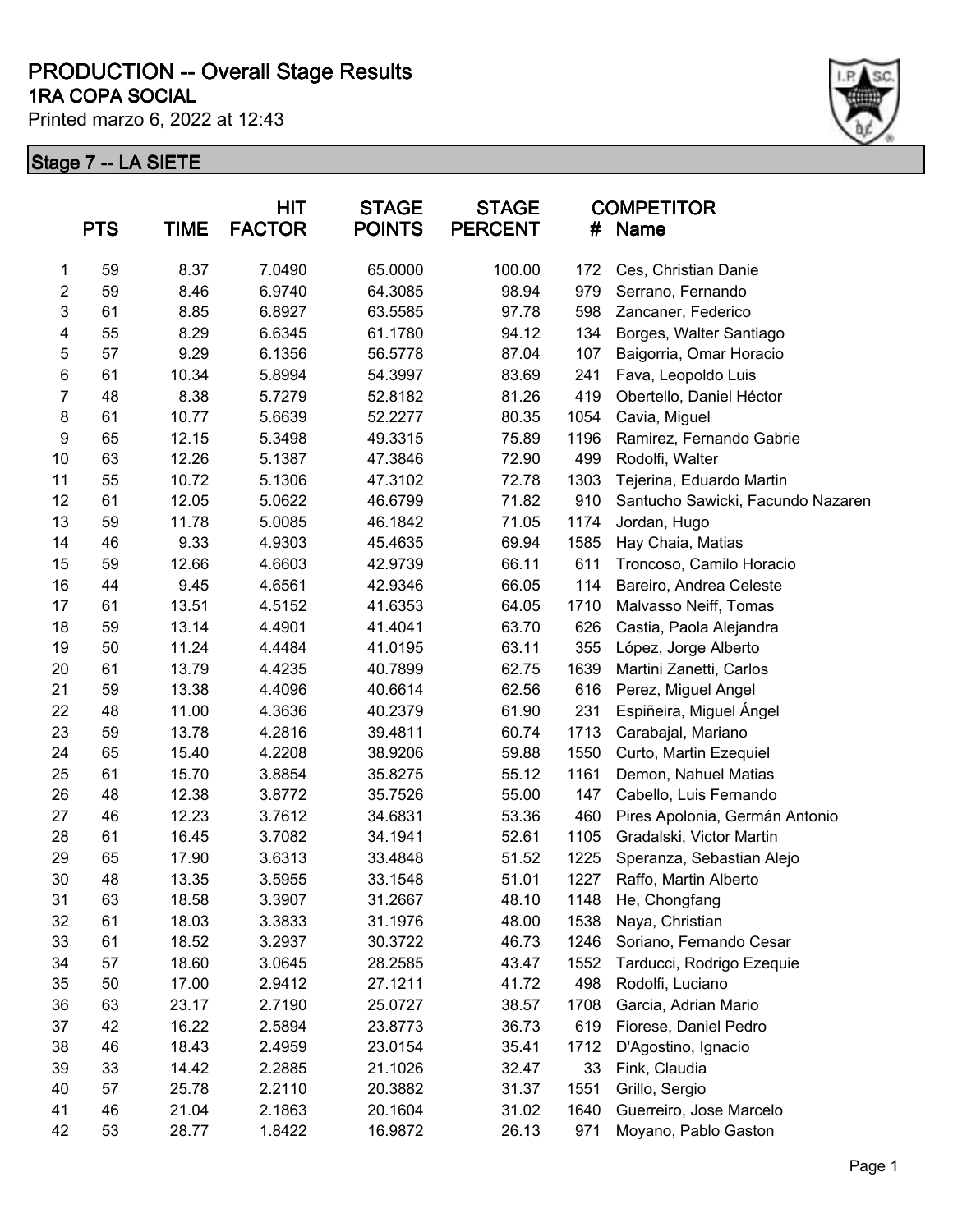

|    | <b>PTS</b> | TIME  | <b>HIT</b><br><b>FACTOR</b> | <b>STAGE</b><br><b>POINTS</b> | <b>STAGE</b><br><b>PERCENT</b> | #    | <b>COMPETITOR</b><br><b>Name</b> |
|----|------------|-------|-----------------------------|-------------------------------|--------------------------------|------|----------------------------------|
| 43 | 29         | 16.19 | 1.7912                      | 16.5173                       | 25.41                          | 1553 | Ghiglione, Martin                |
| 44 | 35         | 20.80 | 1.6827                      | 15.5164                       | 23.87                          | 1197 | Carucci, Vicente                 |
| 45 | 31         | 18.43 | 1.6820                      | 15.5104                       | 23.86                          | 1222 | Obljubek, Santiago               |
| 46 | 18         | 11.01 | 1.6349                      | 15.0755                       | 23.19                          | 1299 | Loscalzo, Sebastian Ernes        |
| 47 | 61         | 41.45 | 1.4717                      | 13.5704                       | 20.88                          | 687  | Saracco, Enrique Walter          |
| 48 | 48         | 48.61 | 0.9875                      | 9.1055                        | 14.01                          | 982  | Moyano, Edecio Miguel            |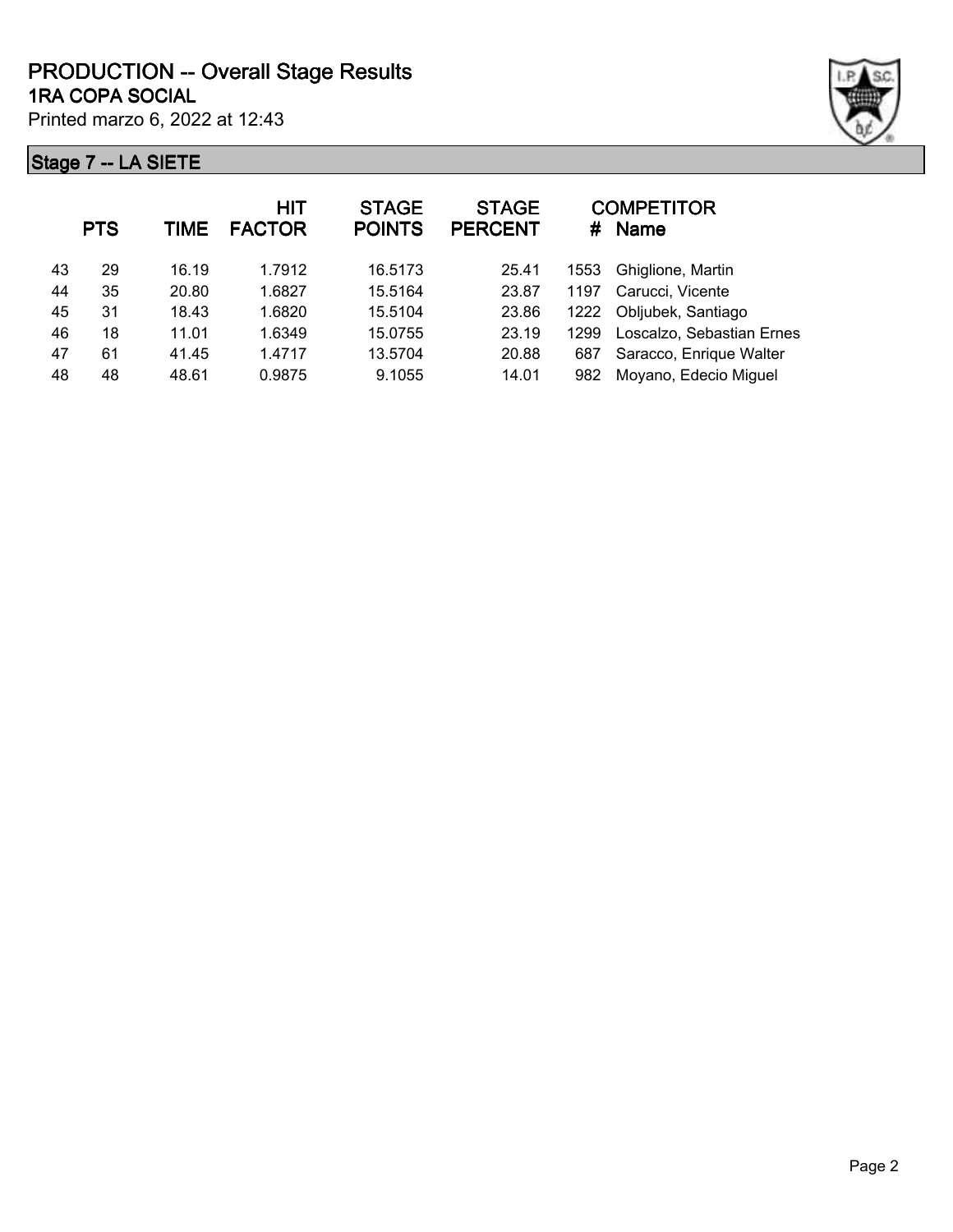

|               | <b>PTS</b> | TIME  | <b>HIT</b><br><b>FACTOR</b> | <b>STAGE</b><br><b>POINTS</b> | <b>STAGE</b><br><b>PERCENT</b> | #    | <b>COMPETITOR</b><br><b>Name</b> |
|---------------|------------|-------|-----------------------------|-------------------------------|--------------------------------|------|----------------------------------|
|               | 61         | 8.87  | 6.8771                      | 65.0000                       | 100.00                         | 571  | Tondini, Claudio Oscar           |
| $\mathcal{P}$ | 61         | 9.59  | 6.3608                      | 60.1199                       | 92.49                          | 299  | Grimberg, Sergio Daniel          |
| 3             | 59         | 11.46 | 5.1483                      | 48.6603                       | 74.86                          | 1376 | Noceti, Miguel Angel             |
| 4             | 27         | 11.85 | 2.2785                      | 21.5354                       | 33.13                          | 1248 | Ortiz, Facundo Maximil           |
| 5             | 46         | 27.26 | 1.6875                      | 15.9492                       | 24.54                          | 451  | Penizzotto, Luis Alberto         |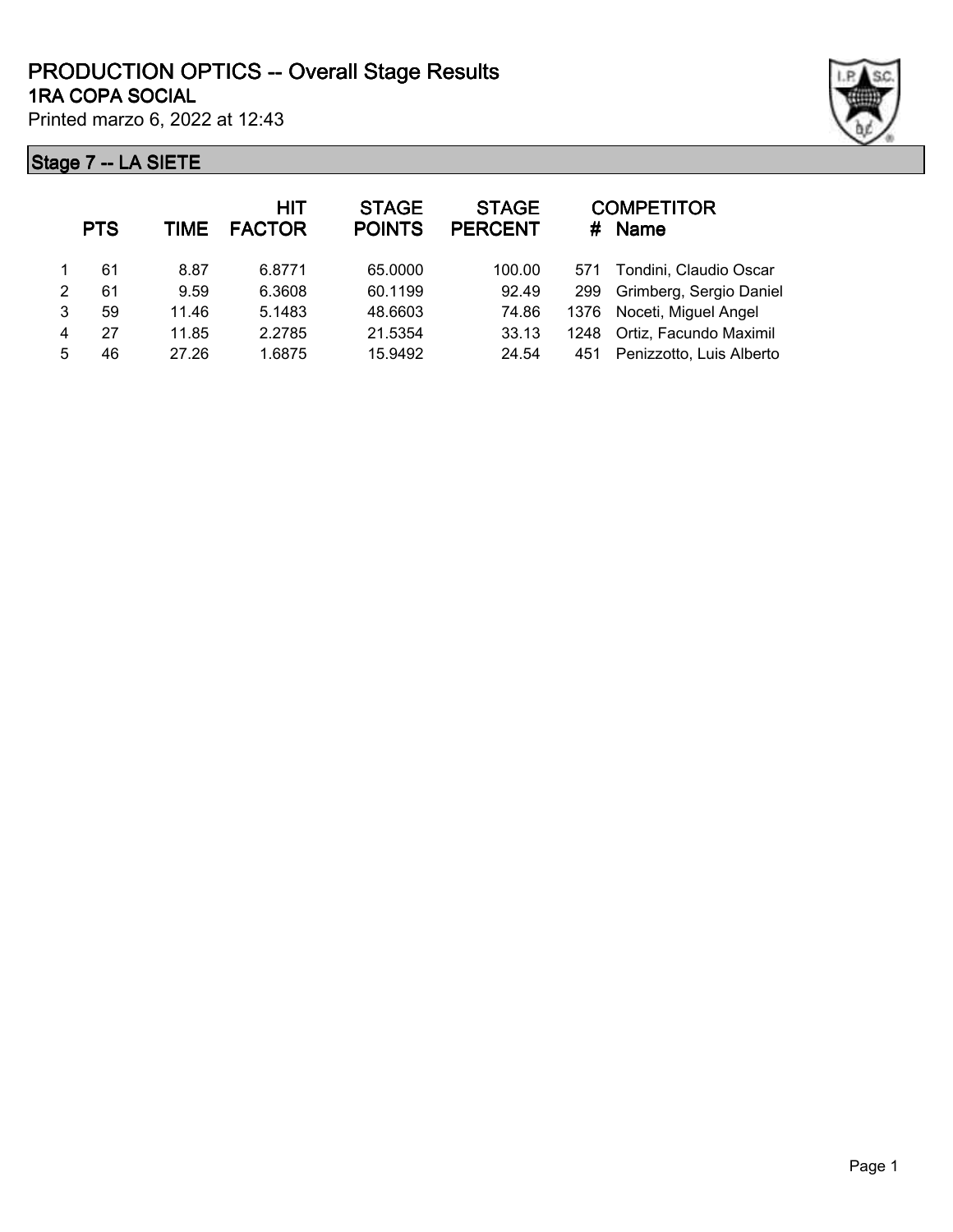|               | <b>PTS</b> |       | HIT<br>TIME FACTOR | <b>STAGE</b><br><b>POINTS</b> | STAGE<br><b>PERCENT</b> | <b>COMPETITOR</b><br>$#$ Name |
|---------------|------------|-------|--------------------|-------------------------------|-------------------------|-------------------------------|
| $\mathbf 1$   | .59        | 10.08 | 5.8532             | 65.0000                       | 100.00                  | 116 Barrios, Martin           |
| $\mathcal{P}$ | 61         | 13.45 | 4.5353             | 50.3651                       | 77.48                   | 957 Ortelli, Martín           |